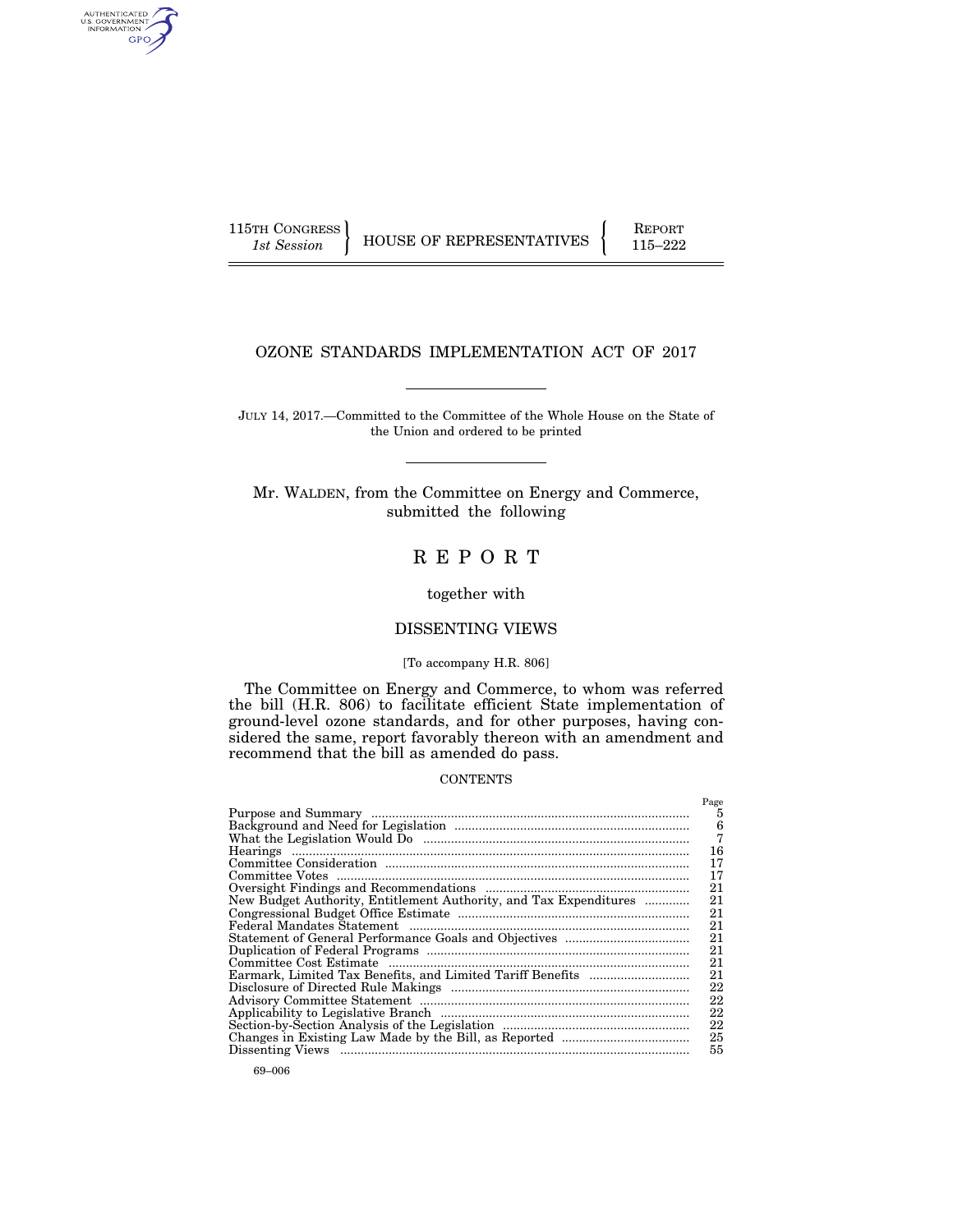The amendment is as follows:

Strike all after the enacting clause and insert the following:

#### **SECTION 1. SHORT TITLE.**

This Act may be cited as the "Ozone Standards Implementation Act of 2017".

**SEC. 2. FACILITATING STATE IMPLEMENTATION OF EXISTING OZONE STANDARDS.** 

(a) DESIGNATIONS.—

(1) DESIGNATION SUBMISSION.—Not later than October 26, 2024, notwithstanding the deadline specified in paragraph  $(1)(A)$  of section 107(d) of the Clean Air Act (42 U.S.C. 7407(d)), the Governor of each State shall designate in accordance with such section  $107(d)$  all areas (or portions thereof) of the Governor's State as attainment, nonattainment, or unclassifiable with respect to the 2015 ozone standards.

(2) DESIGNATION PROMULGATION.—Not later than October 26, 2025, notwithstanding the deadline specified in paragraph (1)(B) of section 107(d) of the Clean Air Act (42 U.S.C. 7407(d)), the Administrator shall promulgate final designations under such section 107(d) for all areas in all States with respect to the 2015 ozone standards, including any modifications to the designations submitted under paragraph (1).

(3) STATE IMPLEMENTATION PLANS.—Not later than October 26, 2026, notwithstanding the deadline specified in section  $110(a)(1)$  of the Clean Air Act (42 U.S.C.  $7410(a)(1)$ , each State shall submit the plan required by such section 110(a)(1) for the 2015 ozone standards.

(b) CERTAIN PRECONSTRUCTION PERMITS.—

(1) IN GENERAL.—The 2015 ozone standards shall not apply to the review and disposition of a preconstruction permit application if—

(A) the Administrator or the State, local, or Tribal permitting authority, as applicable, determines the application to be complete on or before the date of promulgation of the final designation of the area involved under subsection (a)(2); or

(B) the Administrator or the State, local, or Tribal permitting authority, as applicable, publishes a public notice of a preliminary determination or draft permit for the application before the date that is 60 days after the date of promulgation of the final designation of the area involved under subsection  $(a)(2)$ .

(2) RULES OF CONSTRUCTION.—Nothing in this section shall be construed to— (A) eliminate the obligation of a preconstruction permit applicant to install best available control technology and lowest achievable emission rate technology, as applicable; or

(B) limit the authority of a State, local, or Tribal permitting authority to impose more stringent emissions requirements pursuant to State, local, or Tribal law than national ambient air quality standards.

#### **SEC. 3. FACILITATING STATE IMPLEMENTATION OF NATIONAL AMBIENT AIR QUALITY STAND-ARDS.**

(a) TIMELINE FOR REVIEW OF NATIONAL AMBIENT AIR QUALITY STANDARDS.—

(1) TEN-YEAR CYCLE FOR ALL CRITERIA AIR POLLUTANTS.—Paragraphs (1) and  $(2)(B)$  of section 109(d) of the Clean Air Act (42 U.S.C. 7409(d)) are amended by striking "five-year intervals" each place it appears and inserting "10-year intervals''.

(2) CYCLE FOR NEXT REVIEW OF OZONE CRITERIA AND STANDARDS.—Notwithstanding section  $109(d)$  of the Clean Air Act  $(42 \text{ U.S.C. } 7409(d))$ , the Administrator shall not—

(A) complete, before October 26, 2025, any review of the criteria for ozone published under section 108 of such Act (42 U.S.C. 7408) or the national ambient air quality standard for ozone promulgated under section 109 of such Act (42  $\hat{U}$ .S.C. 7409); or

(B) propose, before such date, any revisions to such criteria or standard. (b) CONSIDERATION OF TECHNOLOGICAL FEASIBILITY.—Section 109(b)(1) of the Clean Air Act  $(42 \text{ U.S.C. } 7409(b)(1))$  is amended by inserting after the first sentence the following: ''If the Administrator, in consultation with the independent scientific review committee appointed under subsection (d), finds that a range of levels of air quality for an air pollutant are requisite to protect public health with an adequate margin of safety, as described in the preceding sentence, the Administrator may consider, as a secondary consideration, likely technological feasibility in establishing and revising the national primary ambient air quality standard for such pollutant.<sup>"</sup>.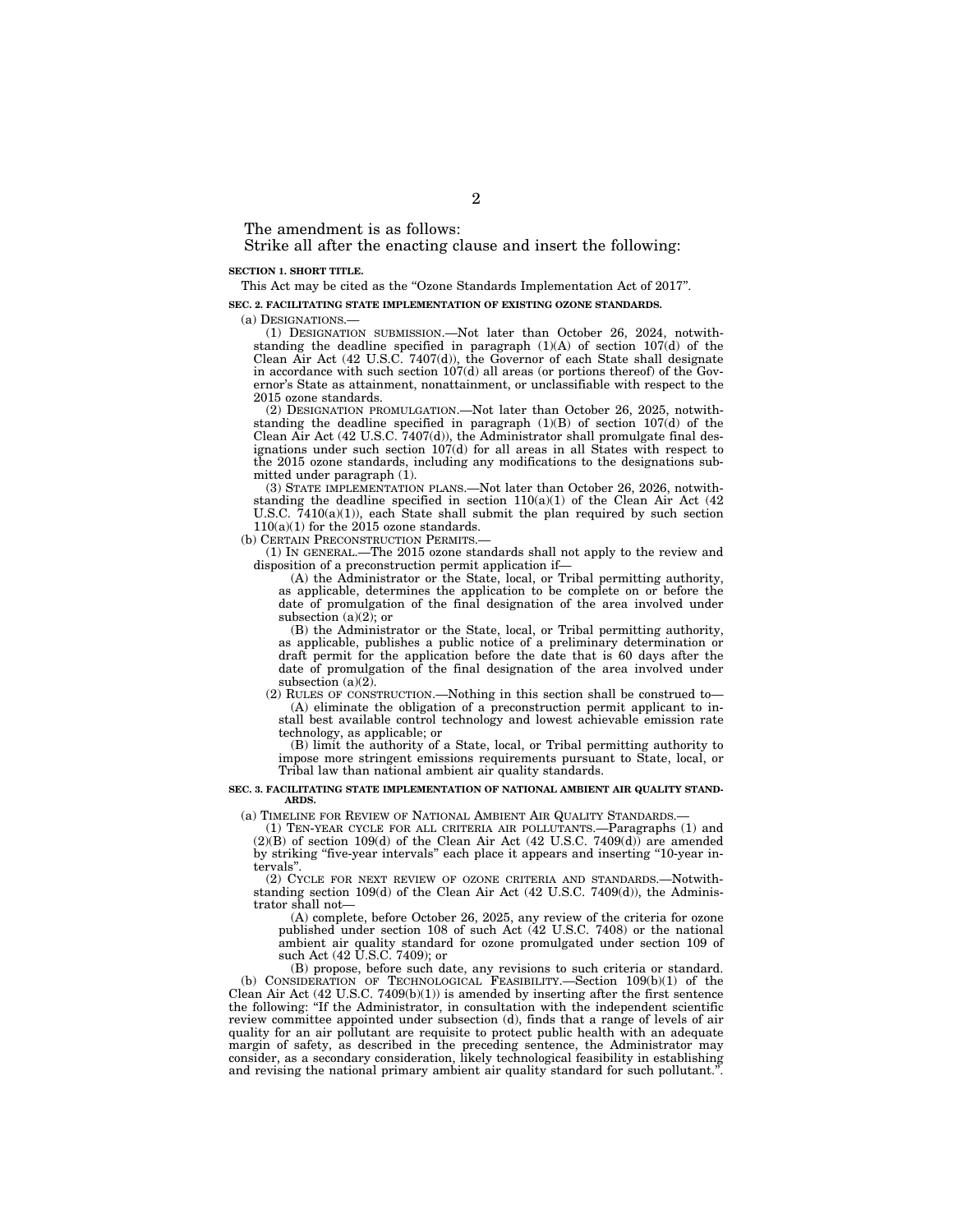(c) CONSIDERATION OF ADVERSE PUBLIC HEALTH, WELFARE, SOCIAL, ECONOMIC, OR ENERGY EFFECTS.—Section  $109(d)(2)$  of the Clean Air Act (42 U.S.C. 7409(d)(2)) is amended by adding at the end the following:

''(D) Prior to establishing or revising a national ambient air quality standard, the Administrator shall request, and such committee shall provide, advice under subparagraph (C)(iv) regarding any adverse public health, welfare, social, economic, or energy effects which may result from various strategies for attainment and maintenance of such national ambient air quality standard.''.

(d) TIMELY ISSUANCE OF IMPLEMENTING REGULATIONS AND GUIDANCE.—Section 109 of the Clean Air Act (42 U.S.C. 7409) is amended by adding at the end the following:

''(e) TIMELY ISSUANCE OF IMPLEMENTING REGULATIONS AND GUIDANCE.—

''(1) IN GENERAL.—In publishing any final rule establishing or revising a national ambient air quality standard, the Administrator shall, as the Administrator determines necessary to assist States, permitting authorities, and permit applicants, concurrently publish regulations and guidance for implementing the standard, including information relating to submission and consideration of a preconstruction permit application under the new or revised standard.

"(2) APPLICABILITY OF STANDARD TO PRECONSTRUCTION PERMITTING.—If the Administrator fails to publish final regulations and guidance that include information relating to submission and consideration of a preconstruction permit application under a new or revised national ambient air quality standard concurrently with such standard, then such standard shall not apply to the review and disposition of a preconstruction permit application until the Administrator has published such final regulations and guidance.

''(3) RULES OF CONSTRUCTION.—

 $(A)$  Nothing in this subsection shall be construed to preclude the Administrator from issuing regulations and guidance to assist States, permitting authorities, and permit applicants in implementing a national ambient air quality standard subsequent to publishing regulations and guidance for such standard under paragraph (1).

'(B) Nothing in this subsection shall be construed to eliminate the obligation of a preconstruction permit applicant to install best available control technology and lowest achievable emission rate technology, as applicable.

''(C) Nothing in this subsection shall be construed to limit the authority of a State, local, or Tribal permitting authority to impose more stringent emissions requirements pursuant to State, local, or Tribal law than national ambient air quality standards.

''(4) DEFINITIONS.—In this subsection:

"(A) The term 'best available control technology' has the meaning given to that term in section 169(3).

''(B) The term 'lowest achievable emission rate' has the meaning given to that term in section 171(3).

''(C) The term 'preconstruction permit'—

"(i) means a permit that is required under this title for the construction or modification of a stationary source; and

''(ii) includes any such permit issued by the Environmental Protection Agency or a State, local, or Tribal permitting authority."

(e) CONTINGENCY MEASURES FOR EXTREME OZONE NONATTAINMENT AREAS.—Section  $172(c)(9)$  of the Clean Air Act (42 U.S.C. 7502(c)(9)) is amended by adding at the end the following: ''Notwithstanding the preceding sentences and any other provision of this Act, such measures shall not be required for any nonattainment area for ozone classified as an Extreme Area.''.

(f) PLAN SUBMISSIONS AND REQUIREMENTS FOR OZONE NONATTAINMENT AREAS.— Section 182 of the Clean Air Act (42 U.S.C. 7511a) is amended—

(1) in subsection  $(b)(1)(A)(ii)(III)$ , by inserting "and economic feasibility" after ''technological achievability'';

(2) in subsection  $(c)(2)(B)(ii)$ , by inserting "and economic feasibility" after ''technological achievability'';

 $(3)$  in subsection (e), in the matter preceding paragraph  $(1)$ —

(A) by striking "The provisions of clause (ii) of subsection  $(c)(2)(B)$  (relating to reductions of less than 3 percent), the provisions of paragaphs'' and inserting ''The provisions of paragraphs''; and

(B) by striking ", and the provisions of clause (ii) of subsection  $(b)(1)(A)$ 

(relating to reductions of less than 15 percent)''; and (4) in paragraph (5) of subsection (e), by striking '', if the State demonstrates to the satisfaction of the Administrator that—'' and all that follows through the end of the paragraph and inserting a period.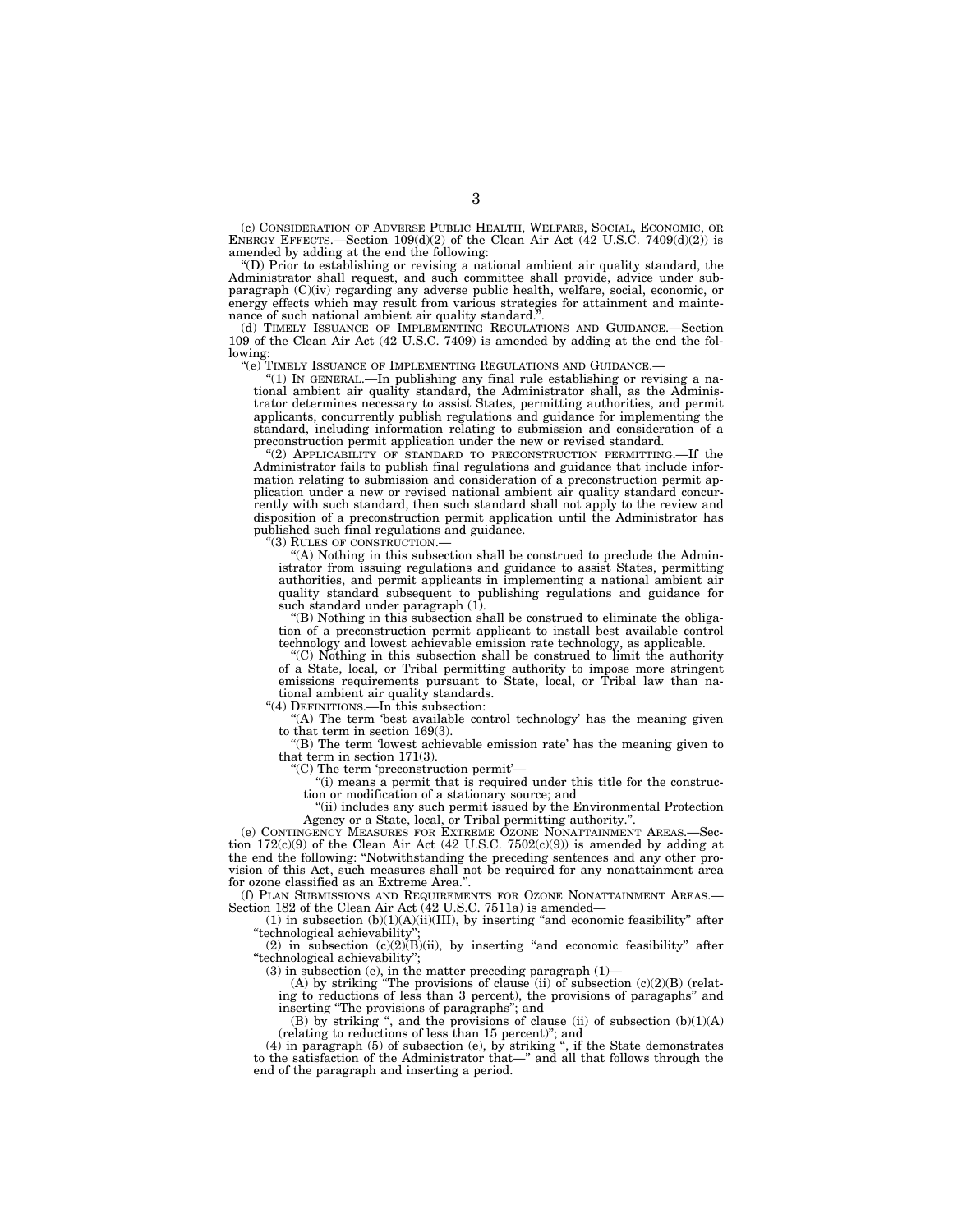(g) PLAN REVISIONS FOR MILESTONES FOR PARTICULATE MATTER NONATTAINMENT AREAS.—Section  $189(c)(1)$  of the Clean Air Act (42 U.S.C. 7513a(c)(1)) is amended by inserting ", which take into account technological achievability and economic feasibility," before "and which demonstrate reasonable further progress"

(h) EXCEPTIONAL EVENTS.—Section  $319(b)(1)(B)$  of the Clean Air Act (42 U.S.C.  $7619(b)(1)(B)$ ) is amended-

 $(1)$  in clause  $(i)$ 

(A) by striking "(i) stagnation of air masses or" and inserting " $(i)(I)$  ordinarily occurring stagnation of air masses or (II)''; and

(B) by inserting "or" after the semicolon;

(2) by striking clause (ii); and

 $(3)$  by redesignating clause (iii) as clause (ii).

(i) REPORT ON EMISSIONS EMANATING FROM OUTSIDE THE UNITED STATES.—Not later than 24 months after the date of enactment of this Act, the Administrator, in consultation with States, shall submit to the Congress a report on—

(1) the extent to which foreign sources of air pollution, including emissions from sources located outside North America, impact—

(A) designations of areas (or portions thereof) as nonattainment, attainment, or unclassifiable under section 107(d) of the Clean Air Act (42 U.S.C. 7407(d)); and

(B) attainment and maintenance of national ambient air quality standards;

(2) the Environmental Protection Agency's procedures and timelines for disposing of petitions submitted pursuant to section 179B(b) of the Clean Air Act  $(42 \text{ U.S.C. } 7509a(b));$ 

(3) the total number of petitions received by the Agency pursuant to such section 179B(b), and for each such petition the date initially submitted and the date of final disposition by the Agency; and

(4) whether the Administrator recommends any statutory changes to facilitate the more efficient review and disposition of petitions submitted pursuant to such section 179B(b).

(j) STUDY ON OZONE FORMATION.—

(1) STUDY.—The Administrator, in consultation with States and the National Oceanic and Atmospheric Administration, shall conduct a study on the atmospheric formation of ozone and effective control strategies, including-

(A) the relative contribution of man-made and naturally occurring nitrogen oxides, volatile organic compounds, and other pollutants in ozone formation in urban and rural areas, including during wildfires, and the most cost-effective control strategies to reduce ozone; and

(B) the science of wintertime ozone formation, including photochemical modeling of wintertime ozone formation, and approaches to cost-effectively reduce wintertime ozone levels.

(2) PEER REVIEW.—The Administrator shall have the study peer reviewed by an independent panel of experts in accordance with the requirements applicable to a highly influential scientific assessment.

(3) REPORT.—The Administrator shall submit to Congress a report describing the results of the study, including the findings of the peer review panel.

(4) REGULATIONS AND GUIDANCE.—The Administrator shall incorporate the results of the study, including the findings of the peer review panel, into any Federal rules and guidance implementing the 2015 ozone standards.

#### **SEC. 4. APPLICABILITY OF SANCTIONS AND FEES IF EMISSIONS BEYOND CONTROL.**

The Clean Air Act (42 U.S.C. 7401 et seq.) is amended by inserting after section 179B the following new section:

#### **''SEC. 179C. APPLICABILITY OF SANCTIONS AND FEES IF EMISSIONS BEYOND CONTROL.**

''(a) IN GENERAL.—Notwithstanding any other provision of this Act, with respect to any nonattainment area that is classified under section 181 as severe or extreme for ozone or under section 188 as serious for particulate matter, no sanction or fee under section 179 or 185 shall apply with respect to a State (or a local government or source therein) on the basis of a deficiency described in section  $17\bar{9}$ (a), or the State's failure to attain a national ambient air quality standard for ozone or particulate matter by the applicable attainment date, if the State demonstrates that the State would have avoided such deficiency or attained such standard but for one or more of the following:

''(1) Emissions emanating from outside the nonattainment area.

 $\cdot$ (2) Emissions from an exceptional event (as defined in section 319(b)(1)).

''(3) Emissions from mobile sources to the extent the State demonstrates that—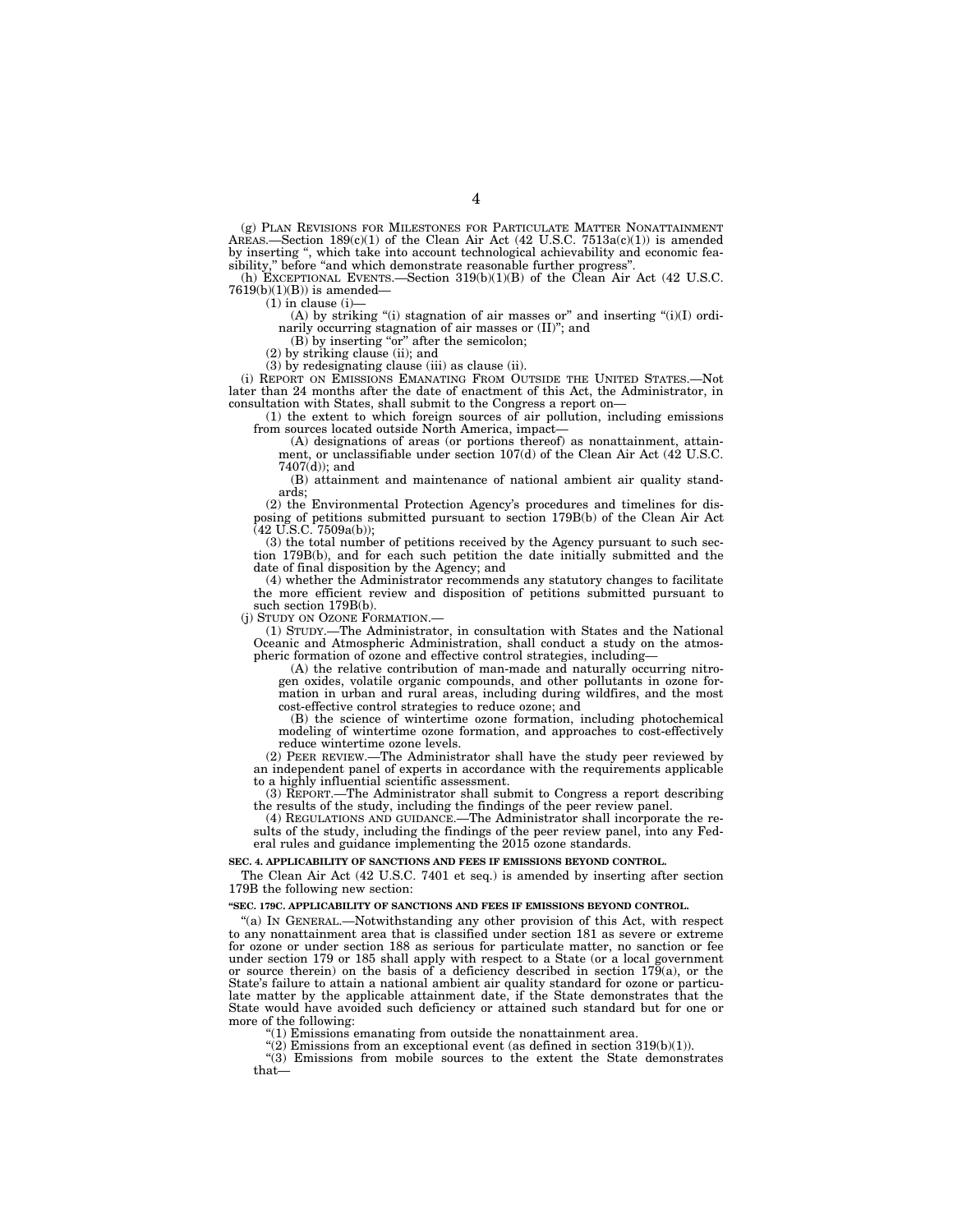''(A) such emissions are beyond the control of the State to reduce or eliminate; and

" $(B)$  the State is fully implementing such measures as are within the authority of the State to control emissions from the mobile sources.

''(b) NO EFFECT ON UNDERLYING STANDARDS.—The inapplicability of sanctions or fees with respect to a State pursuant to subsection (a) does not affect the obligation of the State (and local governments and sources therein) under other provisions of this Act to establish and implement measures to attain a national ambient air quality standard for ozone or particulate matter.

''(c) PERIODIC RENEWAL OF DEMONSTRATION.—For subsection (a) to continue to apply with respect to a State or local government (or source therein), the State involved shall renew the demonstration required by subsection (a) at least once every 5 years.''.

#### **SEC. 5. DEFINITIONS.**

In this Act:

(1) ADMINISTRATOR.—The term ''Administrator'' means the Administrator of the Environmental Protection Agency.

(2) BEST AVAILABLE CONTROL TECHNOLOGY.—The term ''best available control technology'' has the meaning given to that term in section 169(3) of the Clean Air Act (42 U.S.C. 7479(3)).

(3) HIGHLY INFLUENTIAL SCIENTIFIC ASSESSMENT.—The term ''highly influential scientific assessment'' means a highly influential scientific assessment as defined in the publication of the Office of Management and Budget entitled ''Final Information Quality Bulletin for Peer Review'' (70 Fed. Reg. 2664 (January 14, 2005)).

(4) LOWEST ACHIEVABLE EMISSION RATE.—The term ''lowest achievable emission rate'' has the meaning given to that term in section 171(3) of the Clean Air Act (42 U.S.C. 7501(3)).

(5) NATIONAL AMBIENT AIR QUALITY STANDARD.—The term ''national ambient air quality standard'' means a national ambient air quality standard promulgated under section 109 of the Clean Air Act (42 U.S.C. 7409).

(6) PRECONSTRUCTION PERMIT.—The term ''preconstruction permit''—

(A) means a permit that is required under title I of the Clean Air Act (42 U.S.C. 7401 et seq.) for the construction or modification of a stationary source; and

(B) includes any such permit issued by the Environmental Protection Agency or a State, local, or Tribal permitting authority.

(7) 2015 OZONE STANDARDS.—The term ''2015 ozone standards'' means the national ambient air quality standards for ozone published in the Federal Register on October 26, 2015 (80 Fed. Reg. 65292).

#### **SEC. 6. NO ADDITIONAL FUNDS AUTHORIZED.**

No additional funds are authorized to be appropriated to carry out the requirements of this Act and the amendments made by this Act. Such requirements shall be carried out using amounts otherwise authorized.

#### PURPOSE AND SUMMARY

H.R. 806, the Ozone Standards Implementation Act, was introduced on February 1, 2017, by Rep. Pete Olson (R–TX), together with Rep. Bill Flores (R–TX), Rep. Robert Latta (R–OH), Rep. Sanford Bishop (D–GA), Majority Leader Kevin McCarthy (R–CA), Rep. Henry Cuellar (D–TX), Majority Whip Steve Scalise (R–LA), Rep. Jim Costa (D–CA), Rep. Kevin Cramer (R–ND), Rep. Billy Long (R– MO) Rep. Evan Jenkins (R–WV), Rep. Michael Burgess (R–TX), Rep. James Renacci (R–OH), Rep. Jeb Hensarling (R–TX), Rep. David McKinley (R–WV), Rep. Brett Guthrie (R–KY), Rep. Larry Bucshon (R–IN), Rep. Bill Johnson (R–OH), Rep. Randy Weber (R– TX), and Rep. Brian Babin (R–TX). The bill would provide additional time for States and localities to implement new ozone standards, and address other challenges under the National Ambient Air Quality Standards (NAAQS) program.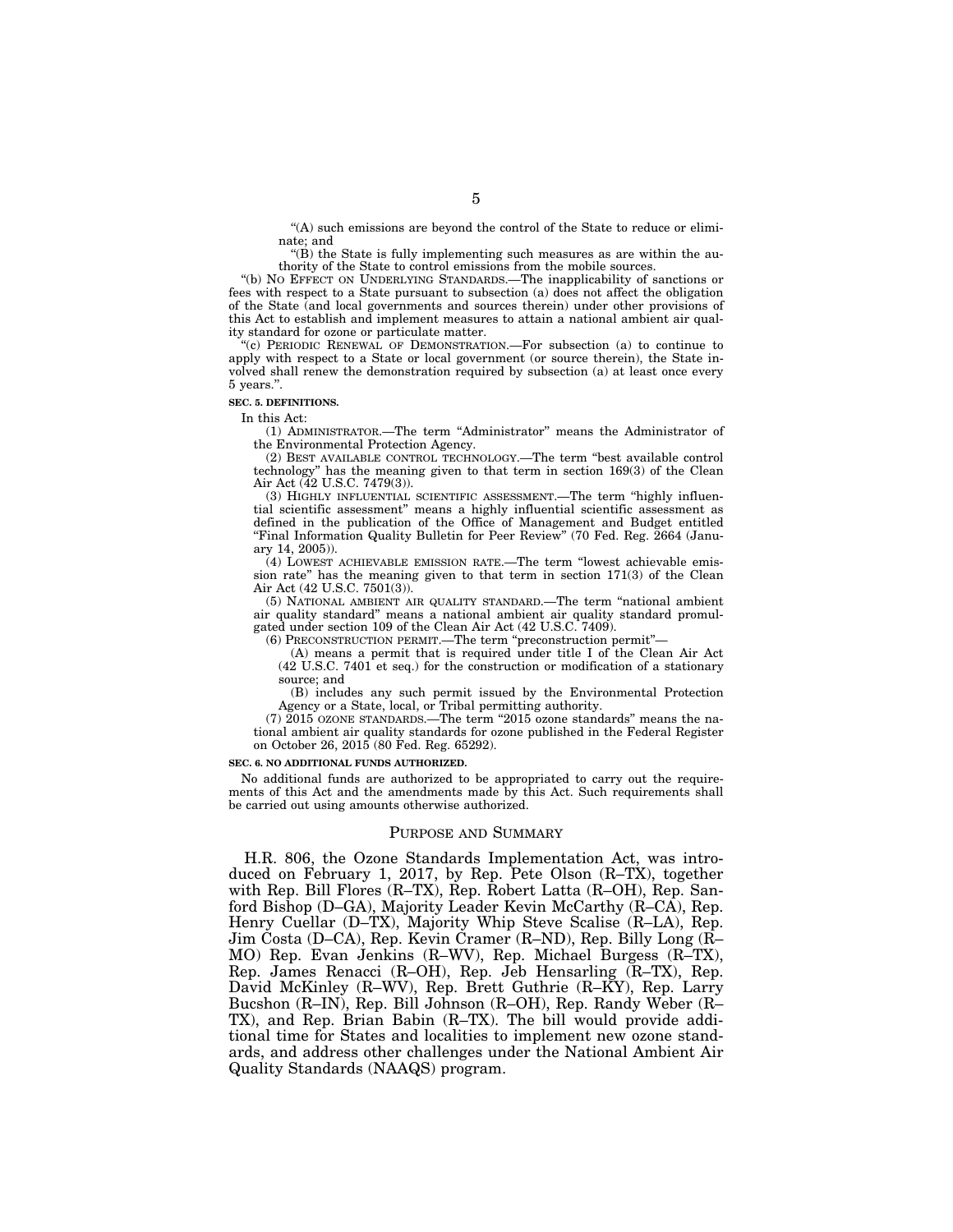#### BACKGROUND AND NEED FOR LEGISLATION

Under the Clean Air Act's NAAQS program, the Environmental Protection Agency (EPA) Administrator sets standards for criteria pollutants, including ground-level ozone.1 According to EPA, since 1980 ozone levels have declined by 32 percent.2

EPA initially established ozone standards in 1971, and subsequently revised the standards in 1979, 1997, and 2008.3 The standards set in 2008 established an 8-hour standard of 75 parts per billion (ppb), replacing a 1997 standard equivalent to 84 ppb. EPA did not publish its implementing regulations for the 2008 standards until March 2015, nearly 7 years after these standards had been issued by the agency.

In October 2015, the EPA Administrator also promulgated a new 8-hour ozone standard of 70 ppb.4 Under the Clean Air Act's statutory schedule, States were required to submit designation recommendations by October 1, 2016 and EPA had planned to promulgate final nonattainment designations by October of 2017. However, in June 2017, the EPA, using its authority under the Clean Air Act, extended the deadline for final nonattainment designations by one year until October 1, 2018.<sup>5</sup> Based on the agency's monitoring data for 2012 to 2014, 241 counties with ozone monitors in 33 States would violate the new standard.6 These projections do not include counties that currently do not have monitors, or contiguous counties that do not exceed 70 ppb but that may also be designated to be in nonattainment.7

Prior to EPA's issuance of the 2015 ozone standards, nearly 700 national, state, and local organizations and stakeholders representing businesses and jobs across the country had requested that EPA retain the 2008 standards.8 In comments on the proposed rule, many State environmental regulators also raised concerns about any revision to the 2008 standards, and specifically regarding the role of background ozone, both naturally-occurring and internationally transported contributions, and limitations to the ex-

<sup>1</sup>The other criteria pollutants are carbon monoxide, lead, nitrogen dioxide, particulate matter, and sulfur dioxide. The Clean Air Act requires that EPA set national primary and secondary standards for criteria pollutants that, "allowing an adequate margin of safety," are requisite to protect public health and welfare. 42 U.S.C. 7409.

<sup>&</sup>lt;sup>2</sup> See National Trends in Ozone Levels available at https://www.epa.gov/air-trends/ozone-trends.

trends.<br><sup>3</sup> For background on EPA's ozone standards, see Memorandum of the Energy and Commerce<br>Committee, Majority Staff dated March 22, 2017 and available at http://docs.house.gov/meetings/ IF/IF18/20170322/105754/HHRG-115-IF18-20170322-SD020.pdf. 4 80 Fed. Reg. 65,292 (Oct. 26, 2015).

<sup>5</sup> 82 Fed. Reg. 29,246 (June 28, 2017). *See also* EPA *memo* dated Oct. 1, 2015 available at https://www.epa.gov/sites/production/files/2015-10/documents/implementation\_memo.pdf and *guidance* dated Feb. 25, 2016 available at https://www.epa.gov/sites/production/files/2016-02/doc-

uments/ozone-designations-guidance-2015.pdf.<br><sup>6</sup>See EPA *"County-level Design Values for the 2015 Ozone Standards*" available at https://<br>www.epa.gov/sites/production/files/2015-10/documents/20151001 bynumbers.pdf. Of the counties, 213 are outside of California.<br><sup>7</sup>The Clean Air Act established ozone classification and attainment dates for the initial ozone

standards of 3 years for "Marginal," 6 years for "Moderate," 9 years for "Serious," 15 years for<br>"Severe," and 20 years for "Extreme." 42 U.S.C. 7511. These deadlines have applied to subsequent ozone standards. See, e.g. NRDC v. EPA, Case No. 12–1321, U.S. Court of Appeals for the District of Columbia Circuit (Dec. 23, 2014).<br><sup>8</sup>See July 29, 2015 Letter to Chief of Staff Denis McDonough from Energy and Comm

Committee Members and enclosure available at https://energycommerce.house.gov/sites/republicans.energycommerce.house.gov/files/114/Letters/20150729WHUpdated.pdf.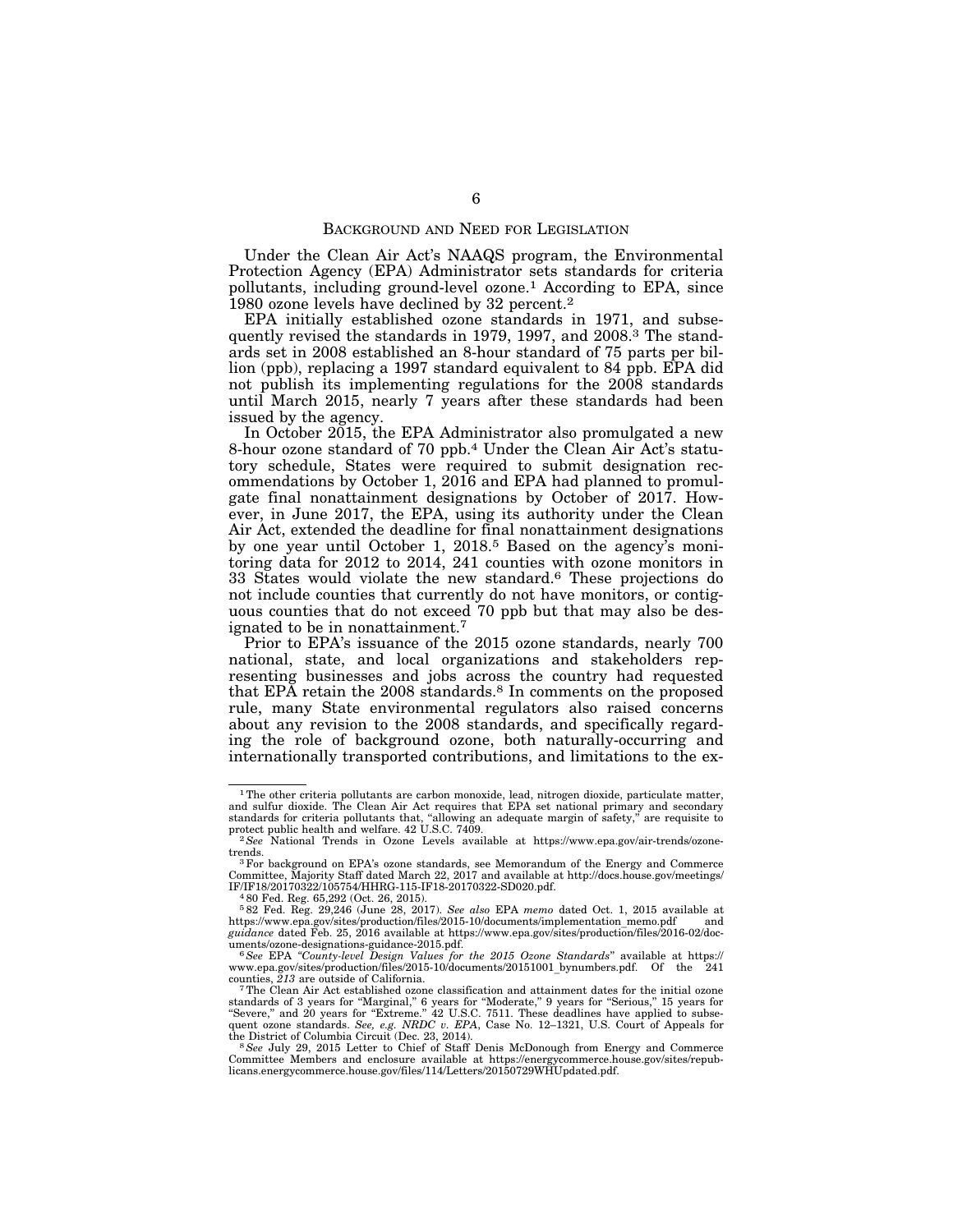ceptional events exclusion and other Clean Air Act tools that EPA had highlighted for regulatory relief to address background ozone.<sup>9</sup>

In addition to challenges relating to implementing the new ozone standards, State and local air agencies are increasingly confronting other challenges under the statutory construct of the NAAQS program. For example, in 2012, the Energy and Commerce Committee held forums with many State and local air regulators to examine lessons of Clean Air Act implementation.10 At these forums, State regulators identified a number of implementation challenges that have emerged since the 1990 Clean Air Act Amendments. These challenges ranged from the agency's failure to issue timely implementation regulations and guidance when standards are revised to specific issues relating to emissions beyond State regulatory control, including Federal motor vehicle engine standards, foreign emissions, and exceptional events, such as wildfires. The States identified challenges with statutory provisions interpreted to require States to pursue measures that may not be technologically or economically feasible and with the current statutory requirement that EPA review all NAAQS no later than every 5 years.

#### WHAT THE LEGISLATION WOULD DO

H.R. 806 seeks to address concerns raised by State and local air agencies and facilitate more efficient implementation of ozone standards, and the NAAQS program generally.11 Key provisions would:

• Phase in implementation of the 2015 ozone standards by extending the date for final designations from the current 2018 to 2025, and aligning permitting requirements;

• Revise the time for mandatory review of NAAQS from 5 to 10 years, while allowing the EPA Administrator discretion to issue revised standards earlier;

• Authorize the EPA Administrator to consider technological feasibility, as a secondary consideration, when establishing or revising NAAQS:

• Direct the EPA Administrator to obtain advice from the agency's scientific advisory committee regarding potential adverse effects prior to revising NAAQS, as required by section 109 of the Clean Air Act;

• Direct the EPA Administrator to issue implementation regulations and guidance concurrently when revising NAAQS, including with respect to permitting requirements;

• Ensure that for certain ozone and particulate matter nonattainment areas, States are not required to include economically infeasible measures in their implementation plans;

<sup>9</sup>*See, e.g. State Environmental Agency Perspectives on Background Ozone and Regulatory Re-lief* (June 2015) available at http://www.csg.org/aapca\_site/documents/AAPCASurvey-

<sup>//</sup>StateEnvironmentalAgencyPerspectivesonBackgroundOzoneandRegulatoryRelief-June201.pdf<br><sup>10</sup> See Clean Air Act Forum (Part I) available at https://energycommerce.house.gov/hearings-<br>and-votes/event/clean-air-act-forum-partenergycommerce.house.gov/hearings-and-votes/event/clean-air-act-forum-part-ii; Clean Air Act Forum (Part III) available at https://energycommerce.house.gov/hearings-and-votes/event/clean-

air-act-forum-part-iii.<br><sup>11</sup> The legislation is substantially similar to HR 4775 passed by the House in the 114th Con-<br>gress also entitled the "Ozone Standards Implementation Act of 2016." A legislative hearing was<br>held on ings-and-votes/hearings/hr-4775-ozone-standards-implementation-act-2016 and Hearing Record,<br>Serial No. 114–134 available at https://www.gpo.gov/fdsys/pkg/CHRG-114hhrg20589/pdf/CHRG-<br>114hhrg20589.pdf). The bill passed the H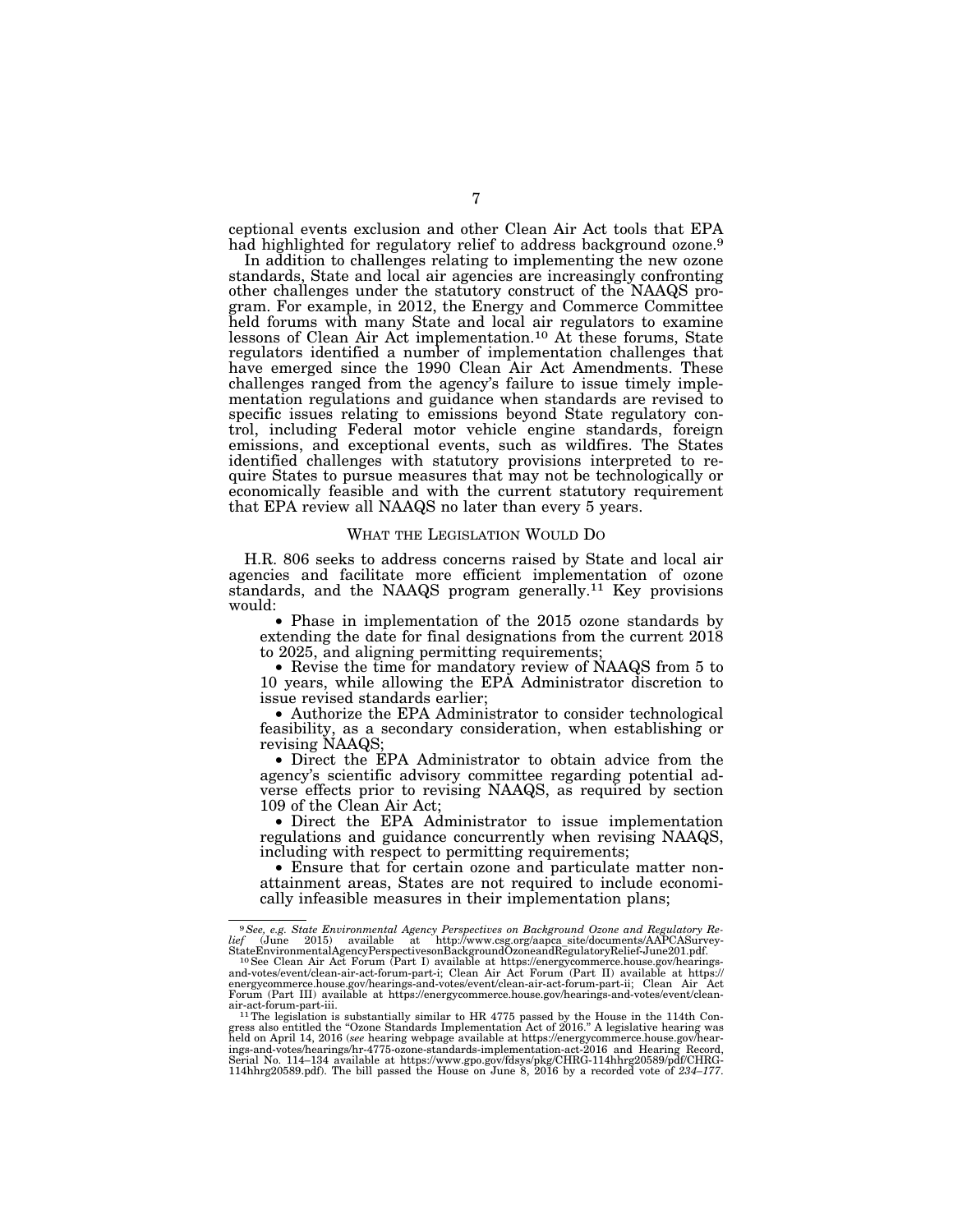• Revise the definition of exceptional events under section 319 of the Clean Air Act to include droughts and extraordinary stagnation;

• Direct EPA to submit two reports to Congress including (i) a report regarding the impacts of foreign emissions on NAAQS compliance and related matters; and (ii) a report regarding ozone formation and effective control strategies; and

• Limit the applicability of particular sanctions and fees on certain ozone and particulate matter nonattainment areas if States demonstrate the reason for nonattainment is for emissions beyond the States' regulatory control.

The specific provisions of the bill are addressed below:

### *Section 2—Additional Time to Implement 2015 Ozone Standards*

Section 2 of the bill would provide additional time for States and localities to implement the 2015 ozone standards by extending the date for final designations from 2018 to 2025 and aligning permitting requirements with the designations.

Providing additional time to implement the 2015 standards will allow EPA and States time to fully implement the 2008 ozone standards. It will also allow EPA time to review and develop all of its necessary implementation regulations and guidance to implement the new standards.12 It will also ensure that hundreds of counties already on track to meet the standards can come into compliance without being subjected unnecessarily to new regulatory burdens, paperwork requirements, and restrictions.13

Aligning permitting requirements with the designations will also encourage domestic manufacturing. As reflected in testimony, the 2015 ozone standards are already affecting permitting for domestic manufacturing even though nonattainment designations have not been promulgated.14 Further, to the extent areas are designated by

 $12$  EPA took nearly 7 years to finalize implementing regulations for the 2008 ozone standards.<br>Similarly, for the agency's particulate matter standards announced in 2012, implementing regulations were not finalized for approximately three and one-half years. In addition, an extension of time would allow the agency more time to address any backlogs with respect to other pending state implementation plans for ozone or other standards. For example, as of the end of FY 2016, there were 322 backlogged plans. *See* EPA Congressional Justification, at p. 561, available at https://www.epa.gov/sites/production/files/2017-05/documents/fy-2018-congressional-<br>justification.pdf.

<sup>&</sup>lt;sup>13</sup> EPA has projected "the vast majority of U.S. counties will meet the [2015 ozone standards] by 2025 just with the rules and programs now in place or underway." *See* EPA Fact Sheet available at https://www.epa.gov/sites/production/files/2015-10/documents/

<sup>20151001</sup>designations\_permitting.pdf. 14*See*, e.g. EPA Oct. 15, 2012 Memo, available at https://www.epa.gov/sites/production/files/ 2015–07/documents/timely.pdf, (''new or revised NAAQs ''apply to any final permit issued after the effective dates of the requirements unless the EPA has provided for grandfathering of the specific requirements for applications pending on the effective date of the new requirement''); *see also* April 1, 2010 Memo available at https://www.epa.gov/sites/production/files/2015–07/documents/psdnaaqs.pdf (''EPA generally interprets the CAA and EPA's PSD permitting program regulations to require that each final PSD decision reflect consideration of any NAAQS that is in effect at the time the permitting authority issues a final permit.'') At a February 16, 2017 hearing before the Subcommittee on Environment, Ross Eisenberg, Vice President for Energy and Resources Policy for the National Association of Manufacturers, testified regarding the impact of the 2015 standards on domestic manufacturing: "It was a 2015 problem for domestic manufacturing. So the minute, literally the minute the new standards had the goalposts removed and the new ozone standards come into place, for permitting that is, that is what you have to hit. And so even though you have a couple years, and it really isn't that many years,<br>but a couple years to start working on state implementation plans, for permitting purposes day<br>one, the day EPA goes final, you' docs.house.gov/meetings/IF/IF18/20170216/105582/HHRG-115-IF18-Transcript-20170216.pdf.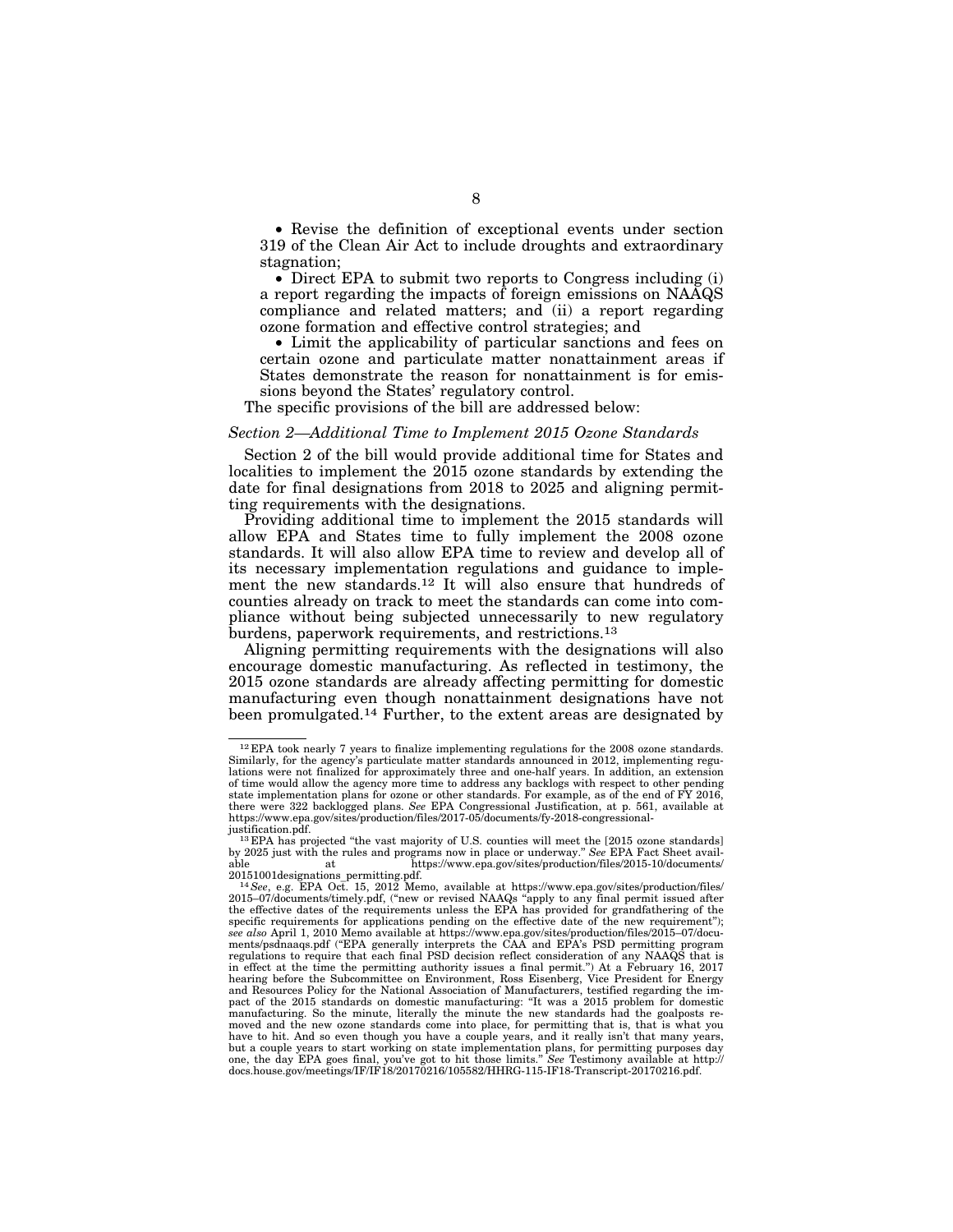the agency as being in nonattainment with the new standards, this is likely to deter investment by companies in these areas.15

Additional time would also allow for judicial review of legal challenges by States and other regulated entities pending in the D.C. Circuit.16 In addition to the concerns about whether the new standards are achievable for many counties,<sup>17</sup> there are concerns about the costs of implementation, which are estimated by EPA to be \$2 billion annually in  $2025$ ,<sup>18</sup> but may be significantly higher.<sup>19</sup> Questions have also been raised regarding EPA's projections of benefits.20

While some commenters on the legislation have raised concerns that this or other provisions of the bill would ''roll back'' provisions of the Clean Air Act or harm our nation's efforts to protect air quality, nothing in H.R. 806 changes any existing air quality standards or regulations.21 The bill simply provides additional time and flexibility to implement standards under the NAAQS program in a

these mechanisms are inadequate for Arizona and likely other Western states.'' 18While EPA has not provided any cost estimates for earlier years, the agency provides an annualized cost estimate of \$2 billion in 2025, including \$1.4 billion for all States except California, and an additional \$800 million for California post-2025. EPA's cost estimate in the final rule is significantly lower than its estimate in the proposed rule, where it estimated annual costs for a 70 ppb standard to be \$3.9 billion (except California) in 2025. *See* November 2014 Regulatory Impact Analysis for Proposed Rule at ES–14, ES–15 available at https://

www3.epa.gov/ttn/ecas/regdata/RIAs/20141125ria.pdf.<br><sup>19</sup>For example, at the legislative hearing on the predecessor bill, H.R. 4775, the Chairman<br>of the Texas Commission on Environmental Quality testified regarding EPA's co ''My agency's analysis suggests those figures are dramatically incorrect. For example, the EPA only includes industry's costs in their analysis, not the states' or taxpayer's costs. Nor do they look at economic impacts like increased electricity costs." Further, EPA projected that "unidentified controls'' would be needed in some areas to meet a 70 ppb standard, including for 100 percent of the NOx emissions reductions needed in California. See October 2015 Regulatory Impact Analysis for Final Rule at Table 4–9 at 4–40, 4A–5 at 4A–6 and 4A–6 at 4A–6; Tables 3–9- and 3–10 (California) at 3–24 available at https://www.regulations.gov/#!documentDetail;D=EPA-HQ-

<sup>15</sup>For example, at a February 16, 2017 hearing before the Subcommittee on Environment, Kevin Sunday, Director of Government Affairs for the Pennsylvania Chamber of Business and Industry, testified: "... if we see non-attainment, for a lot of companies the location just gets crossed right off the list before you even evaluate workforce location infrastructure "  $Se$ crossed right off the list, before you even evaluate workforce, location, infrastructure Testimony available at http://docs.house.gov/meetings/IF/IF18/20170216/105582/HHRG-115-

<sup>&</sup>lt;sup>16</sup> Murray Energy Corporation v. EPA, No. 15–1385 (consolidated with 15–1392, 15–1490, 15– 1491 & 15–1494), United States Court of Appeals for the District of Columbia Circuit. States challenging the standards include Arizona, Arkansas, North Dakota, New Mexico, Oklahoma, Utah, Wisconsin, Kentucky and Texas.

<sup>&</sup>lt;sup>17</sup>For example, at the April 14, 2016 legislative hearing on H.R. 4775, which was substantially similar to H.R. 806, and included the same provisions to extend compliance dates for the 2015 standards, the State of Arizona's Director of Environmental Quality, Misael Cabrera, testified: ''We believe that the new standard is simply not achievable in many areas of our State. Although the Clean Air Act has five mechanisms to bring nonattainment areas in to compliance,

OAR-2013-0169-0057. 20*See* Testimony of Louis Anthony Cox, Jr. Chief Sciences Officer, Nexthealth Technologies available at http://docs.house.gov/meetings/IF/IF03/20150616/103610/HHRG-114-IF03-Wstate-CoxL-20150616.pdf and Hearing Record, Serial No. 114–56 available at https://www.gpo.gov/ fdsys/pkg/CHRG-114hhrg97678/pdf/CHRG-114hhrg97678.pdf; April 14, 2016 Testimony of Bryan Shaw, Chairman, Texas Commission on Environmental Quality, at pp. 1–2, available at http:// docs.house.gov/meetings/IF/IF03/20160414/104778/HHRG-114-IF03-Wstate-ShawB-20160414.pdf and Hearing Record, Serial No. 114–134 available at https://www.gpo.gov/fdsys/pkg/CHRG-

<sup>&</sup>lt;sup>21</sup> Commenters on the legislation have also raised concerns that under the bill, the public will not know if the air that they are breathing is unhealthy. The Air Quality Index is EPA's tool for providing the public with the most up-to-date information about air quality where they live. *See* EPA Fact Sheet available at https://www.epa.gov/sites/production/files/2015-10/documents/ 20151001 air quality index updates.pdf. Nothing in the bill changes federal regulations (40 CFR 58.50) requiring that States and local agencies report Air Quality Index information to the general public on a daily basis.µNothing in the bill changes any requirements to monitor, measure, and report air quality data.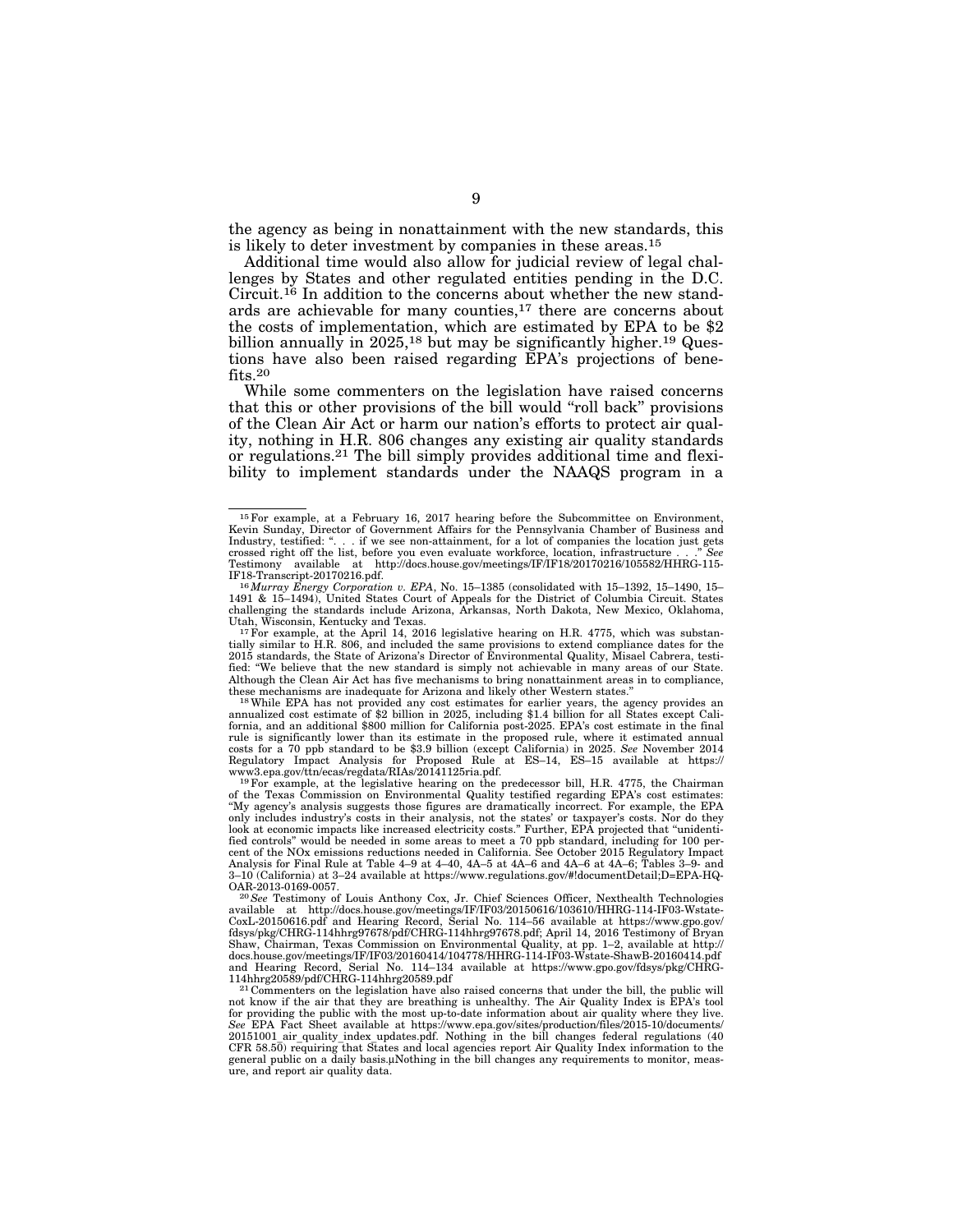manner that avoids unnecessary costs or restrictions on economic and job growth.22

#### *Section 3(a)—Timeline for Review of NAAQS*

Section 3(a) would change the mandatory review of NAAQS from 5 to 10 years, while allowing the EPA Administrator discretion to issue revised standards earlier. Under the section, the Administrator would not be precluded from considering new evidence earlier than 10 years if warranted.

Providing additional time for the EPA Administrator and the agency to complete the agency's mandatory reviews of NAAQS would address concerns regarding the current review cycle raised by numerous air regulators,<sup>23</sup> and supported at the legislative hearing on the bill.<sup>24</sup> Allowing additional time is reasonable because the agency does not typically complete its review within the current statutory time frame.<sup>25</sup> As set forth on the agency website, the review process is ''a lengthy undertaking,'' which involves a ''Planning'' phase, ''Integrated Science Assessment,'' ''Risk/Exposure Assessment," "Policy Assessment," and a rulemaking process for each review—which itself can be a multi-year process.

Providing the EPA Administrator with additional time to review the standards is also reasonable because, as noted above, EPA itself can take years to develop the regulations and guidance needed to implement the standards being reviewed. Yet, under the current five year schedule, the review process must begin long before the standards being reviewed have even begun to be implemented. For example, EPA set its 2008 ozone standards in March of that

 $^{22}$ At the legislative hearing on H.R. 806, the San Joaquin Valley Air Pollution Control District Executive Director testified "There is nothing in this bill that would roll back even a single measure that we have alrea needed streamlining of the implementation of the Clean Air Act. It does not roll back anything that is already in the Clean Air Act in the form of protections for public health, safeguarding public health and it does noth

tical and attainable 10-year interval for the review and potential revision of air quality standards. Moving forward, this time period will be essential to achieve the most difficult, the most expensive remaining increment clearly defined implementing regulations, would allow for due process to be followed and fulfilled. This would more effectively and efficiently utilize federal, state, and individual facility resources to establish a stand quired review period from five to ten years, it will ensure the EPA does not rush to lower given<br>standards only to comply with a statutory deadline. Furthermore, it will give states more time<br>to comply with previous standa review cycle so that it better aligns with the prescribed NAAQS implementation timelines is ap-<br>propriate." The Executive Director of the San Joaquin Valley Air Pollution Control District also<br>testified: "H.R. 4775 helps r by requiring that EPA issue guidance on implementing new standards in a timely manner and<br>extending the timeframe to review new standards from 5 years to 10 years."<br><sup>25</sup> EPA's current process for reviewing NAAQS is describ

https://www.epa.gov/criteria-air-pollutants/process-reviewing-national-ambient-air-quality-stand-<br>ards. For the list of current NAAQS and links to the specific review periods for each criteria<br>pollutants, see https://www.e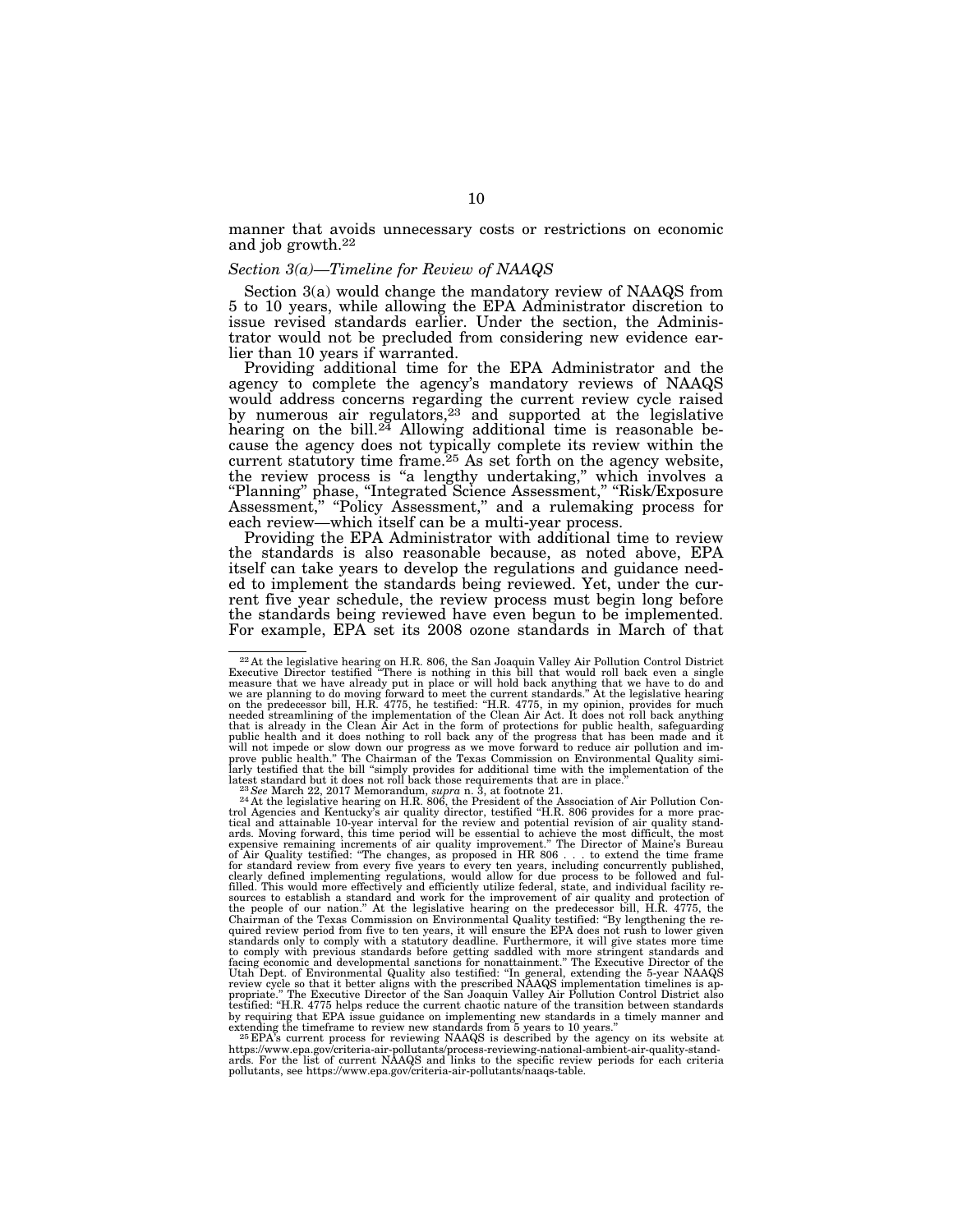year, and then began the process to review those standards in September of that same year, only six months after the standards had been published.26

The NAAQS review process, moreover, requires States to expend substantial resources, including review of scientific assessments and proposed rules, while at the same time they are also implementing multiple existing standards. For example, States and local air agencies are currently required to implement standards for ozone, particulate matter, and sulfur dioxide. For each of these new standards, States must make designations and then prepare and comply with implementation plans. Under the current five-year review cycle, States and local air regulators may be required to divert resources away from implementing an existing standard to focus on the review of that same standard that has yet to be implemented.

#### *Section 3(b)—Consideration of Technological Feasibility*

Section 3(b) would authorize the EPA Administrator to consider technological feasibility when selecting among a range of potential standards that are supported by public health data. In particular, this section states that if the EPA Administrator, in consultation with EPA's independent scientific advisory committee, finds a range of levels of air quality are requisite to protect public health with an adequate margin of safety, then ''the Administrator *may*  consider, as a secondary consideration, likely technological feasibility in establishing and revising the national primary ambient air quality standard for his pollutant.'' (Emphasis added).

Section 3(b) does not change the Clean Air Act's requirement that standards be based on protection of public health. The bill simply clarifies that the EPA Administrator has the discretion to consider technological feasibility when choosing among a range of levels identified and supported by the science as protective of public health. This is a clarification for future Administrators that Congress considers technological feasibility to be a reasonable part of the decision-making process when policy choices must be made among a range of scientifically valid options.27

#### *Section 3(c)—Consideration of Potential Adverse Effects*

Section 3(c) would direct the EPA Administrator to consider potential adverse effects when setting NAAQS standards. In particular, under section 109 of the Clean Air Act, EPA's independent scientific advisory committee is required to provide advice to the agency about the potential adverse effects of implementing new air quality standards. 42 U.S.C. 7409(d)(2)(C)(iv). While the Act ex-

<sup>&</sup>lt;sup>26</sup>See Notice of Workshop and Call for Information on Integrated Science Assessment for Ozone, 73 Fed. Reg. 56581 (Sept. 29, 2008).<br><sup>27</sup>At the legislative hearing on the predecessor bill, H.R. 4775, the Executive Directo

San Joaquin Valley Air Pollution Control District testified: "I believe that standards should be<br>set with science only and I don't think this bill really goes away from that. What it says is that<br>when CASAC makes a recomme right now it goes through the administration. Depending on who's in charge they make these<br>various assumptions and set the standard where it needs to be and then they come up with<br>something. This really brings some order, passed. However, pollution levels have been lowered to such a degree that the law of dimin-ishing returns has made it more and more difficult to continue to reduce pollutant levels at all, much less in a way that is not burdensome economically.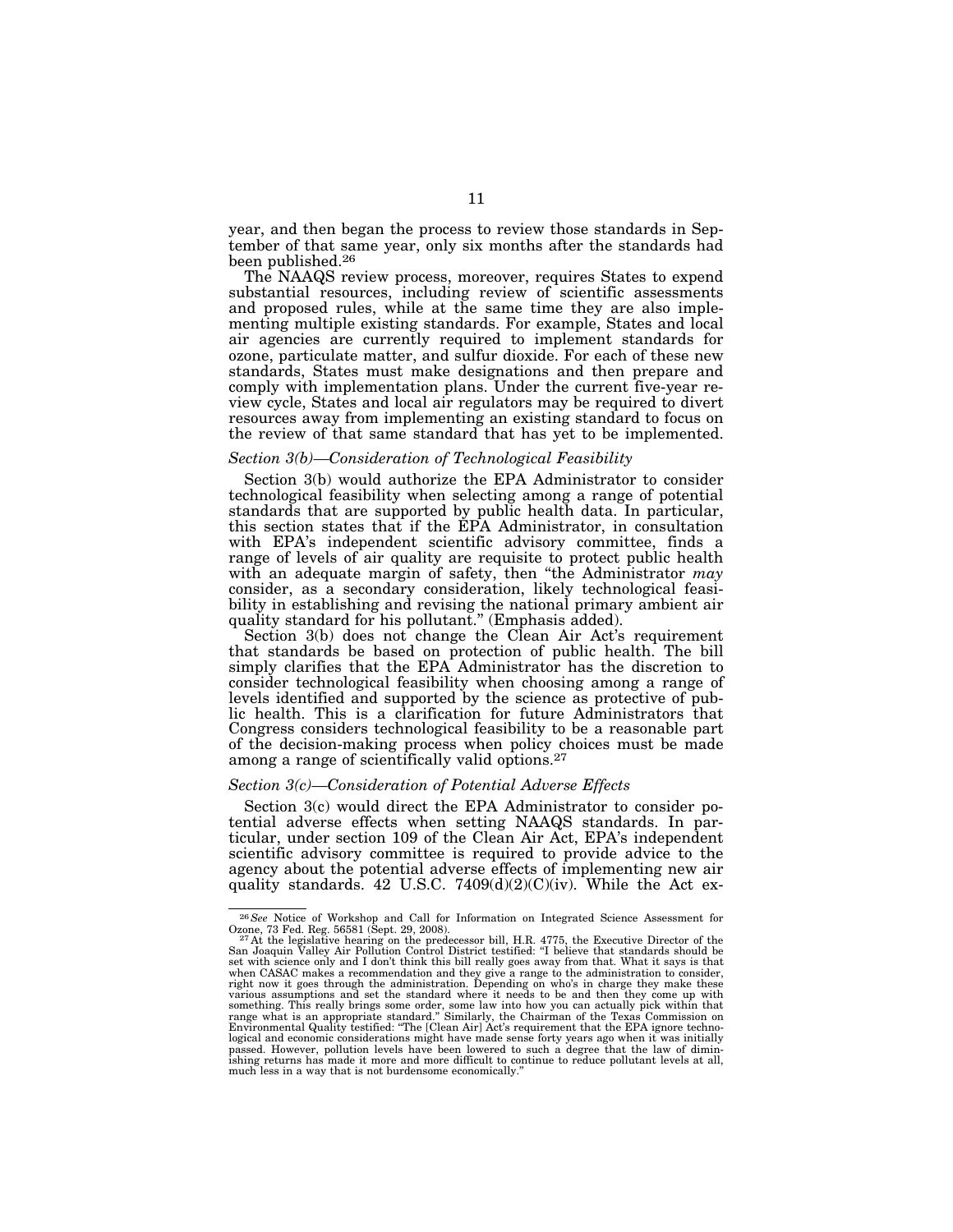pressly requires that the Clean Air Scientific Advisory Committee (CASAC) ''advise the Administrator of any adverse public health, welfare, social, economic, or energy effects which may result from various strategies for attainment and maintenance of such national ambient air quality standards,'' EPA does not currently implement this statutory provision. To the contrary, in May 2015, the Government Accountability Office issued a report indicating CASAC has never provided such advice because EPA has never requested it, and that EPA has no plans to ask CASAC to provide advice on potential adverse effects.28

Such advice would help inform the NAAQS process and is relevant to developing and implementing new standards. In a survey by the Association of Air Pollution Control Agencies, 80 percent of State air agencies said that CASAC advice on potential adverse public health, welfare, social, economic, or energy effects would be helpful to their agency.<sup>29</sup> Section 3(c) of the bill will ensure this occurs by directing the EPA Administrator, prior to establishing or revising a NAAQS, to request, and CASAC to provide, such advice.30

### *Section 3(d)—Timely Implementing Regulations and Guidance*

Section 3(d) requires EPA to issue implementation guidance when it issues new standards.<sup>31</sup> Under the bill, if EPA fails to provide such information, the standards will not apply to preconstruction permits until such guidance has been promulgated. This simply creates an incentive for EPA to be more efficient, and provides relief for States and regulated entities burdened by regulatory deadlines and a lack of needed guidance from the agency.<sup>32</sup>

20150110124050/http:/www.epw.senate.gov/public/<br>index.cfm?FuseAction=Files.View&FileStore\_id=78659f58-83aa-4c06-9832-86d90efb0b7d; *Re-*<br>s*ponse*\_from\_North\_Carolina\_Department\_of\_Environment\_and\_Natural\_Resources\_availab

https://web.archive.org/web/20150110133105/http:/www.epw.senate.gov/public/<br>index.cfm?FuseAction=Files.View&FileStore\_id=0ba945cc-f16f-4e95-ab47-8427c20a9f94; Re-<br>sponse\_from\_Texas\_Commission\_on\_Environmental\_Quality\_ava web/20150110123616/http:/www.epw.senate.gov/public/<br>index.cfm?FuseAction=Files.View&FileStore\_id=e3c917db-ccf9-4c22-8d8b-d783458fd5fe.<br>- <sup>31</sup>At a February 16, 2017 hearing before<sup>-</sup>the Subcommittee, Kevin Sunday, Director

ernment Affairs for the Pennsylvania Chamber of Business and Industry, testified, "[n]ew regu-<br>latory obligations are being handed down faster than it takes to get a permit, and the obliga-<br>tions have become inordinately c coming from federal agencies, and we would encourage Congress to take a hard look at how<br>national ambient air quality standards are revised and implemented." See Testimony available<br>at http://docs.house.gov/meetings/IF/IF1

 $^{28}See$  GAO Report entitled "EPA SCIENCE ADVISORY PANELS, Preliminary Observations on the Processes for Providing Scientific Advice," GAO-15-636T, May 20, 2015 available at  $hthp://gao.gov/assets/680/670288.pdf$ .<br>http://gao.gov/assets

SurveyResults 000.pdf.<br>  $^{30}$ Concerns have been raised by States regarding the agency's failure to implement this statu-<br>  $^{30}$ Concerns have been raised by States regarding the agency's failure to implement this statu-<br>

web/20150110124050/http:/www.epw.senate.gov/public/<br>index.cfm?FuseAction=Files.View&FileStore\_id=78659f58-83aa-4c06-9832-86d90efb0b7d; *Re-*<br>s*ponse f*rom Mississippi Dept. of Environmental Quality available at https://

<sup>20170216.</sup>pdf. 32During the Committee's Clean Air Act Forums in 2012, State regulators specifically raised concerns about the lack of timely implementing regulations and guidance on planning.32 *See,*  e.g. Response of Martha Rudolph, Colorado Dept. of Public Health and the Environment, avail-<br>able at https://energycommerce.house.gov/sites/republicans.energycommerce.house.gov/files/anal-<br>ysis/CAAforum/20121129/Rudolph.pd duces a lack of clarity on [state implementation plan] expectations, and often creates consider-<br>able uncertainty in the planning process . . ."); *see also, e.g*. Response of Teresa Marks of the<br>Arkansas Department of Env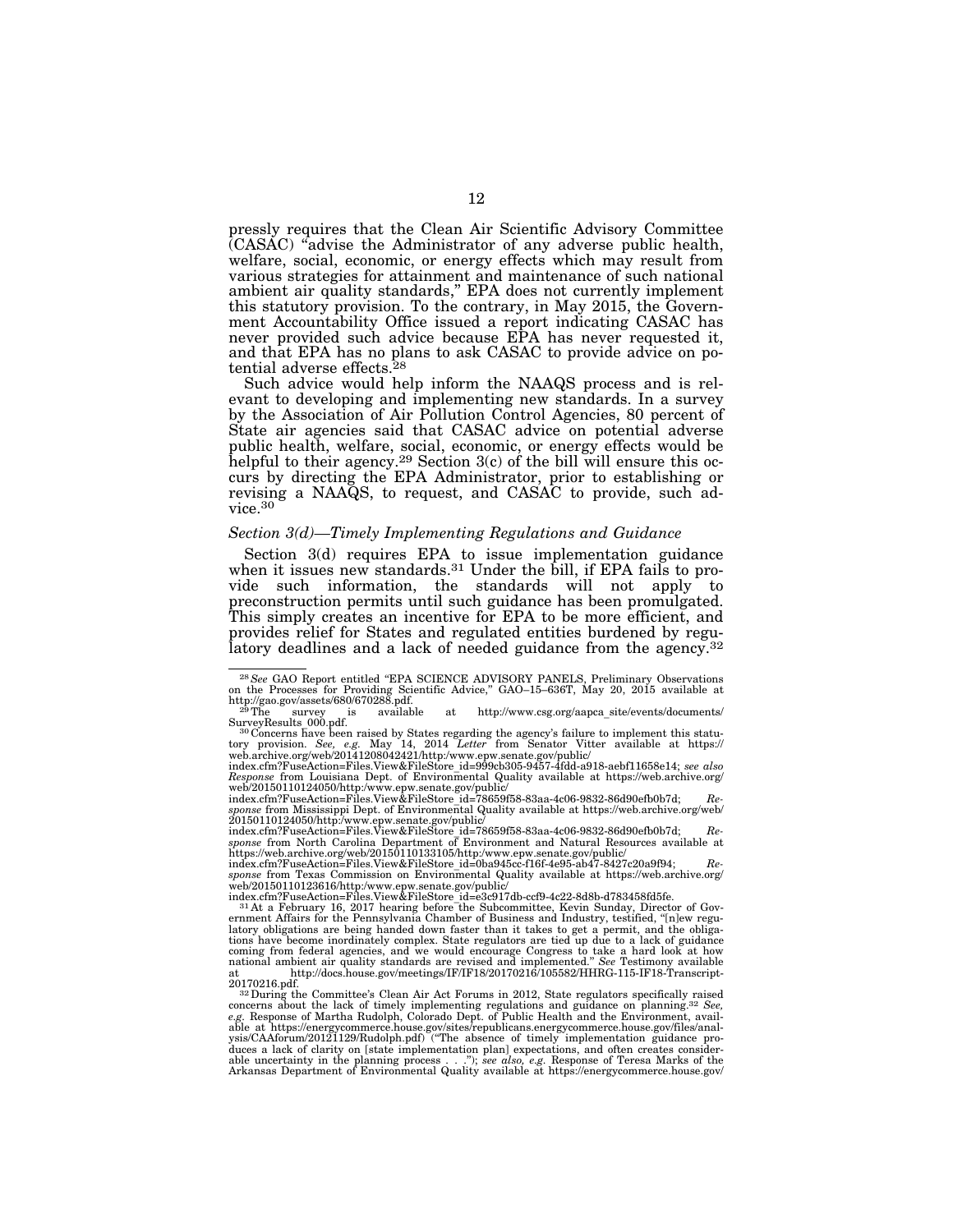While this would ensure EPA has an incentive to take timely action, this subsection also expressly provides that nothing prevents States, local, or tribal permitting authorities from imposing more stringent permitting requirements for preconstruction permit applications.

Under this subsection, furthermore, new manufacturing and industrial facilities would continue to be required to install best available control technology to reduce emissions even where EPA fails to issue timely implementation regulations. The subsection expressly provides that it may not be construed ''to eliminate the obligation of a preconstruction permit applicant to install best available control technology and lowest achievable emission rate technology, as applicable.''

### *Section 3(e)—Contingency Measures*

Currently, the Clean Air Act requires that States and localities include ''contingency measures'' in their compliance plans for nonattainment areas. While ''contingency measures'' may be reasonable for "Moderate" or "Serious" nonattainment areas, for "Extreme'' ozone nonattainment areas States and localities should be pursuing all available control measures.<sup>33</sup> Currently, however, failure to include contingency measures in "Extreme" areas may prevent approval of compliance plans. Section 3(e) would simply eliminate the mandate for holding back measures as contingencies in areas classified as Extreme nonattainment.

## *Section 3(f), (g)—Plan Submissions and Requirements*

Sections 3(f) and (g) clarify that economic feasibility, in addition to technological achievability, can be taken into consideration in certain requirements for plans for certain ozone and particulate matter nonattainment areas.<sup>34</sup> These provisions will help to ensure meaningful consideration of economic feasibility for States and localities working to implement new standards.

### *Section 3(h)—Exceptional Events*

Section 3(h) would modify the definition of ''exceptional events'' in section 319 of the Clean Air Act to include droughts and extraor-

sites/republicans.energycommerce.house.gov/files/analysis/CAAforum/20120731/Marks.pdf) (''Too often 'standards' are promulgated without the technical implementation rules in place. This

places States in an extremely difficult position . . . ")<br><sup>33</sup>At the legislative hearing on H.R. 806 the Executive Director of the San Joaquin Air Pollu-<br>tion Control District noted that "[t]he requirement to have continge are designed as extreme or classified as extreme nonattainment is actually detrimental to air quality and getting clean air as rapidly as possible." He testified this was a "classic case of the well-intentioned provisions is to hold back on implementing clean air measures and save them for later as a contingency.<br>Of course, this would result in delays in cleaning the air and reducing air pollution. As currently<br>written, the requirements in able measures to ensure expeditious attainment and the requirement for holding back measures

as contingency are contradictory."<br><sup>34</sup>At the legislative hearing on the predecessor bill, H.R. 4775, the Executive Director of the<br>San Joaquin Air Pollution Control District explained: "Meeting the new standards that appr yet commercially available or even conceived. . . . In establishing deadlines and milestones, the Act should be amended to require control measures that lead to the most expeditious attainment of health based standards while taking into account technological and economic feasibility.''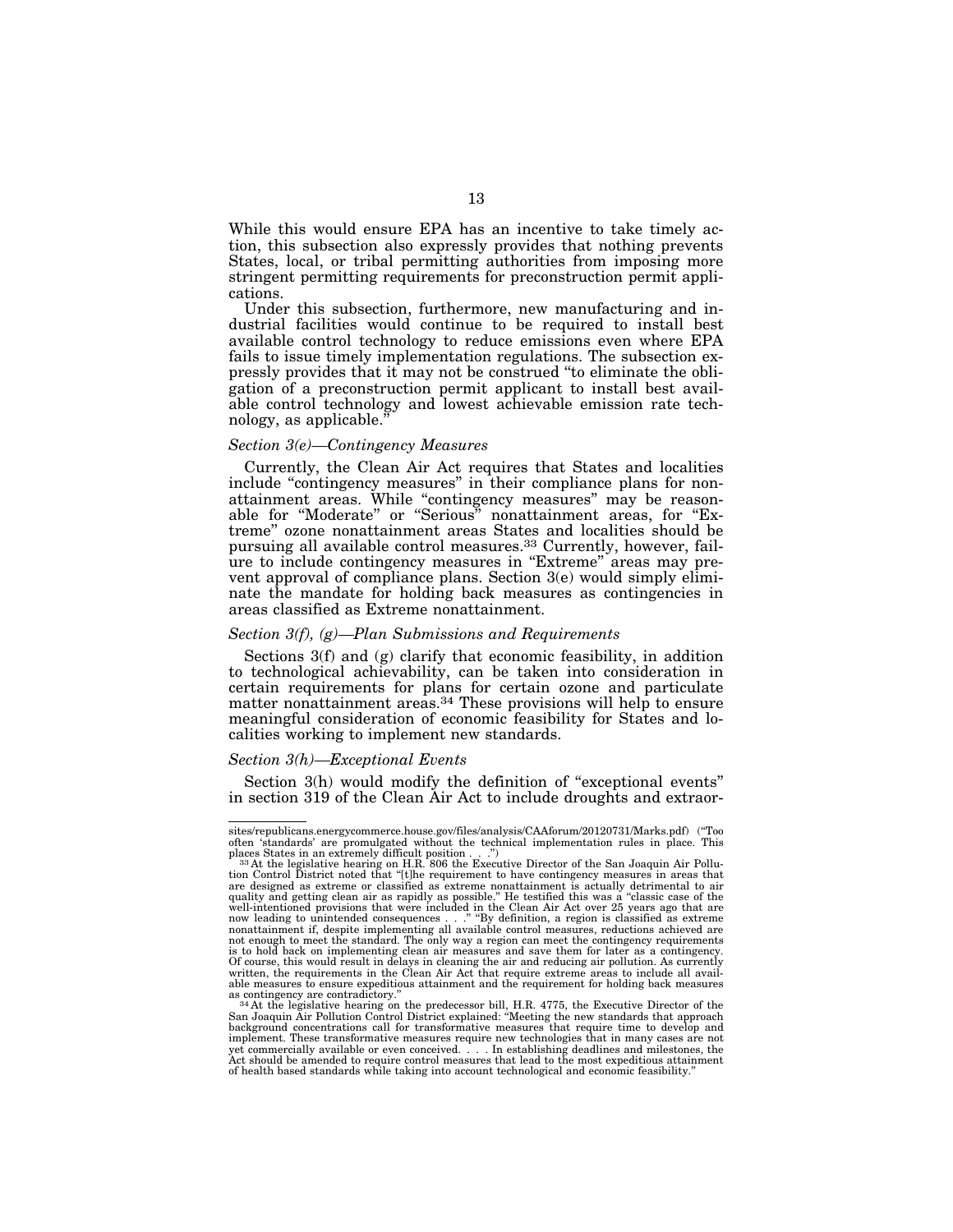dinary stagnation.35 Specifically, this section of the bill would provide that an exceptional event may include stagnation of air masses that are not ordinarily occurring, and may also include a meteorological event involving high temperatures or lack of precipitation.36

Nothing in this subsection does away with the detailed statutory requirements under section 319 or the procedures and guidelines that EPA has laid out for demonstrating exceptional events.37 Nor does anything in the bill do away with requirements to measure air quality, or to make that air quality data available to the public.

#### *Section 3(i)—Foreign Emissions*

Section 3(i) would require that EPA submit a report to Congress within 2 years on foreign emissions and their impact on compliance with the NAAQS in the United States. It would also require the agency to provide information regarding the agency's procedures and timelines for disposing of petitions for relief under 179B of the Clean Air Act, and whether the Administrator recommends any statutory changes to facilitate more efficient review and disposition of such petitions.

Currently, the impact of foreign emissions, particularly emissions transported from outside North America, is not fully understood but may be significant.38 Further, while States and local air quality

<sup>&</sup>lt;sup>35</sup>The "exceptional events" provision seeks to provide relief for areas that may have an ex-<br>ceedance or violate the standards due to events beyond their control. At the legislative hearing on H.R. 806, the Administrator for the Air Quality Division of the Wyoming Dept. of Environ-<br>mental Quality testified: "Wyoming's experience has been that the exceptional event demonstra-<br>tion process has been costly and r lining the process will reduce these costs. . . . When there is no action and exceptional event demonstrations are ignored, the result is inflated monitored data that misrepresents the pre-<br>vailing air quality conditions i an area that exceeds the standard every day. So an area that exceeds the standards on these four days of the year versus an area that exceeds that standard every single day of the year<br>get treated the same and that is the reason why you need exceptional events."<br><sup>36</sup>At the legislative hearing on the predecessor b

San Joaquin Air Pollution Control District testified: ''Currently, the Clean Air Act does not allow stagnation or lack of precipitation to qualify as exceptional events. The West Coast recently experienced drought conditions that had not been experienced since the late 1800s with some locations breaking records over 100 years old. . . . Due to the extreme drought, stagnation, strong inversions, and historically dry conditions experienced over the winter of 2013/14, the Valley could not show attainment even if the Valley eliminated all sources of air pollution and had<br>zero emissions of [fine particulate matter] released into the atmosphere for the following<br>year. . . . Extraordinary circumstance ceptional events." The Director of the Arizona Dept. of Environmental Quality also testified to<br>the need for relief relating to exceptional events: "[T]he exceptional events rule is of dubious<br>value to Yuma County, if not in the development of exceptional event documentation for dust events, the process for documenting and receiving EPA approval of ozone exceptional events has not been explained, will<br>be almost certainly resource intensive, and is difficult to predict."

be almost certainly resource intensive, and is difficult to predict."<br><sup>37</sup> Clean Air Act *Section 319(b)* requires a showing that an event has affected air quality in<br>such a way that there was (i) a clear causal relations and (iii) the event was caused by human activity that is unlikely to recur at a particular location<br>or was a natural event. 42 U.S.C. 7619.<br>38 At the legislative hearing on H.R. 806 Administrator for the Air Quality Divisi

oming Dept. of Environmental Quality testified: "By lowering the ozone standard without having<br>a full understanding of the extent and magnitude of influence that internationally transported<br>ozone and precursors has on area that face impact from international pollution. International contribution also affects regions of<br>the United States that do not directly border other countries. . . . It would be beneficial to<br>states for EPA to conduct and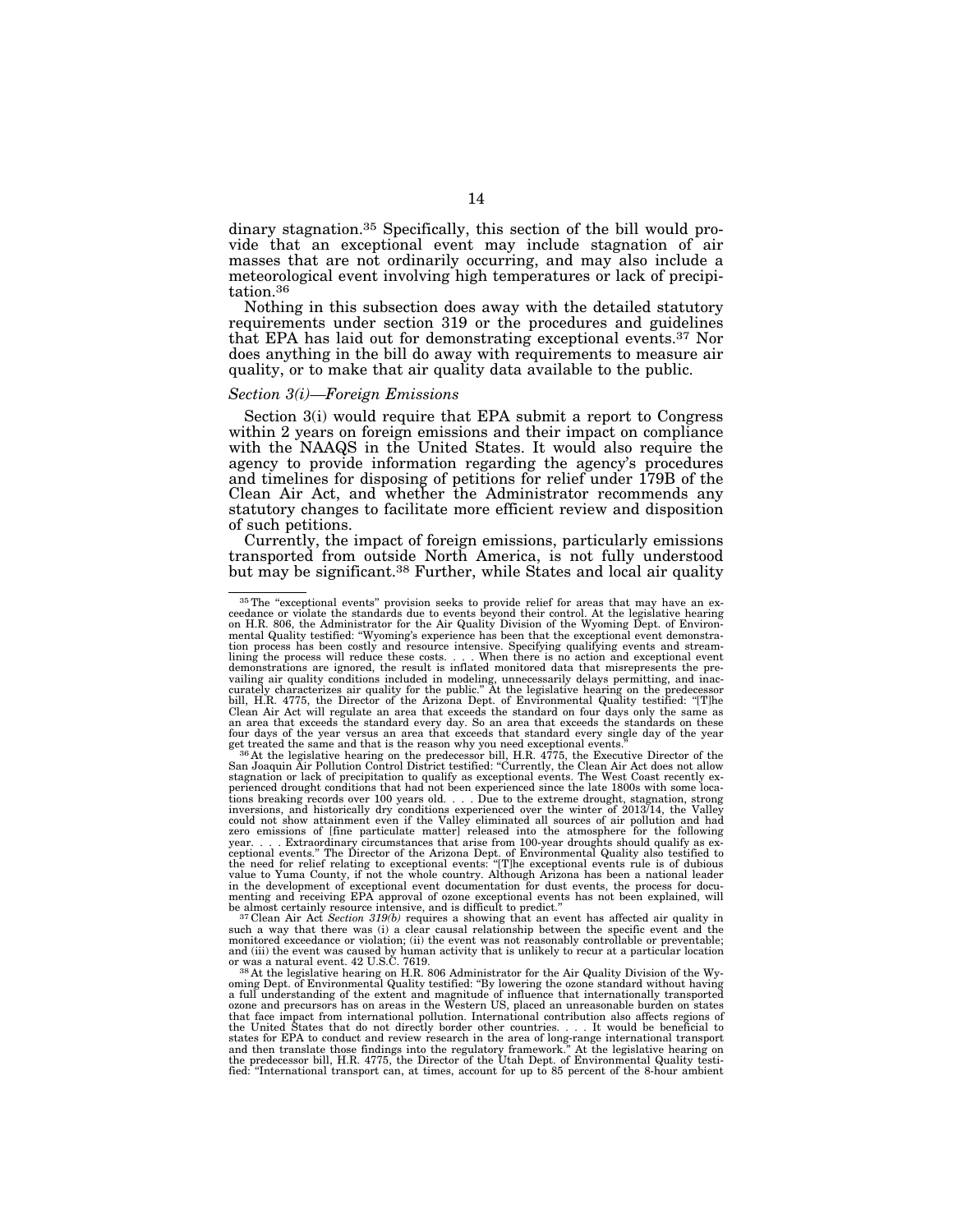management agencies have requested relief under Section 179B, EPA has advised the Committee that only 5 petitions have ever been granted by the agency. Changes to promote more efficient disposition of such petitions would help to ensure that areas, particularly in the Western United States, are not subjected to penalties and sanctions under the Clean Air Act due to foreign emissions.

### *Section 3(j)—Ozone Formation and Control Strategies*

Section 3(j) would require that the Administrator conduct a study on the atmospheric formation of ozone and effective control strategies, including with regard to the relative contribution of manmade and naturally occurring NOx, VOCs, and other pollutants in ozone formation in urban and rural areas, and with regard to wintertime ozone, that the study be peer reviewed in accordance with the requirements applicable to highly influential scientific assessments. Under this subsection, the Administrator is required to submit a report to Congress describing the results of the study and incorporate said results into any Federal rules and guidance implementing the 2015 ozone standards.39

# *Section 4—Applicability of Certain Sanctions and Fees*

Section 4 limits the applicability of sanctions and fees if certain nonattainment areas are already imposing the most stringent emissions controls required under the Act, but cannot attain air quality standards because of emissions that are outside State and local regulatory control. The provision addresses concerns raised by State regulators that sanctions and fees intended to incentivize States and local governments to impose all required controls no longer make sense for areas in which all such controls—within their authority—are already in place.40

ozone concentration in some Western states. Many areas in the West have little chance of identi-<br>fying sufficient controls to achieve attainment, leading to severe consequences." In February<br>2016, EPA held a two-day worksh international transport. For information on the workshop, see https://www.epa.gov/ozone-pollu-

<sup>&</sup>lt;sup>39</sup> At the legislative hearing on H.R. 806 Administrator for the Air Quality Division of the Wyoming Dept. of Environmental Quality testified: ''Background Ozone in the Western United States is not well understood. When EPA proposed the Ozone Standard that was ultimately adopted in 2015, it largely dismissed the data from the sole high-elevation site in the Denver urban area case study as an outlier . . . . By omitting that study, EPA failed to adequately con-sider or characterize background ozone conditions in higher elevations such as Wyoming. Without a better understanding of background and what the anthropogenic contribution is, it is difficult and ineffectual for rural intermountain western states to develop plans that control con-tributing sources. Background ozone is a reality in the mountain west and likely offsets some of the emission reductions achieved in the West. At the legislative hearing on the predecessor<br>bill, H.R. 4775, the Executive Director of Utah's Department of Environmental Quality testified:<br>"As a result of these signific ring at western power plants . . . and mobile source emission reductions have also been substantial, but there have not been corresponding decreases in ozone levels in the west." Further, "[i]n rural areas where biogenic ( ozone in urban areas; and the summer ozone-formation chemistry is well characterized. Wintertime ozone, on the other hand, is a relatively new phenomenon, limited to a few isolated basins<br>in the intermountain west, and its causes are not fully understood."<br>"Of the Committee's Clean Air Act Forums in 2012, the Exe

South Coast Air Quality Management District commented on Section 185 penalties for areas in<br>extreme ozone nonattainment: "In the South Coast region, major sources are already subject to<br>the most stringent controls in the n updated to reflect technology advances. In our region, the [section 185] fee is fundamentally un-<br>fair in that ALL stationary sources represent only about 10% of our region's NOx emissions,<br>with mobile sources contributing Continued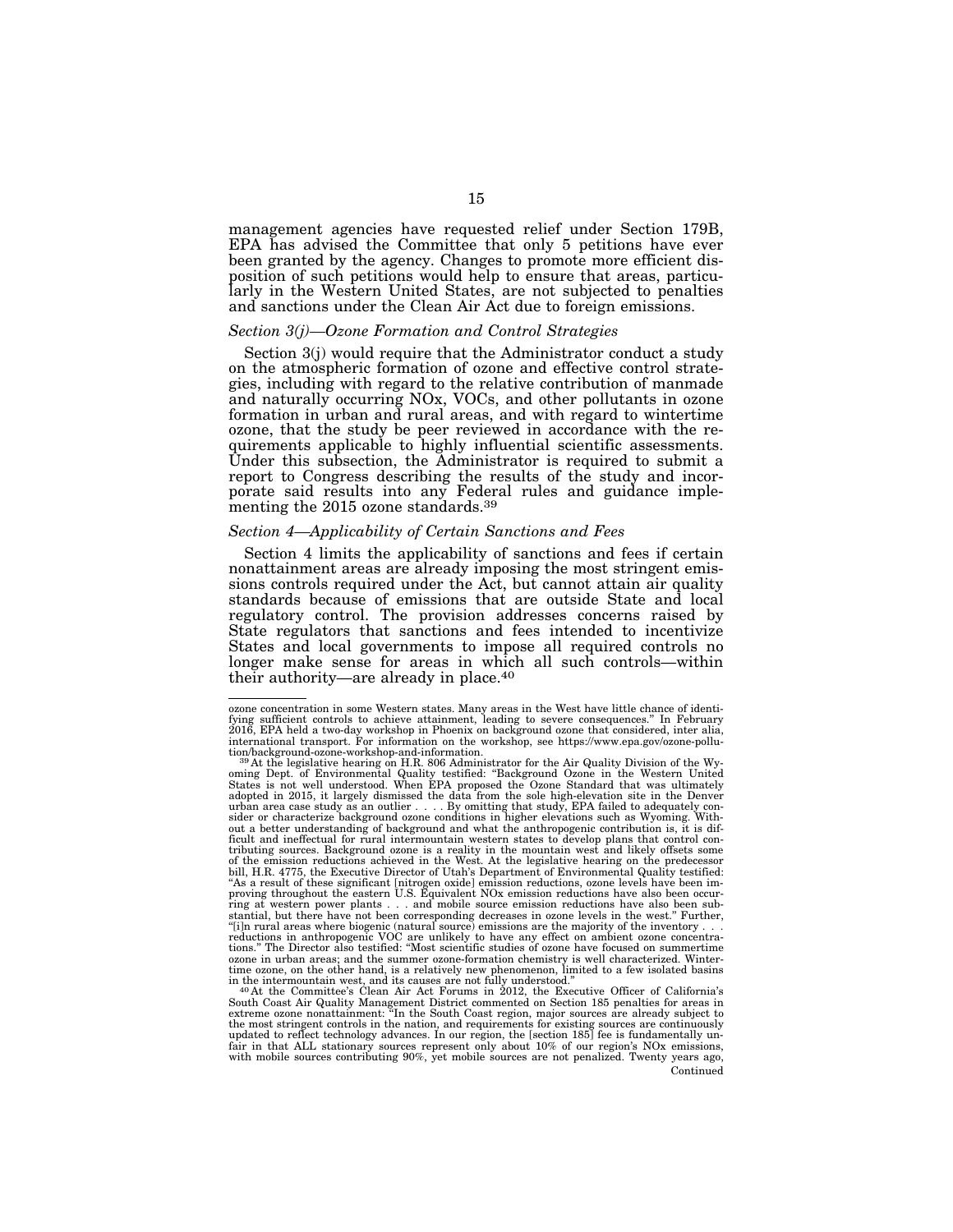The provision applies specifically to areas designated as severe or extreme ozone nonattainment or as serious particulate matter nonattainment. Under this provision, sanctions under section 179 for a deficiency in a State implementation plan or penalties under section 185 for failure to show the affected areas have attained the NAAQS by the applicable date will not apply if the State demonstrates that the deficiency or failure is due to emissions beyond its regulatory control. Such emissions include international and interstate emissions, emissions from exceptional events, and mobile source emissions, such as emissions from motor vehicles and other EPA-regulated engines.

The provision does not affect underlying obligations of State, or local air pollution control authorities to implement all the measures within their authority under the Clean Air Act to attain air quality standards. It also requires States that would use this provision to renew the demonstrations of their emissions beyond their regulatory control every five years. And the provision is consistent with existing Clean Air Act provisions, including section 110(a), section 126, section 179B, section 182 (h), and section 185 (e), which provide relief from adverse regulatory consequences for emissions outside of State or local authority to control.

#### **HEARINGS**

On March 22, 2017, the Subcommittee on Environment held a legislative hearing on H.R. 806. The hearing was entitled ''H.R. 806, Ozone Standards Implementation Act of 2017," and the following witnesses testified:

• Sean Alteri, Director, Division of Air Quality, Kentucky Department of Environmental Protection;

• Marc A. R. Cone, P.E., Director, Bureau of Air Quality, Maine Department of Environmental Protection;

• Kurt Karperos, Deputy Executive Officer, California Air Resources Board;

• Nancy Vehr, Air Quality Administrator, Wyoming Department of Environmental Quality;

• Homer Boushey, M.D., Division of Pulmonary/Critical Care Medicine, University of California, San Francisco; and

• Seyed Sadredin, Executive Director/Air Pollution Control Officer, San Joaquin Valley Air Pollution Control District.

In the 115th Congress, the Subcommittee on Environment also held a hearing entitled ''Modernizing Environmental Laws: Challenges and Opportunities for Expanding Infrastructure and Promoting Development'' on February 16, 2017. That hearing examined, *inter alia,* potential challenges to expanding our nation's in-

Congress may have assumed that stationary sources would be a bigger percentage of the air pollution problem than they are; the [section 185] provision is now outdated.'' In the legislative hearing for HR 806, the Executive Director of the San Joaquin Air Pollution Control District<br>stated for the record: "Through decades of implementing effective air quality strategies, air pol-<br>lution from San Joaquin Valley of over \$40 billion by regulated sources. The pollution released by industrial facilities, agricul-<br>tural operations, and cars and trucks are at historical lows for all pollutants. San Joaquin Val-<br>ley residents' exposure all this investment and sacrifice, we have reached a point where we cannot attain the federal<br>standards even if we eliminate all Valley businesses, agricultural operations, or trucks traveling<br>through San Joaquin Valley. W law include an overriding provision in federal law to prohibit imposition of federal sanctions on<br>local regions, including states, where their inability to attain federal standards is due to pollu-<br>tion from sources outsid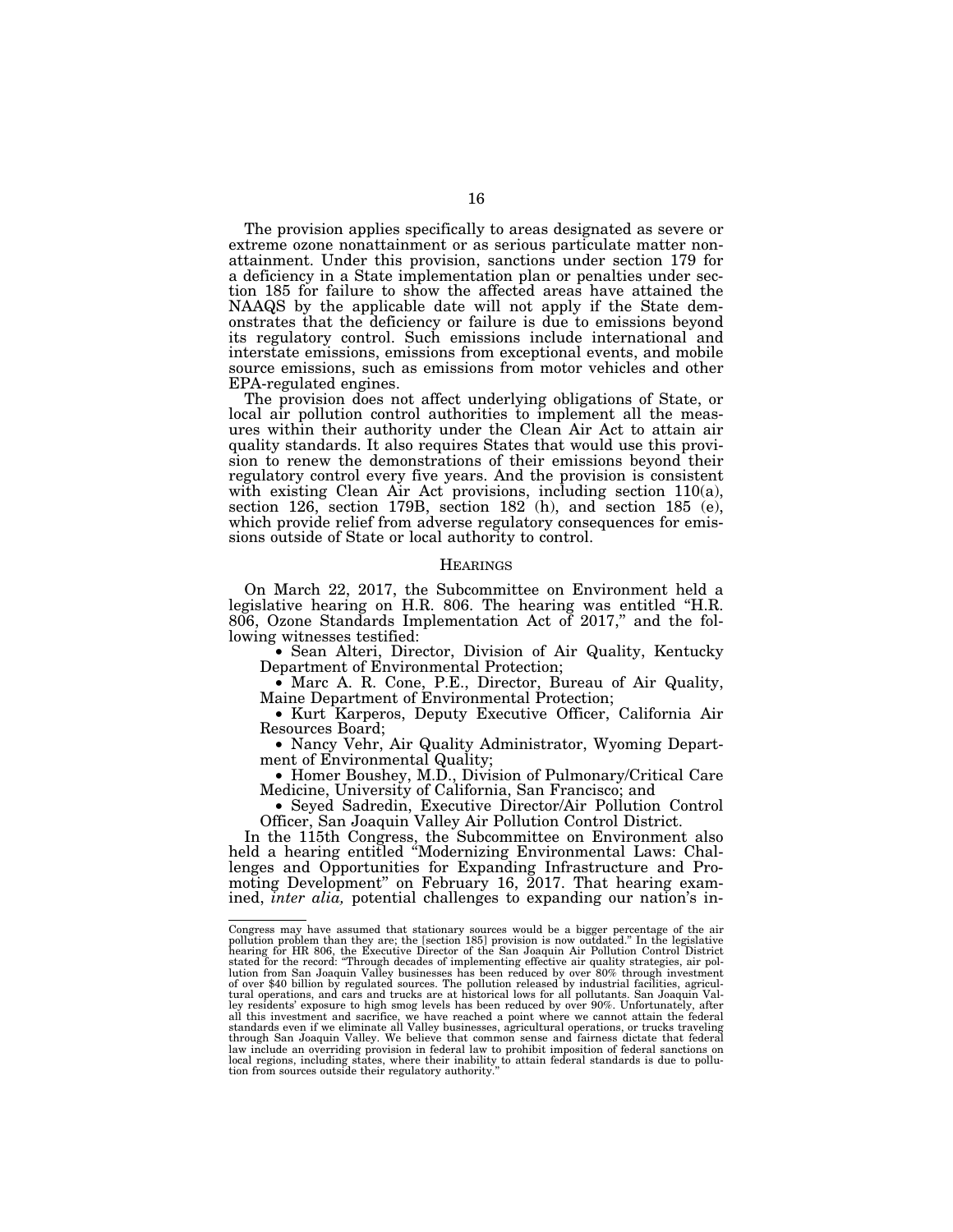frastructure and domestic manufacturing that are associated with the implementation of EPA's ozone and other national ambient air quality standards under the agency's NAAQS program.

In the 114th Congress, the Committee's Subcommittee on Energy and Power also held a hearing entitled ''H.R. 4775, Ozone Standards Implementation Act of 2016,'' which included provisions substantially similar to those included in H.R. 806.41 That Subcommittee also held a hearing entitled ''EPA's Proposed Ozone Rule'' on June 12, 2015, and a joint hearing with the Subcommittee on Commerce, Trade, and Manufacturing entitled ''EPA's Proposed Ozone Rule: Potential Impacts on Manufacturing'' on June 16, 2015.

In the 113th Congress, the Subcommittee on Energy and Power also held a hearing entitled ''Promoting New Manufacturing Act'' on May 21, 2014. That hearing examined a discussion draft of H.R. 4795, which was introduced by Rep. Scalise on May 30, 2014 and passed by the House of Representatives on November 20, 2014. That bill included provisions similar to those reflected in sections 2(a) and 3(d) of H.R. 806 relating to preconstruction permits.

#### COMMITTEE CONSIDERATION

On June 15, 2017, the Subcommittee on Environment met in open markup session to consider H.R. 806, and forwarded the bill to the full Committee, without amendment, by a record vote of 12 ayes and 8 nays. During the markup, two amendments were offered and rejected.

On June 28, 2017, the Committee on Energy and Commerce met in open markup session to consider H.R. 806. During the markup, three amendments were offered, of which one was offered and approved by voice vote, and two were offered and rejected by a roll call vote. A motion by Mr. Walden to order H.R. 806 reported to the House, as amended was agreed to by a record vote of 29 ayes and 24 nays.

### COMMITTEE VOTES

Clause 3(b) of rule XIII of the Rules of the House of Representatives requires the Committee to list the record votes on the motion to report legislation and amendments thereto. The following reflects the record votes taken during the Committee consideration:

<sup>41</sup>Witnesses at that hearing included: i) Bryan W. Shaw, Chairman, Texas Commission on Environmental Quality; ii) Seyed Sadredin, Executive Director/Air Pollution Control Officer, San Joaquin Valley Air Pollution Control District; iii) Missael Cabrera, Director, Arizona Department of Environmental Quality; iv) Air and Radiation, EPA available at http://docs.house.gov/meetings/IF/IF03/20160414/104778/<br>HHRG-114-IF03-Wstate-ShawB-20160414.pdf and Hearing Record, Serial No. 114–134 available<br>at https://www.gpo.gov/fdsys/pkg/CHRG-114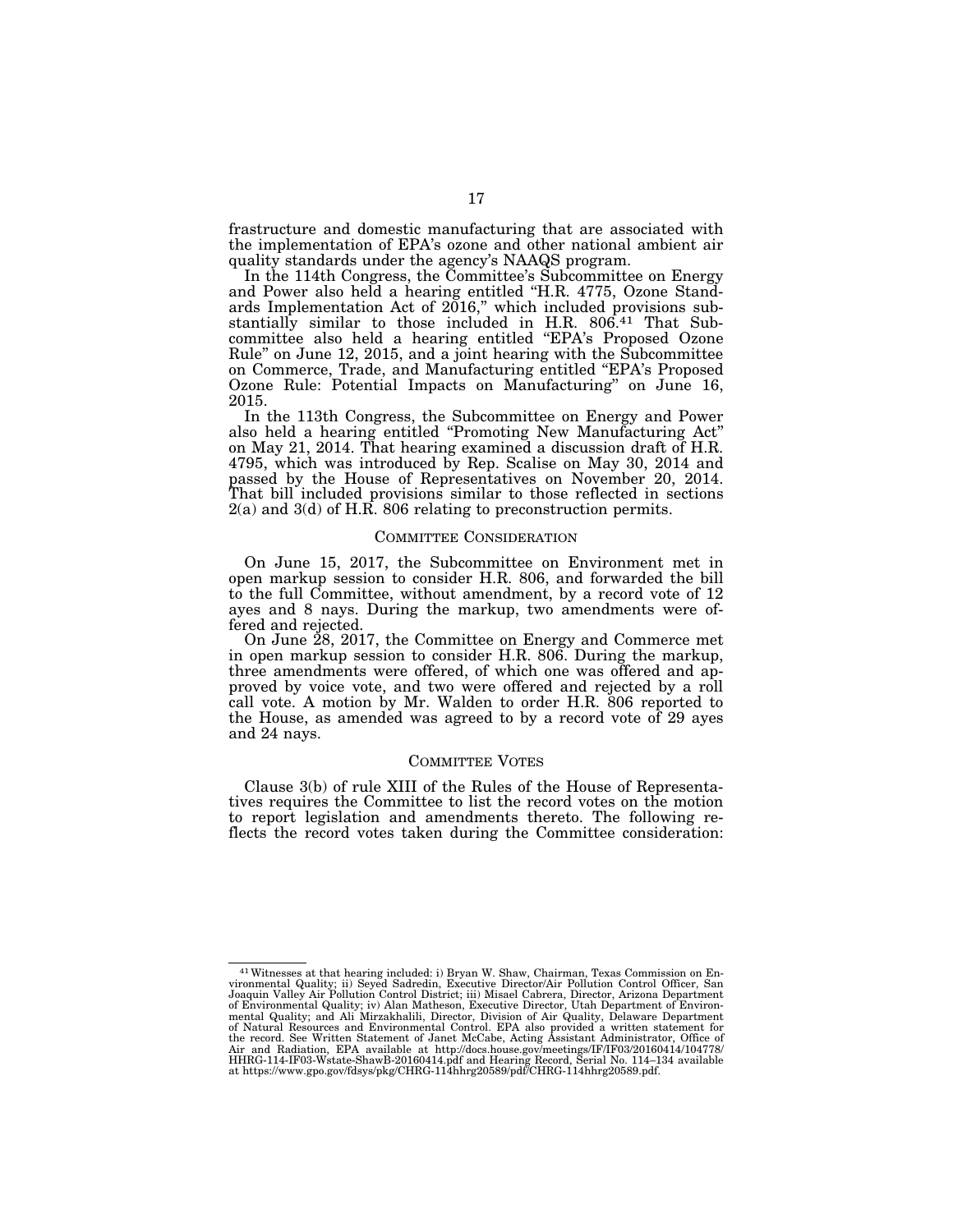# **COMMITTEE ON ENERGY AND COMMERCE-- I 15TH CONGRESS ROLL CALL VOTE# 38**

**BILL:** H.R. 806, Ozone Standards Implementation Act of 2017

**AMENDMENT:** An amendment offered by Ms. Castor, No. 2, to provide that section 2 shall not apply if the Clean Air Scientific Advisory Committee finds that the application of subsection (a) could increase asthma attacks, h **or impaired fetal growth, the risk of heart attacks, stroke, premature death. or reproductive, developmental, or other serious hanns to human health.** 

**DISPOSITION:** NOT AGREED TO, by a roll call vote of 22 yeas and 29 nays.

| <b>REPRESENTATIVE</b> | <b>YEAS</b> | <b>NAYS</b> | PRESENT REPRESENTATIVE | <b>YEAS</b>               | <b>NAYS</b> | PRESENT |
|-----------------------|-------------|-------------|------------------------|---------------------------|-------------|---------|
| Mr. Walden            |             | X           | Mr. Pallone            | Х                         |             |         |
| Mr. Barton            |             | X           | Mr. Rush               | X                         |             |         |
| Mr. Upton             |             | $\bf{X}$    | Ms. Eshoo              | X                         |             |         |
| Mr. Shimkus           |             | $\mathbf X$ | Mr. Engel              |                           |             |         |
| Mr. Murphy            |             | $\bar{X}$   | Mr. Green              | X                         |             |         |
| Mr. Burgess           |             | X           | Ms. DeGette            | X                         |             |         |
| Mrs. Blackburn        |             | X           | Mr. Doyle              | X                         |             |         |
| Mr. Scalise           |             |             | Ms. Schakowsky         | X                         |             |         |
| Mr. Latta             |             | X           | Mr. Butterfield        | Х                         |             |         |
| Mrs. McMorris Rodgers |             | $\mathbf X$ | Ms. Matsui             | X                         |             |         |
| Mr. Harper            |             | Х           | Ms. Castor             | X                         |             |         |
| Mr. Lance             |             | X           | Mr. Sarbanes           | Х                         |             |         |
| Mr. Guthrie           |             | Х           | Mr. McNerney           | X                         |             |         |
| Mr. Olson             |             | X           | Mr. Welch              | X                         |             |         |
| Mr. McKinley          |             | X           | Mr. Lujan              | X                         |             |         |
| Mr. Kinzinger         |             | X           | Mr. Tonko              | Х                         |             |         |
| Mr. Griffith          |             | X           | Ms. Clarke             | $\cdot X$                 |             |         |
| Mr. Bilirakis         |             | X           | Mr. Loebsack           | X                         |             |         |
| Mr. Johnson           |             | X           | Mr. Schrader           | X                         |             |         |
| Mr. Long              |             |             | Mr. Kennedy            | X                         |             |         |
| Mr. Bucshon           |             | $\mathbf x$ | Mr. Cardenas           |                           |             |         |
| Mr. Flores            |             | X           | Mr. Ruiz               | X                         |             |         |
| Mrs. Brooks           |             | $\bar{X}$   | Mr. Peters             | X                         |             |         |
| Mr. Mullin            |             | $\mathbf X$ | Ms. Dingell            | $\boldsymbol{\mathsf{X}}$ |             |         |
| Mr. Hudson            |             | X           |                        |                           |             |         |
| Mr. Collins           |             | $\mathbf x$ |                        |                           |             |         |
| Mr. Cramer            |             | Х           |                        |                           |             |         |
| Mr. Walberg           |             | X           |                        |                           |             |         |
| Mrs. Walters          |             | X           |                        |                           |             |         |
| Mr. Costello          |             | $\mathbf X$ |                        |                           |             |         |
| Mr. Carter            |             | Х           |                        |                           |             |         |
| 06/28/2017            |             |             |                        |                           |             |         |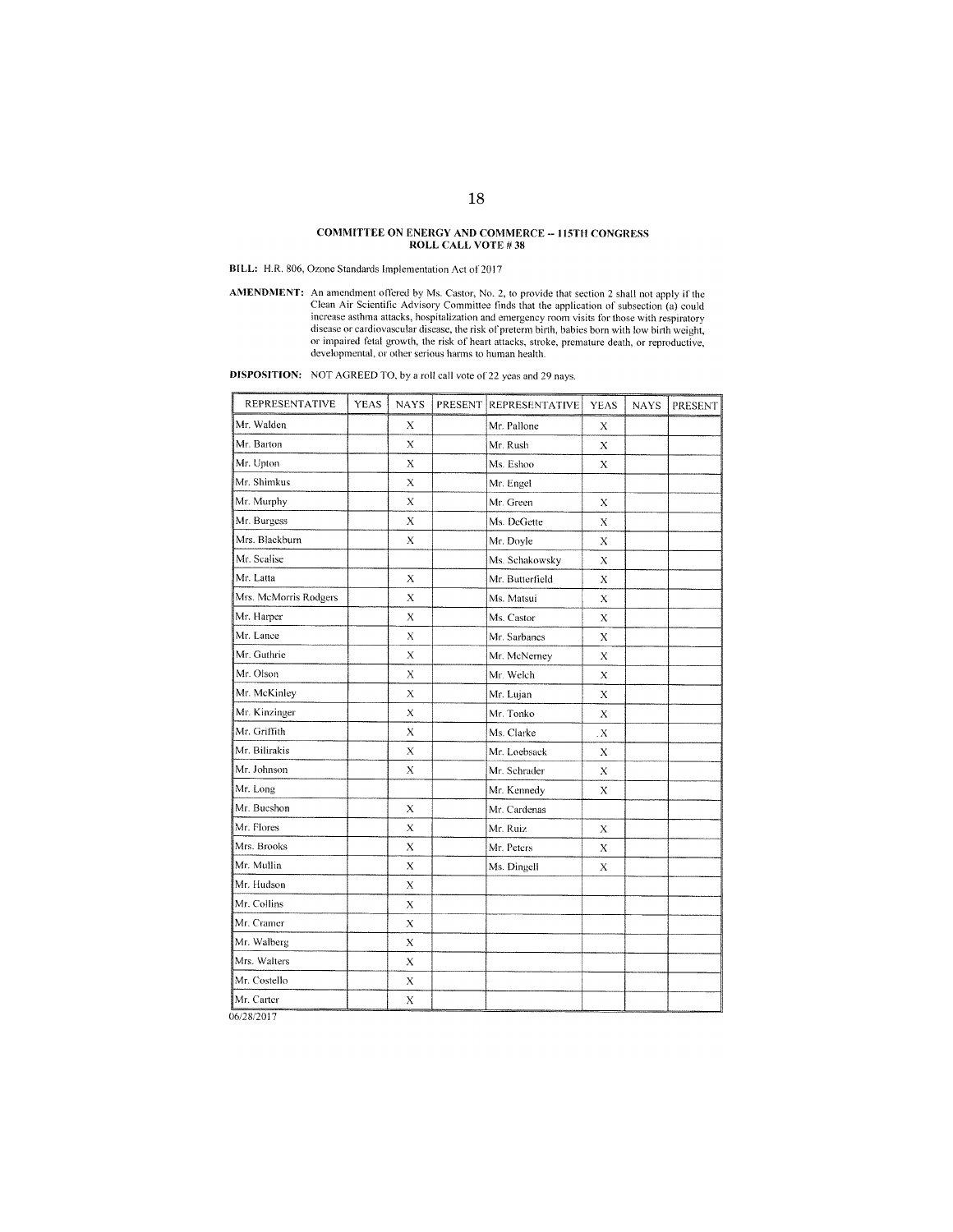# **COMMITTEE ON ENERGY AND COMMERCE-- liST II CONGRESS ROLL CALL VOTE# 39**

**BILL:** H.R. 806, Ozone Standards Implementation Act of 2017

**AMENDMENT:** An amendment offered by Mr. McNerney, No. 3, to strike section 5 (related to funding).

**DISPOSITION:** NOT AGREED TO, by a roll call vote of 23 yeas and 29 nays.

| <b>REPRESENTATIVE</b> | <b>YEAS</b> | <b>NAYS</b> | <b>PRESENT</b> | <b>REPRESENTATIVE</b> | <b>YEAS</b>               | <b>NAYS</b> | <b>PRESENT</b> |
|-----------------------|-------------|-------------|----------------|-----------------------|---------------------------|-------------|----------------|
| Mr. Walden            |             | х           |                | Mr. Pallone           | X                         |             |                |
| Mr. Barton            |             | X           |                | Mr. Rush              | X                         |             |                |
| Mr. Upton             |             | X           |                | Ms. Eshoo             | X                         |             |                |
| Mr. Shimkus           |             | X           |                | Mr. Engel             |                           |             |                |
| Mr. Murphy            |             | X           |                | Mr. Green             | X                         |             |                |
| Mr. Burgess           |             | X           |                | Ms. DeGette           | X                         |             |                |
| Mrs. Blackburn        |             | $\mathbf x$ |                | Mr. Doyle             | Х                         |             |                |
| Mr. Scalise           |             |             |                | Ms. Schakowsky        | X                         |             |                |
| Mr. Latta             |             | X           |                | Mr. Butterfield       | X                         |             |                |
| Mrs. McMorris Rodgers |             | $\bf x$     |                | Ms. Matsui            | X                         |             |                |
| Mr. Harper            |             | X           |                | Ms. Castor            | $\bf{X}$                  |             |                |
| Mr. Lance             |             | X           |                | Mr. Sarbanes          | X                         |             |                |
| Mr. Guthrie           |             | X           |                | Mr. McNerney          | Х                         |             |                |
| Mr. Olson             |             | X           |                | Mr. Welch             | X                         |             |                |
| Mr. McKinley          |             | X           |                | Mr. Lujan             | X                         |             |                |
| Mr. Kinzinger         |             | X           |                | Mr. Tonko             | X                         |             |                |
| Mr. Griffith          |             | X           |                | Ms. Clarke            | X                         |             |                |
| Mr. Bilirakis         |             | $\bf{X}$    |                | Mr. Loebsack          | X                         |             |                |
| Mr. Johnson           |             | X           |                | Mr. Schrader          | X                         |             |                |
| Mr. Long              |             |             |                | Mr. Kennedy           | $\boldsymbol{\mathrm{X}}$ |             |                |
| Mr. Bucshon           |             | $\mathbf X$ |                | Mr. Cardenas          | Х                         |             |                |
| Mr. Flores            |             | X           |                | Mr. Ruiz              | X                         |             |                |
| Mrs. Brooks           |             | x           |                | Mr. Peters            | X                         |             |                |
| Mr. Mullin            |             | X           |                | Ms. Dingell           | X                         |             |                |
| Mr. Hudson            |             | X           |                |                       |                           |             |                |
| Mr. Collins           |             | X           |                |                       |                           |             |                |
| Mr. Cramer            |             | $\bf{X}$    |                |                       |                           |             |                |
| Mr. Walberg           |             | X           |                |                       |                           |             |                |
| Mrs. Walters          |             | X           |                |                       |                           |             |                |
| Mr. Costello          |             | X           |                |                       |                           |             |                |
| Mr. Carter            |             | X           |                |                       |                           |             |                |

06/28/2017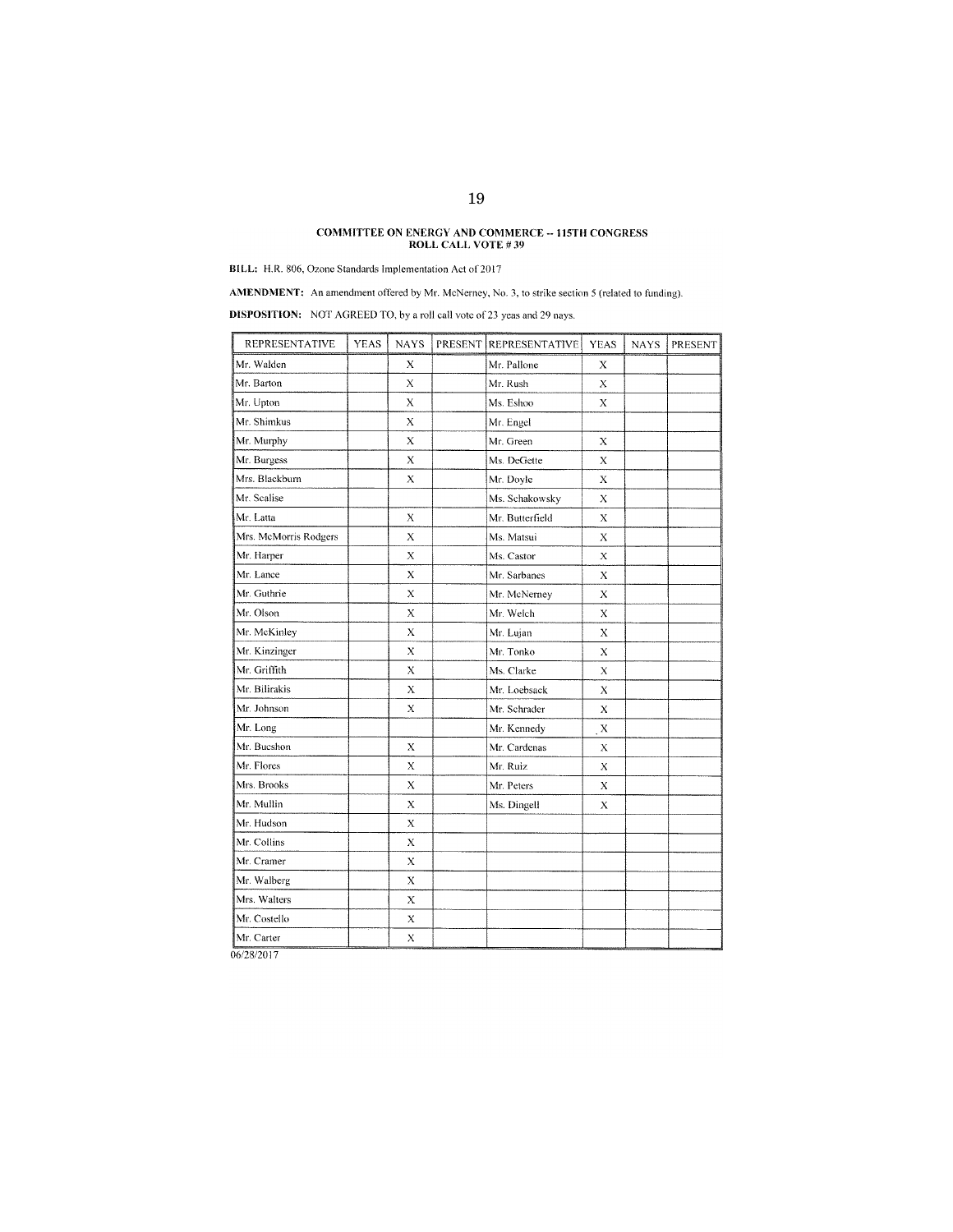# **COMMITTEE ON ENERGY AND COMMERCE-- I 15TH CONGRESS ROLL CALL VOTE# 40**

**BILL:** H.R. 806, Ozone Standards Implementation Act of 2017

**AMENDMENT:** A motion offered by Mr. Walden to order H.R. 806 favorably reported to the House, as amended. (Final Passage)

**DISPOSITION:** AGREED TO, by a roll call vote of 29 yeas and 24 nays.

| <b>REPRESENTATIVE</b> | YEAS        | <b>NAYS</b> | PRESENT | REPRESENTATIVE  | <b>YEAS</b> | <b>NAYS</b> | PRESENT |
|-----------------------|-------------|-------------|---------|-----------------|-------------|-------------|---------|
| Mr. Walden            | $\bf{X}$    |             |         | Mr. Pallone     |             | X           |         |
| Mr. Barton            | X           |             |         | Mr. Rush        |             | X           |         |
| Mr. Upton             | $\mathbf X$ |             |         | Ms. Eshoo       |             | X           |         |
| Mr. Shimkus           | X           |             |         | Mr. Engel       |             | X           |         |
| Mr. Murphy            | $\mathbf X$ |             |         | Mr. Green       |             | Х           |         |
| Mr. Burgess           | X           |             |         | Ms. DeGette     |             | X           |         |
| Mrs. Blackburn        | $\mathbf x$ |             |         | Mr. Doyle       |             | $\bf{X}$    |         |
| Mr. Scalise           |             |             |         | Ms. Schakowsky  |             | X           |         |
| Mr. Latta             | X           |             |         | Mr. Butterfield |             | X           |         |
| Mrs. McMorris Rodgers | X           |             |         | Ms. Matsui      |             | X           |         |
| Mr. Harper            | $\bar{X}$   |             |         | Ms. Castor      |             | X           |         |
| Mr. Lance             | Х           |             |         | Mr. Sarbanes    |             | X           |         |
| Mr. Guthrie           | $\mathbf x$ |             |         | Mr. McNerney    |             | $\mathbf x$ |         |
| Mr. Olson             | X           |             |         | Mr. Welch       |             | Х           |         |
| Mr. McKinley          | X           |             |         | Mr. Lujan       |             | X           |         |
| Mr. Kinzinger         | $\mathbf x$ |             |         | Mr. Tonko       |             | $\bf{X}$    |         |
| Mr. Griffith          | X           |             |         | Ms. Clarke      |             | X           |         |
| Mr. Bilirakis         | X           |             |         | Mr. Loebsack    |             | X           |         |
| Mr. Johnson           | X           |             |         | Mr. Schrader    |             | X           |         |
| Mr. Long              |             |             |         | Mr. Kennedy     |             | X           |         |
| Mr. Bucshon           | $\mathbf x$ |             |         | Mr. Cardenas    |             | $\bf{X}$    |         |
| Mr. Flores            | $\mathbf x$ |             |         | Mr. Ruiz        |             | X           |         |
| Mrs. Brooks           | х           |             |         | Mr. Peters      |             | X           |         |
| Mr. Mullin            | $\mathbf x$ |             |         | Ms. Dingell     |             | X           |         |
| Mr. Hudson            | X           |             |         |                 |             |             |         |
| Mr. Collins           | X           |             |         |                 |             |             |         |
| Mr. Cramer            | X           |             |         |                 |             |             |         |
| Mr. Walberg           | $\bf{X}$    |             |         |                 |             |             |         |
| Mrs. Walters          | x           |             |         |                 |             |             |         |
| Mr. Costello          | $\mathbf x$ |             |         |                 |             |             |         |
| Mr. Carter            | $\mathbf X$ |             |         |                 |             |             |         |

06/28/2017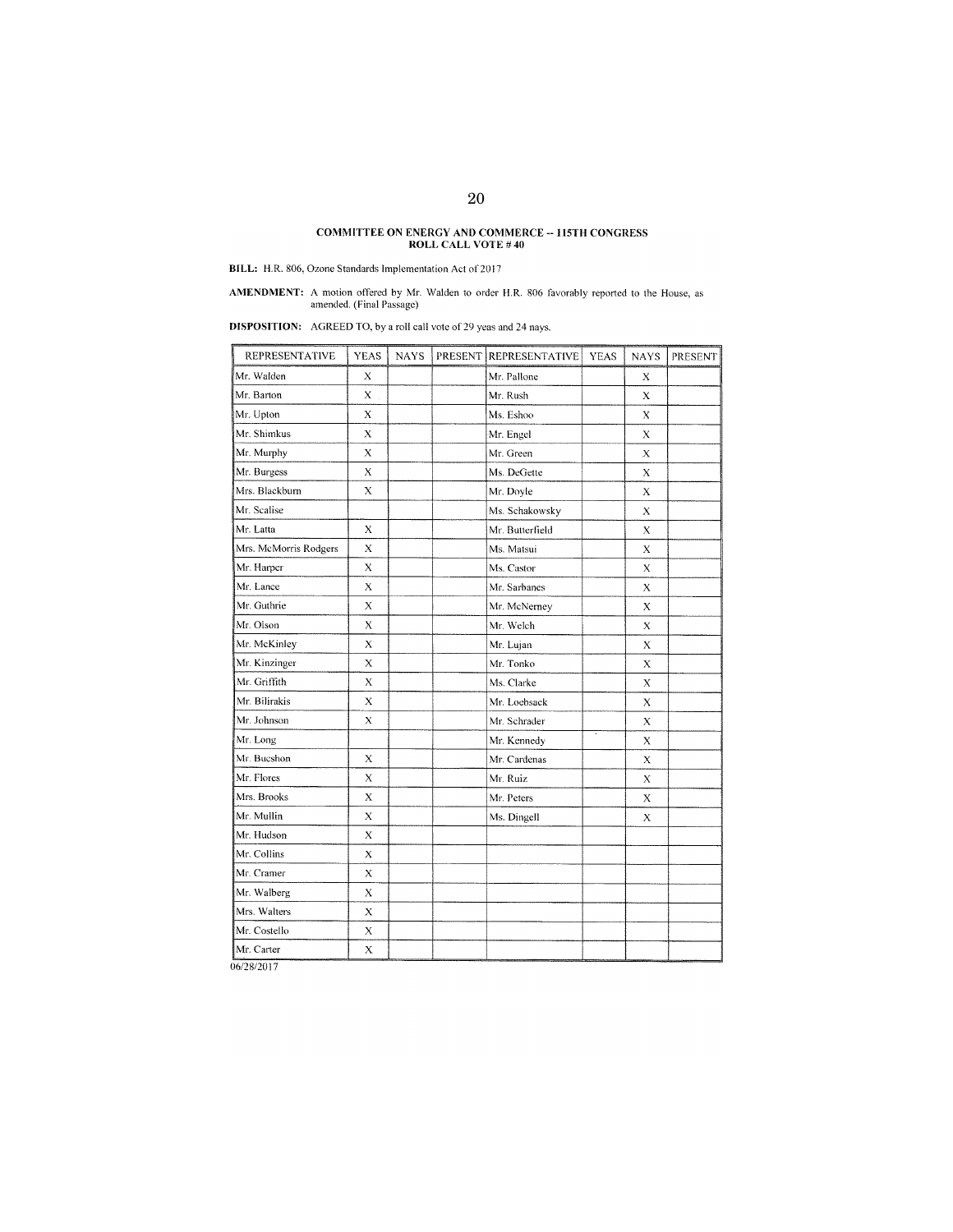#### OVERSIGHT FINDINGS AND RECOMMENDATIONS

Pursuant to clause  $2(b)(1)$  of rule X and  $3(c)(1)$  of rule XIII of the Rules of the House of Representatives, the Committee held a hearing on March 22, 2017, and made findings that are reflected in this report.

# NEW BUDGET AUTHORITY, ENTITLEMENT AUTHORITY, AND TAX **EXPENDITURES**

Pursuant to clause  $3(c)(2)$  of rule XIII, the Committee finds that H.R. 806 would result in no new or increased budget authority, entitlement authority, or tax expenditures or revenues.

#### CONGRESSIONAL BUDGET OFFICE ESTIMATE

Pursuant to clause  $3(c)(3)$  of rule XIII, the following is the cost estimate provided by the Congressional Budget Office pursuant to section 402 of the Congressional Budget Act of 1974 at the time this report was filed, the cost estimate prepared by the Director of the Congressional Budget Office pursuant to section 402 of the Congressional Budget Act of 1974 was not available.

#### FEDERAL MANDATES STATEMENT

The Committee adopts as its own the estimate of Federal mandates prepared by the Director of the Congressional Budget Office pursuant to section 423 of the Unfunded Mandates Reform Act.

#### STATEMENT OF GENERAL PERFORMANCE GOALS AND OBJECTIVES

Pursuant to clause  $3(c)(4)$  of rule XIII, the general performance goal or objective of this legislation is to facilitate more efficient implementation of the ozone standards and NAAQS generally.

### DUPLICATION OF FEDERAL PROGRAMS

Pursuant to clause  $3(c)(5)$  of rule XIII, no provision of H.R. 806 is known to be duplicative of another Federal program, including any program that was included in a report to Congress pursuant to section 21 of Public Law 111–139 or the most recent Catalog of Federal Domestic Assistance.

#### COMMITTEE COST ESTIMATE

Pursuant to clause  $3(d)(1)$  of rule XIII, the Committee adopts as its own the cost estimate prepared by the Director of the Congressional Budget Office pursuant to section 402 of the Congressional Budget Act of 1974. At the time this report was filed, the estimate was not available.

## EARMARK, LIMITED TAX BENEFITS, AND LIMITED TARIFF BENEFITS

Pursuant to clause  $9(e)$ ,  $9(f)$ , and  $9(g)$  of rule XXI, the Committee finds that H.R. 806 contains no earmarks, limited tax benefits, or limited tariff benefits.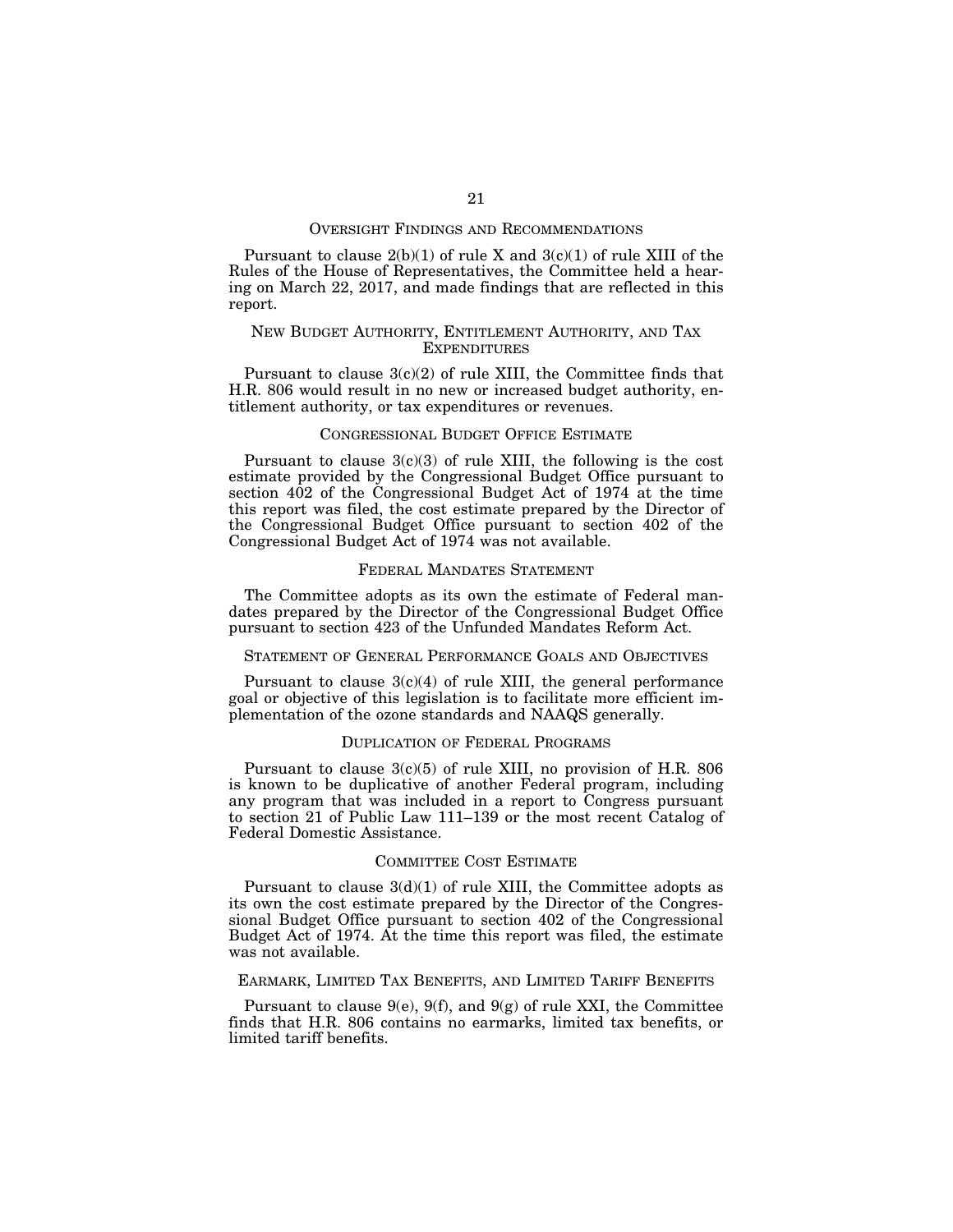#### DISCLOSURE OF DIRECTED RULE MAKINGS

Pursuant to section 3(i) of H. Res. 5, the Committee estimates that enacting H.R. 806 specifically directs to be completed no specific rulemakings within the meaning of 5 U.S.C. 551 that would not otherwise be issued by the agency.

#### ADVISORY COMMITTEE STATEMENT

No advisory committees within the meaning of section 5(b) of the Federal Advisory Committee Act were created by this legislation.

## APPLICABILITY TO LEGISLATIVE BRANCH

The Committee finds that the legislation does not relate to the terms and conditions of employment or access to public services or accommodations within the meaning of section 102(b)(3) of the Congressional Accountability Act.

#### SECTION-BY-SECTION ANALYSIS OF THE LEGISLATION

The legislation includes the following provisions:

#### *Section 1. Short title*

This section provides the short title of "Ozone Standards Implementation Act of 2017.''

## *Section 2. Facilitating state implementation of existing ozone standards*

This section provides a schedule for implementation of NAAQS for ground-level ozone published in 2015. Section 2(a) provides that States shall submit designations to implement the 2015 NAAQS for ground-level ozone not later than October 26, 2024. The EPA Administrator shall promulgate final designations with respect to those standards not later than October 26, 2025, and states shall submit implementation plans not later than October 26, 2026.

Section  $2(b)(1)$  provides the standards shall not apply to the review and disposition of a preconstruction permit application required under title I of the Clean Air Act (CAA) (42 U.S.C. 7401 et seq.) if the Administrator or the State, local, or tribal permitting authority, as applicable, has determined the application to be complete prior to the date of promulgation of final designation of an area, or has published a public notice of a preliminary determination or draft permit before the date that is 60 days after the date of promulgation of final designation.

Section 2(b)(2) provides that the section shall not be construed to eliminate the obligation of a preconstruction permit applicant to install best available control technology and lowest achievable emission rate technology, as applicable, or limit the authority of a State, local, or tribal permitting authority to impose more stringent emissions requirements than the NAAQS.

# *Section 3. Facilitating State implementation of National Ambient Air Quality Standards*

This section includes provisions to facilitate more efficient implementation of NAAQS by States.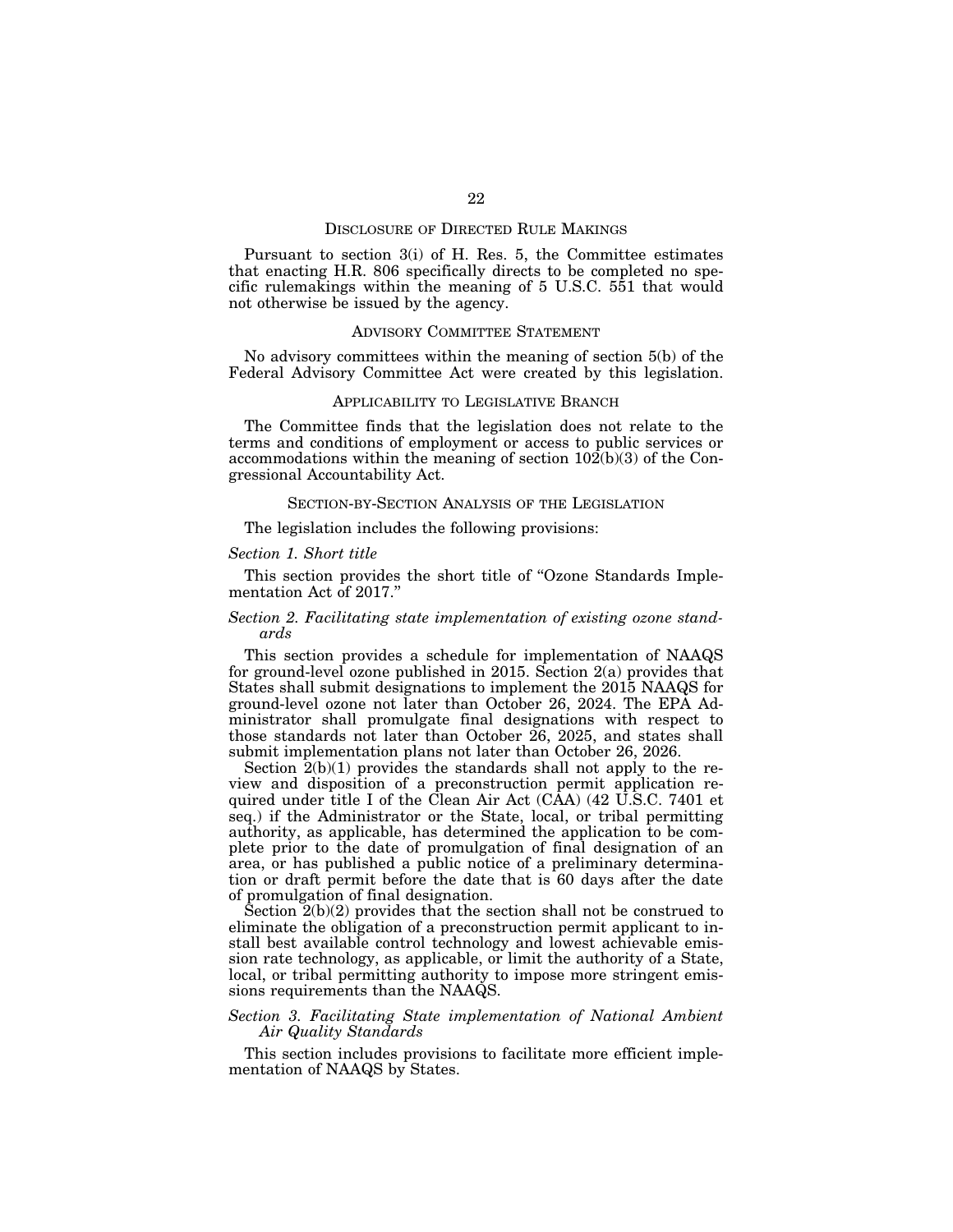Section  $3(a)(1)$  would extend the current NAAQS review cycle for criteria pollutants from five years to ten years. Section  $3(a)(2)$ would provide that no revision of the ozone standards shall be proposed prior to October 26, 2025.

Section 3(b) provides that the Administrator, when establishing or revising a NAAQS, may consider, as a secondary consideration, likely technological feasibility.

Section 3(c) provides that the Administrator, prior to establishing or revising a NAAQS, shall request, and the Clean Air Scientific Advisory Committee shall provide, the advice provided for in CAA section  $109(d)(2)(C)(iv)$  regarding any adverse public health, welfare, social, economic, or energy effects, which may result from various strategies for attainment and maintenance of such national ambient air quality standards.

Section  $3(\bar{d})$  provides that the Administrator, when establishing or revising a NAAQS, shall concurrently publish implementing regulations and guidance as necessary to assist States, permitting authorities, and permitting applicants, and that the new or revised NAAQS shall not apply to preconstruction permit applications until such final regulations and guidance have been published.

Section  $3(e)$  provides that in Extreme ozone nonattainment areas, contingency measures are not required to be included in nonattainment plans.

Sections  $3(f)(1)$ , (2), and (3) ensure that economic feasibility, in addition to technological achievability, be taken into consideration in certain requirements for plans for Moderate, Serious, and Extreme ozone nonattainment areas. Section 3(f)(4) eliminates certain demonstration requirements in approving provisions of an implementation plan for an Extreme ozone nonattainment and which anticipates development of new control techniques or improvement of existing control technologies.

Section  $3(g)$  provides that, for particulate matter nonattainment areas, the milestones that must be included in plans to show reasonable further progress must take into account technological achievability and economic feasibility.

Section 3(h) provides that, with respect to air quality monitoring data influenced by exceptional events, an exceptional event may include stagnation of air masses that are not ordinarily occurring, and may also include a meteorological event involving high temperatures or lack of precipitation.

Section 3(i) provides that within two years of enactment of the Act, the Administrator, in consultation with States, shall submit to Congress a report on (i) the extent to which foreign sources of air pollution impact the area designations and the attainment and maintenance of NAAQS; (ii) the EPA's procedures and timelines for disposing of petitions relating to emissions from sources emanating outside the United States that are submitted pursuant to section 179B(b) of the CAA; (iii) the total number of such petitions received by the agency and related information; and (iv) whether the Administrator recommends any statutory changes to facilitate more efficient review and disposition of such petitions.

Section 3(j) provides that the Administrator shall, in consultation with the National Oceanic and Atmospheric Administration, (i) conduct a study on the atmospheric formation of ozone and effective control strategies, including with regard to the relative contribution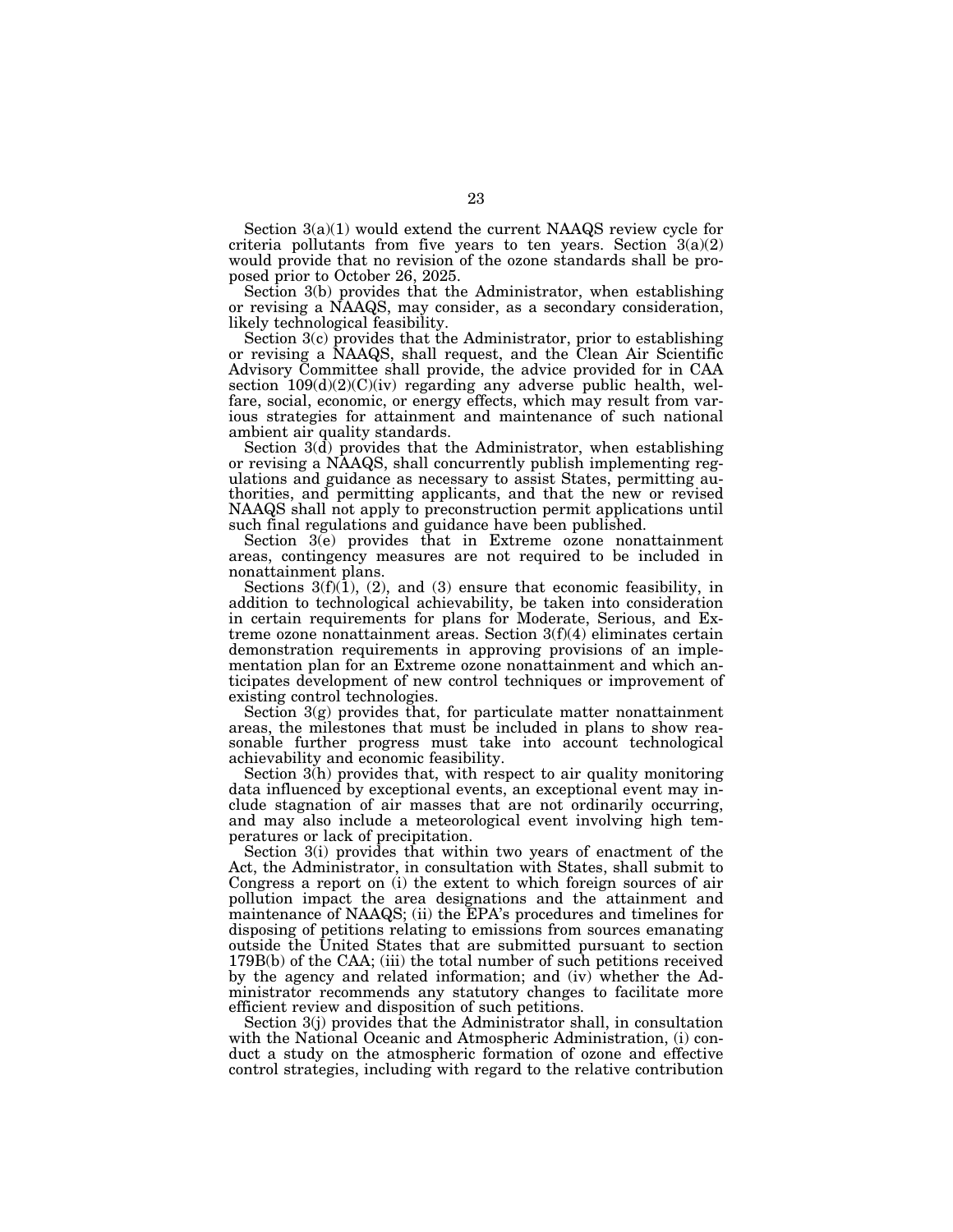of manmade and naturally occurring nitrogen oxides, volatile organic compounds, and other pollutants in ozone formation in urban and rural areas, and with regard to wintertime ozone; (ii) that the study be peer reviewed in accordance with the requirements applicable to highly influential scientific assessments; (iii) that the Administrator submit a report to Congress describing the results of the study; and (iv) that the Administrator incorporate the results of the study into any Federal rules and guidance implementing the 2015 ozone standards.

## *Section 4. Applicability of sanctions and fees if emissions beyond control*

This section provides that, with respect to any nonattainment area classified as severe or extreme for ozone or as serious for particulate matter, sanctions for implementation plan deficiencies under section 179 or fees for failure to attain the air quality standard under section 185 will not apply if the State demonstrates that the State would have avoided the deficiencies or attained the standard but for (i) emissions emanating from outside the nonattainment area, (ii) emissions from an exceptional event, or (iii) emissions from mobile sources that are beyond the control of the State to reduce or eliminate. The inapplicability of sanctions and fees under this section does not affect any obligations under the Act to implement measures to attain national ambient air quality standards.

### *Section 5. Definitions*

This section contains the following definitions:

(1) The term ''Administrator'' means the EPA Administrator.

(2) The term ''Best Available Control Technology'' has the meaning given that term in CAA section 169(3).

(3) The term ''Highly Influential Scientific Assessment'' means a highly influential scientific assessment as defined in the publication of the Office of Management and Budget entitled "Final Information Quality Bulletin for Peer Review'' (70 Fed. Reg. 2664 (January 14, 2005)).

(4) The term ''Lowest Achievable Emission Rate'' has the meaning given that term in CAA section 171(3).

(5) The term ''national ambient air quality standard'' means a national ambient air quality standard promulgated pursuant to CAA section 109.

(6) The term ''Preconstruction Permit'' means a permit that is required under title I of the CAA (42 U.S.C. 7401 et seq.) for the construction or modification of a stationary source, and includes any such permit issued by the EPA or a State, local, or tribal permitting authority.

 $(7)$  The term "2015 Ozone Standards" means the national ambient air quality standard for ozone published in the Federal Register on October 26, 2015 (80 Fed. Reg. 65292).

## *Section 6. No Additional Funds Authorized*

This section provides that no additional funds are authorized to carry out the requirements of the Act and amendments made by the Act, and that such requirements shall be carried out using amounts otherwise authorized.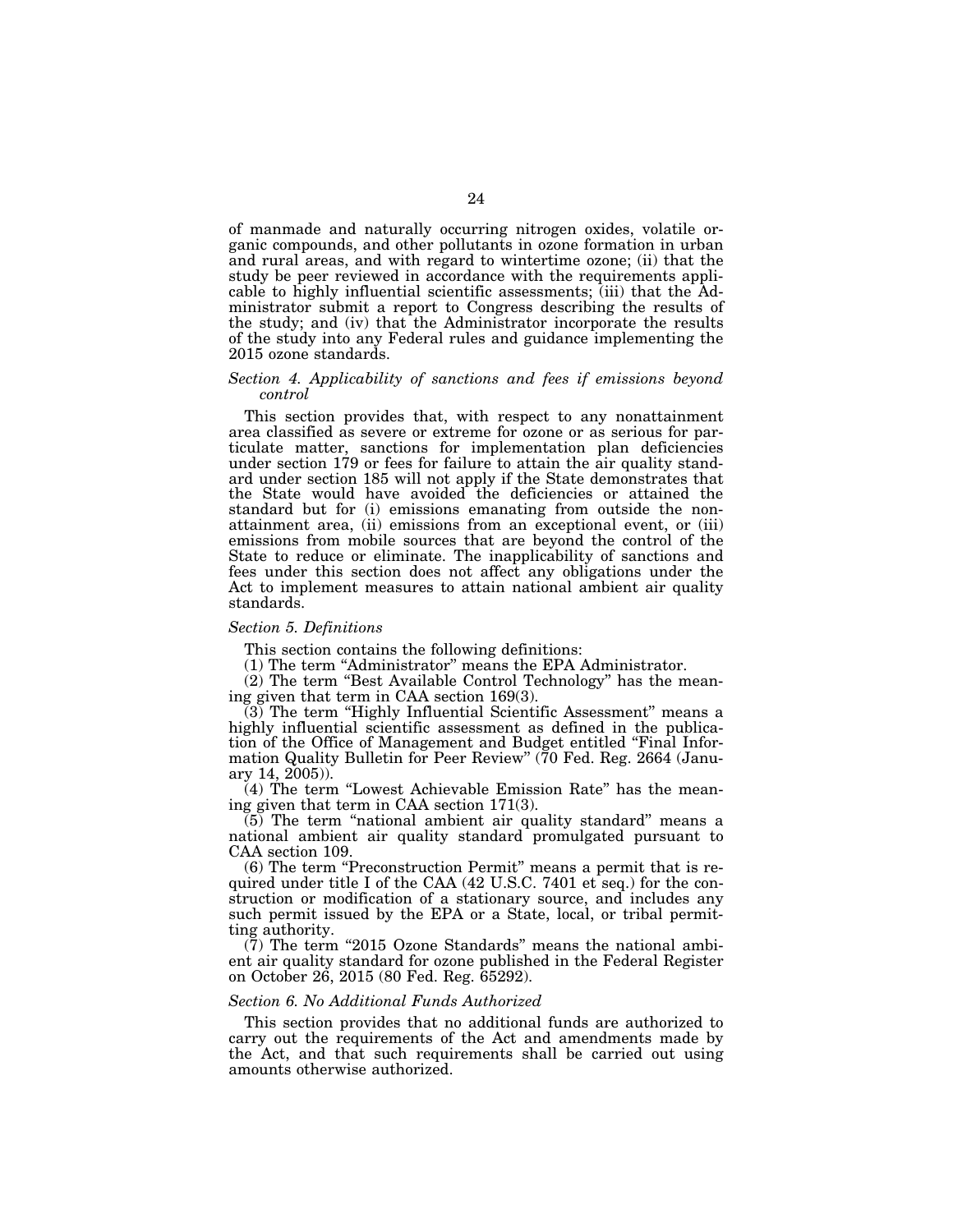CHANGES IN EXISTING LAW MADE BY THE BILL, AS REPORTED

In compliance with clause 3(e) of rule XIII of the Rules of the House of Representatives, changes in existing law made by the bill, as reported, are shown as follows (existing law proposed to be omitted is enclosed in black brackets, new matter is printed in italic, and existing law in which no change is proposed is shown in roman):

#### **CLEAN AIR ACT**

### TITLE I—AIR POLLUTION PREVENTION AND CONTROL

#### PART A—AIR QUALITY AND EMISSION LIMITATIONS

\* \* \* \* \* \* \*

## NATIONAL AMBIENT AIR QUALITY STANDARDS

SEC. 109. (a)(1) The Administrator—

(A) within 30 days after the date of enactment of the Clean Air Amendments of 1970, shall publish proposed regulations prescribing a national primary ambient air quality standard and a national secondary ambient air quality standard for each air pollutant for which air quality criteria have been issued prior to such date of enactment; and

(B) after a reasonable time for interested persons to submit written comments thereon (but no later than 90 days after the initial publication of such proposed standards) shall by regulation promulgate such proposed national primary and secondary ambient air quality standards with such modifications as he deems appropriate.

(2) With respect to any air pollutant for which air quality criteria are issued after the date of enactment of the Clean Air Amendments of 1970, the Administrator shall publish, simultaneously with the issuance of such criteria and information, proposed national primary and secondary ambient air quality standards for any such pollutant. The procedure provided for in paragraph  $(1)(B)$  of this subsection shall apply to the promulgation of such standards.

(b)(1) National primary ambient air quality standards, prescribed, under subsection (a) shall be ambient air quality standards the attainment and maintenance of which in the judgment of the Administrator, based on such criteria and allowing an adequate margin of safety, are requisite to protect the public health. *If the Administrator, in consultation with the independent scientific review committee appointed under subsection (d), finds that a range of levels of air quality for an air pollutant are requisite to protect public health with an adequate margin of safety, as described in the preceding sentence, the Administrator may consider, as a secondary consideration, likely technological feasibility in establishing and revising the national primary ambient air quality standard for such*  pollutant. Such primary standards may be revised in the same manner as promulgated.

(2) Any national secondary ambient air quality standard prescribed, under subsection (a) shall specify a level of air quality the attainment and maintenance of which in the judgment of the Administrator, based on such criteria, is requisite to protect the public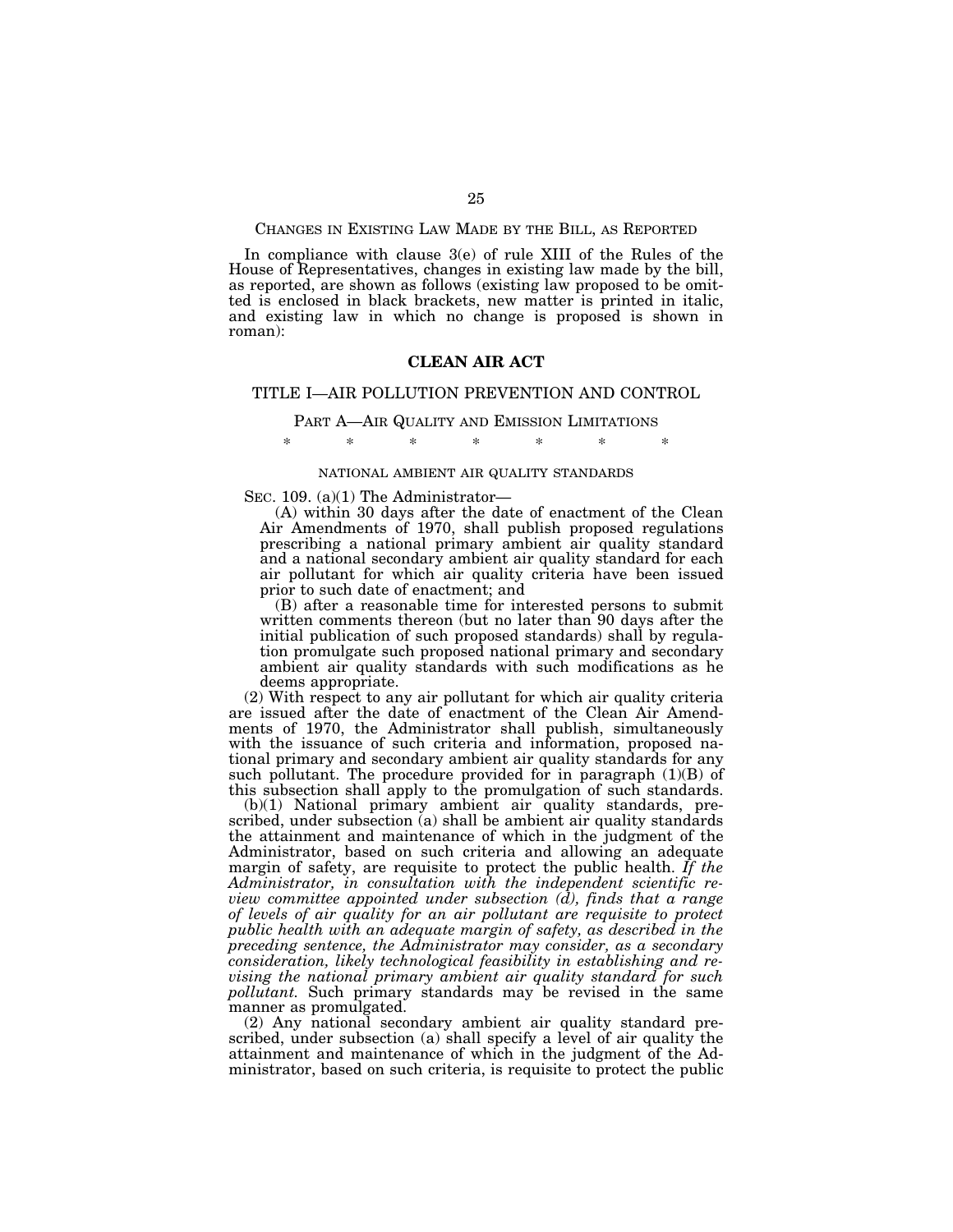welfare from any known or anticipated adverse effects associated with the presence of such air pollutant in the ambient air. Such secondary standards may be revised in the same manner as promulgated.

(c) The Administrator shall, not later than one year after the date of the enactment of the Clean Air Act Amendments of 1977, promulgate a national primary ambient air quality standard for NO2 concentrations over a period of not more than 3 hours unless, based on the criteria issued under section 108(c), he finds that there is no significant evidence that such a standard for such a period is requisite to protect public health.

 $(d)(1)$  Not later than December 31, 1980, and at [five-year intervals] 10-year intervals thereafter, the Administrator shall complete a thorough review of the criteria published under section 108 and the national ambient air quality standards promulgated under this section and shall make such revisions in such criteria and standards and promulgate such new standards as may be appropriate in accordance with section 108 and subsection (b) of this section. The Administrator may review and revise criteria or promulgate new standards earlier or more frequently than required under this paragraph.

 $(2)$  $(A)$ <sup>T</sup>he Administrator shall appoint an independent scientific review committee composed of seven members including at least one member of the National Academy of Sciences, one physician, and one person representing State air pollution control agencies.

 $(B)$  Not later than January 1, 1980, and at [five-year intervals] *10-year intervals* thereafter, the committee referred to in subparagraph (A) shall complete a review of the criteria published under section 108 and the national primary and secondary ambient air quality standards promulgated under this section and shall recommend to the Administrator any new national ambient air quality standards and revisions of existing criteria and standards as may be appropriate under section 108 and subsection (b) of this section.

(C) Such committee shall also (i) advise the Administrator of areas in which additional knowledge is required to appraise the adequacy and basis of existing, new, or revised national ambient air quality standards, (ii) describe the research efforts necessary to provide the required information, (iii) advise the Administrator on the relative contribution to air pollution concentrations of natural as well as anthropogenic activity, and (iv) advise the Administrator of any adverse public health, welfare, social, economic, or energy effects which may result from various strategies for attainment and maintenance of such national ambient air quality standards.

*(D) Prior to establishing or revising a national ambient air quality standard, the Administrator shall request, and such committee shall provide, advice under subparagraph (C)(iv) regarding any adverse public health, welfare, social, economic, or energy effects which may result from various strategies for attainment and maintenance of such national ambient air quality standard.* 

*(e) TIMELY ISSUANCE OF IMPLEMENTING REGULATIONS AND GUID- ANCE.—* 

*(1) IN GENERAL.—In publishing any final rule establishing or revising a national ambient air quality standard, the Administrator shall, as the Administrator determines necessary to assist States, permitting authorities, and permit applicants, concur-*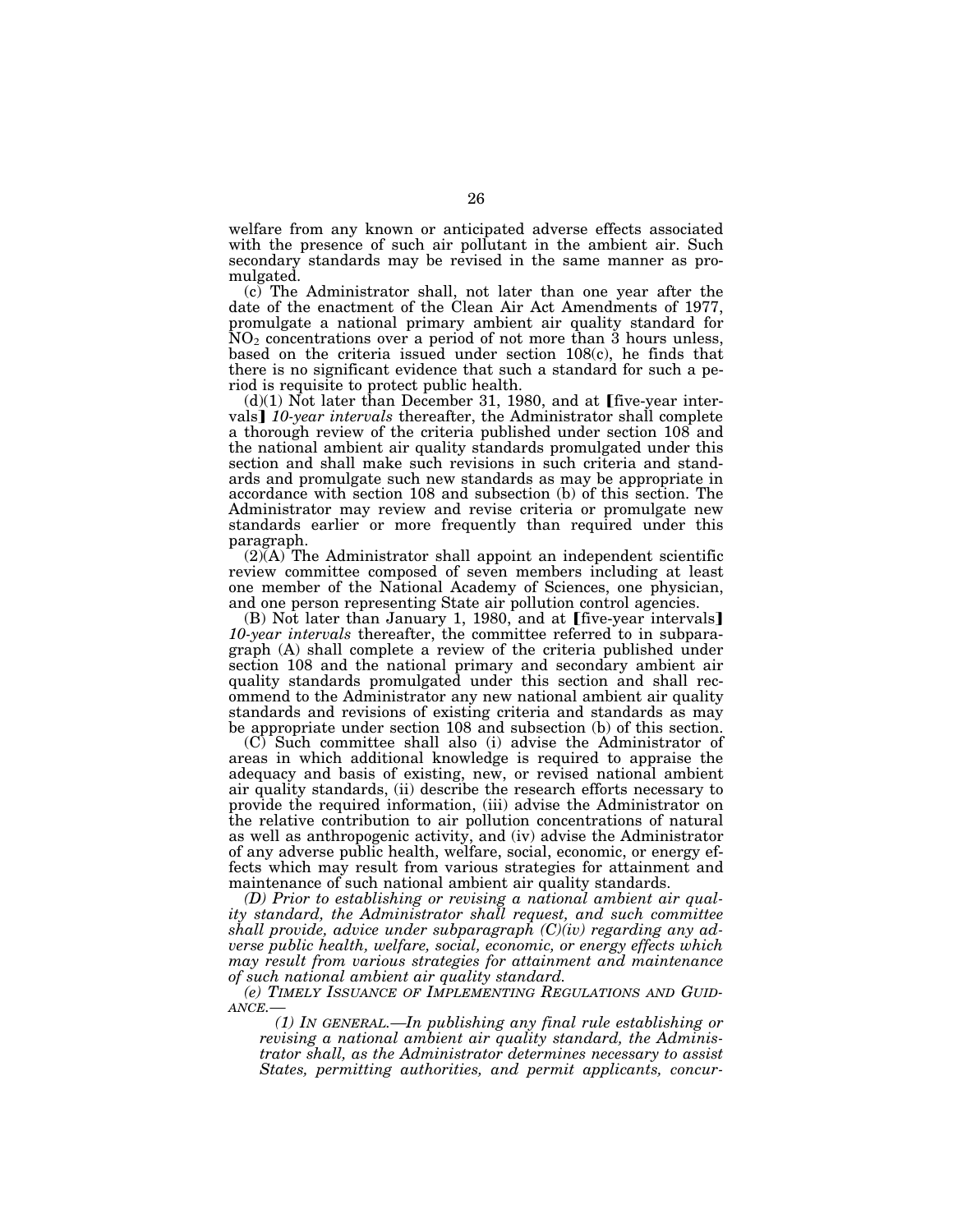*rently publish regulations and guidance for implementing the standard, including information relating to submission and consideration of a preconstruction permit application under the new or revised standard.*<br>
(2) APPLICABILITY OF STANDARD TO PRECONSTRUCTION PER-

*(2) APPLICABILITY OF STANDARD TO PRECONSTRUCTION PER- MITTING.—If the Administrator fails to publish final regulations and guidance that include information relating to submission and consideration of a preconstruction permit application under a new or revised national ambient air quality standard concurrently with such standard, then such standard shall not apply to the review and disposition of a preconstruction permit application until the Administrator has published such final regulations and guidance.* 

*(3) RULES OF CONSTRUCTION.—* 

*(A) Nothing in this subsection shall be construed to preclude the Administrator from issuing regulations and guidance to assist States, permitting authorities, and permit applicants in implementing a national ambient air quality standard subsequent to publishing regulations and guidance for such standard under paragraph (1).* 

*(B) Nothing in this subsection shall be construed to eliminate the obligation of a preconstruction permit applicant to install best available control technology and lowest achievable emission rate technology, as applicable.* 

*(C) Nothing in this subsection shall be construed to limit the authority of a State, local, or Tribal permitting authority to impose more stringent emissions requirements pursuant to State, local, or Tribal law than national ambient air quality standards.* 

*(4) DEFINITIONS.—In this subsection:* 

*(A) The term ''best available control technology'' has the meaning given to that term in section 169(3).* 

*(B) The term ''lowest achievable emission rate'' has the meaning given to that term in section 171(3).* 

*(C) The term ''preconstruction permit''—* 

*(i) means a permit that is required under this title for the construction or modification of a stationary source; and* 

*(ii) includes any such permit issued by the Environmental Protection Agency or a State, local, or Tribal permitting authority.* 

\* \* \* \* \* \* \*

PART D—PLAN REQUIREMENTS FOR NONATTAINMENT AREAS

# **Subpart 1—Nonattainment Areas in General**

\* \* \* \* \* \* \*

# **SEC. 172. NONATTAINMENT PLAN PROVISIONS IN GENERAL.**

(a) CLASSIFICATIONS AND ATTAINMENT DATES.— (1) CLASSIFICATIONS.—(A) On or after the date the Administrator promulgates the designation of an area as a nonattainment area pursuant to section 107(d) with respect to any national ambient air quality standard (or any revised standard,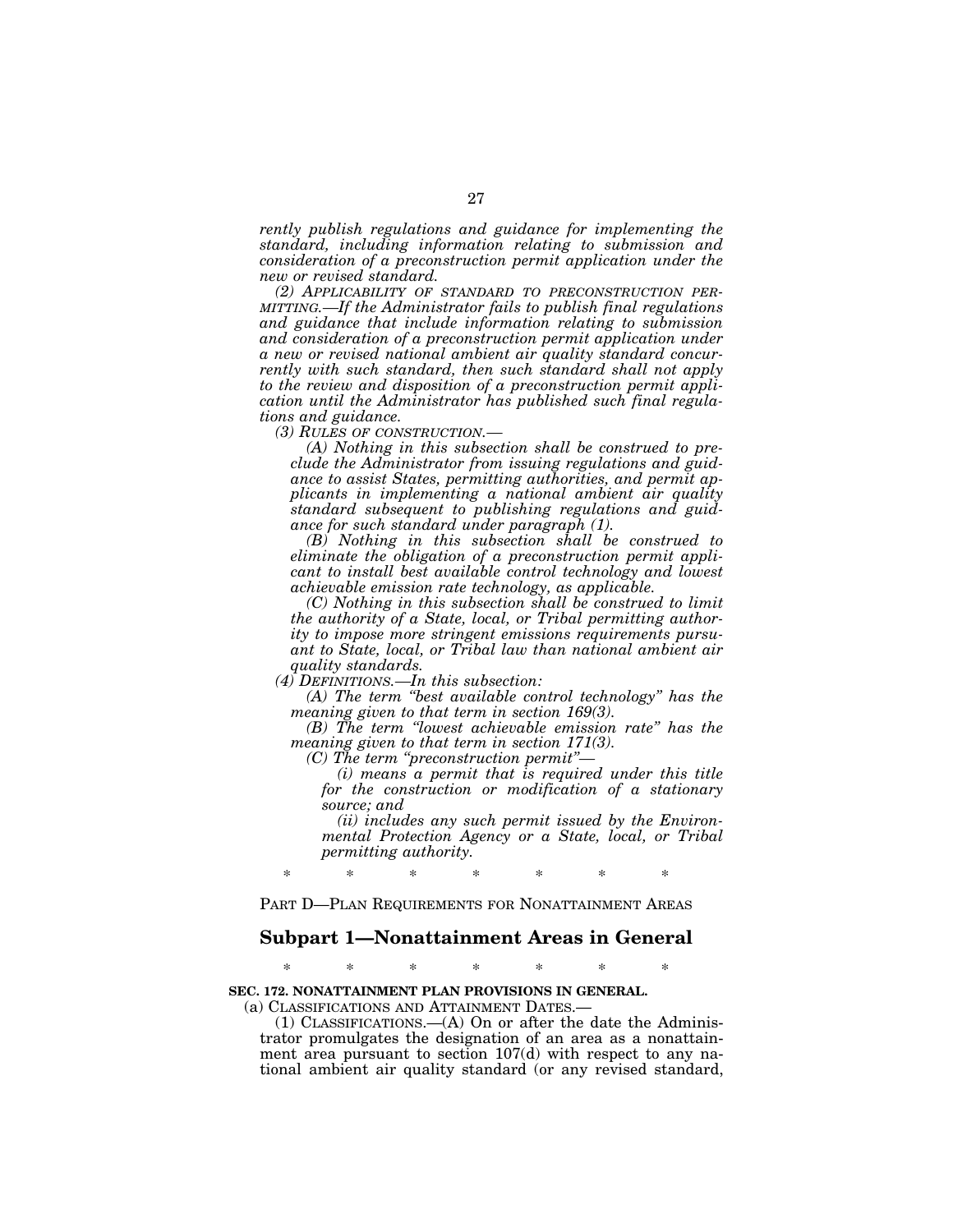including a revision of any standard in effect on the date of the enactment of the Clean Air Act Amendments of 1990), the Administrator may classify the area for the purpose of applying an attainment date pursuant to paragraph  $(2)$ , and for other purposes. In determining the appropriate classification, if any, for a nonattainment area, the Administrator may consider such factors as the severity of nonattainment in such area and the availability and feasibility of the pollution control measures that the Administrator believes may be necessary to provide for attainment of such standard in such area.

(B) The Administrator shall publish a notice in the Federal Register announcing each classification under subparagraph (A), except the Administrator shall provide an opportunity for at least 30 days for written comment. Such classification shall not be subject to the provisions of sections 553 through 557 of title 5 of the United States Code (concerning notice and comment) and shall not be subject to judicial review until the Administrator takes final action under subsection (k) or (l) of section 110 (concerning action on plan submissions) or section 179 (concerning sanctions) with respect to any plan submissions required by virtue of such classification.

(C) This paragraph shall not apply with respect to nonattainment areas for which classifications are specifically provided under other provisions of this part.

(2) ATTAINMENT DATES FOR NONATTAINMENT AREAS.—(A) The attainment date for an area designated nonattainment with respect to a national primary ambient air quality standard shall be the date by which attainment can be achieved as expeditiously as practicable, but no later than 5 years from the date such area was designated nonattainment under section  $107(d)$ , except that the Administrator may extend the attainment date to the extent the Administrator determines appropriate, for a period no greater than 10 years from the date of designation as nonattainment, considering the severity of nonattainment and the availability and feasibility of pollution control measures.

(B) The attainment date for an area designated nonattainment with respect to a secondary national ambient air quality standard shall be the date by which attainment can be achieved as expeditiously as practicable after the date such area was designated nonattainment under section 107(d).

(C) Upon application by any State, the Administrator may extend for 1 additional year (hereinafter referred to as the "Extension Year'') the attainment date determined by the Administrator under subparagraph (A) or (B) if—

(i) the State has complied with all requirements and commitments pertaining to the area in the applicable implementation plan, and

(ii) in accordance with guidance published by the Administrator, no more than a minimal number of exceedances of the relevant national ambient air quality standard has occurred in the area in the year preceding the Extension Year.

No more than 2 one-year extensions may be issued under this subparagraph for a single nonattainment area.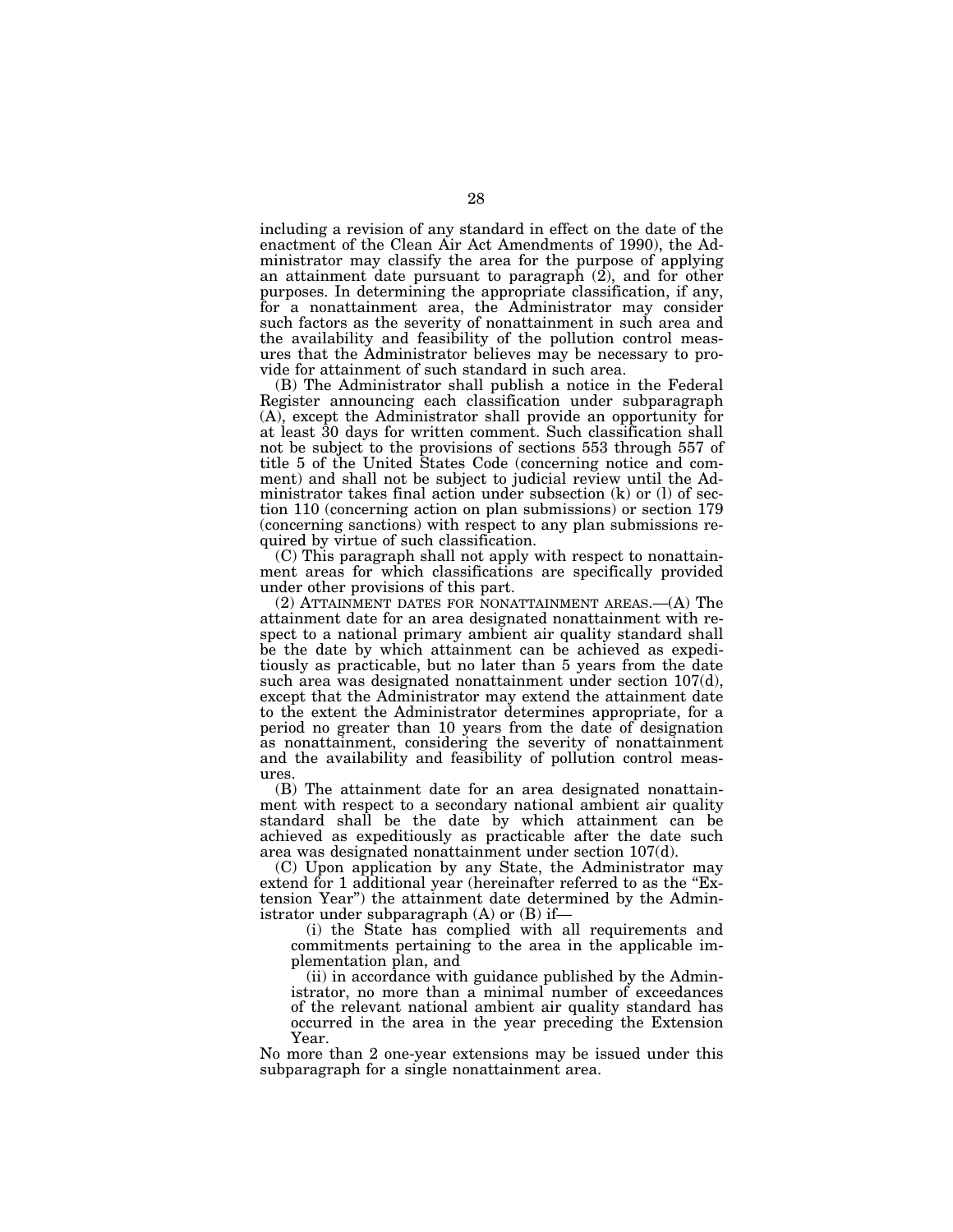(D) This paragraph shall not apply with respect to nonattainment areas for which attainment dates are specifically provided under other provisions of this part.

(b) SCHEDULE FOR PLAN SUBMISSIONS.—At the time the Administrator promulgates the designation of an area as nonattainment with respect to a national ambient air quality standard under section 107(d), the Administrator shall establish a schedule according to which the State containing such area shall submit a plan or plan revision (including the plan items) meeting the applicable requirements of subsection (c) and section  $110(a)$  $(2)$ . Such schedule shall at a minimum, include a date or dates, extending no later than 3 years from the date of the nonattainment designation, for the submission of a plan or plan revision (including the plan items) meeting the applicable requirements of subsection (c) and section  $110(a)(2)$ .

(c) NONATTAINMENT PLAN PROVISIONS.—The plan provisions (including plan items) required to be submitted under this part shall comply with each of the following:

(1) IN GENERAL.—Such plan provisions shall provide for the implementation of all reasonably available control measures as expeditiously as practicable (including such reductions in emissions from existing sources in the area as may be obtained through the adoption, at a minimum, of reasonably available control technology) and shall provide for attainment of the national primary ambient air quality standards.

(2) RFP.—Such plan provisions shall require reasonable further progress.

(3) INVENTORY.—Such plan provisions shall include a comprehensive, accurate, current inventory of actual emissions from all sources of the relevant pollutant or pollutants in such area, including such periodic revisions as the Administrator may determine necessary to assure that the requirements of this part are met.

(4) IDENTIFICATION AND QUANTIFICATION.—Such plan provisions shall expressly identify and quantify the emissions, if any, of any such pollutant or pollutants which will be allowed, in accordance with section  $173(a)(1)(B)$ , from the construction and operation of major new or modified stationary sources in each such area. The plan shall demonstrate to the satisfaction of the Administrator that the emissions quantified for this purpose will be consistent with the achievement of reasonable further progress and will not interfere with attainment of the applicable national ambient air quality standard by the applicable attainment date.

(5) PERMITS FOR NEW AND MODIFIED MAJOR STATIONARY SOURCES.—Such plan provisions shall require permits for the construction and operation of new or modified major stationary sources anywhere in the nonattainment area, in accordance with section 173.

(6) OTHER MEASURES.—Such plan provisions shall include enforceable emission limitations, and such other control measures, means or techniques (including economic incentives such as fees, marketable permits, and auctions of emission rights), as well as schedules and timetables for compliance, as may be necessary or appropriate to provide for attainment of such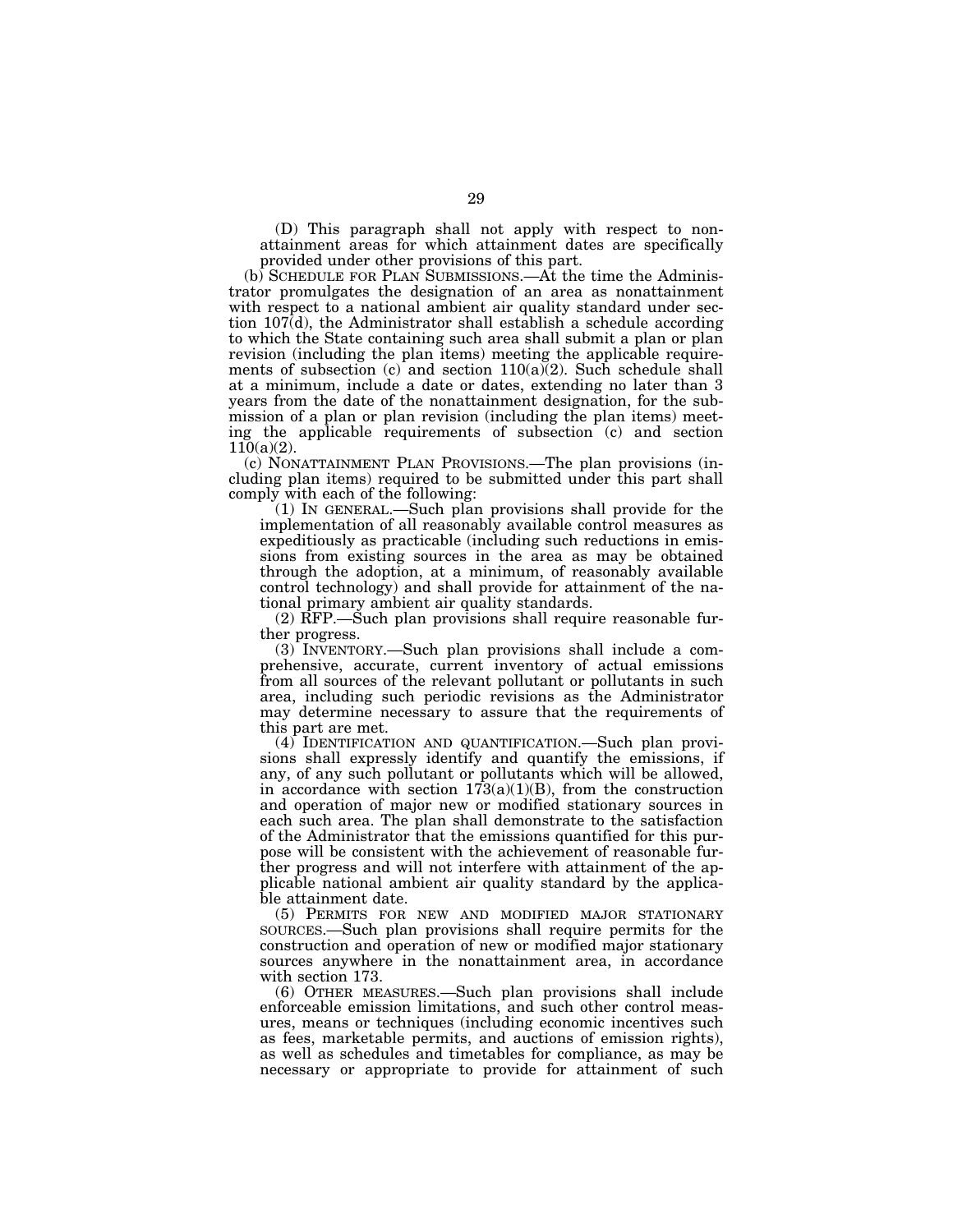standard in such area by the applicable attainment date specified in this part.

(7) COMPLIANCE WITH SECTION 110(a)(2).—Such plan provisions shall also meet the applicable provisions of section  $110(a)(2)$ .

(8) EQUIVALENT TECHNIQUES.—Upon application by any State, the Administrator may allow the use of equivalent modeling, emission inventory, and planning procedures, unless the Administrator determines that the proposed techniques are, in the aggregate, less effective than the methods specified by the Administrator.

(9) CONTINGENCY MEASURES.—Such plan shall provide for the implementation of specific measures to be undertaken if the area fails to make reasonable further progress, or to attain the national primary ambient air quality standard by the attainment date applicable under this part. Such measures shall be included in the plan revision as contingency measures to take effect in any such case without further action by the State or the Administrator. *Notwithstanding the preceding sentences and any other provision of this Act, such measures shall not be required for any nonattainment area for ozone classified as an Extreme Area.* 

(d) PLAN REVISIONS REQUIRED IN RESPONSE TO FINDING OF PLAN INADEQUACY.—Any plan revision for a nonattainment area which is required to be submitted in response to a finding by the Administrator pursuant to section  $110(k)(5)$  (relating to calls for plan revisions) must correct the plan deficiency (or deficiencies) specified by the Administrator and meet all other applicable plan requirements of section 110 and this part. The Administrator may reasonably adjust the dates otherwise applicable under such requirements to such revision (except for attainment dates that have not yet elapsed), to the extent necessary to achieve a consistent application of such requirements. In order to facilitate submittal by the States of adequate and approvable plans consistent with the applicable requirements of this Act, the Administrator shall, as appropriate and from time to time, issue written guidelines, interpretations, and information to the States which shall be available to the public, taking into consideration any such guidelines, interpretations, or information provided before the date of the enactment of the Clean Air Act Amendments of 1990.

(e) FUTURE MODIFICATION OF STANDARD.—If the Administrator relaxes a national primary ambient air quality standard after the date of the enactment of the Clean Air Act Amendments of 1990, the Administrator shall, within 12 months after the relaxation, promulgate requirements applicable to all areas which have not attained that standard as of the date of such relaxation. Such requirements shall provide for controls which are not less stringent than the controls applicable to areas designated nonattainment before such relaxation.

# \* \* \* \* \* \* \* *SEC. 179C. APPLICABILITY OF SANCTIONS AND FEES IF EMISSIONS BE-YOND CONTROL.*

*(a) IN GENERAL.—Notwithstanding any other provision of this*  Act, with respect to any nonattainment area that is classified under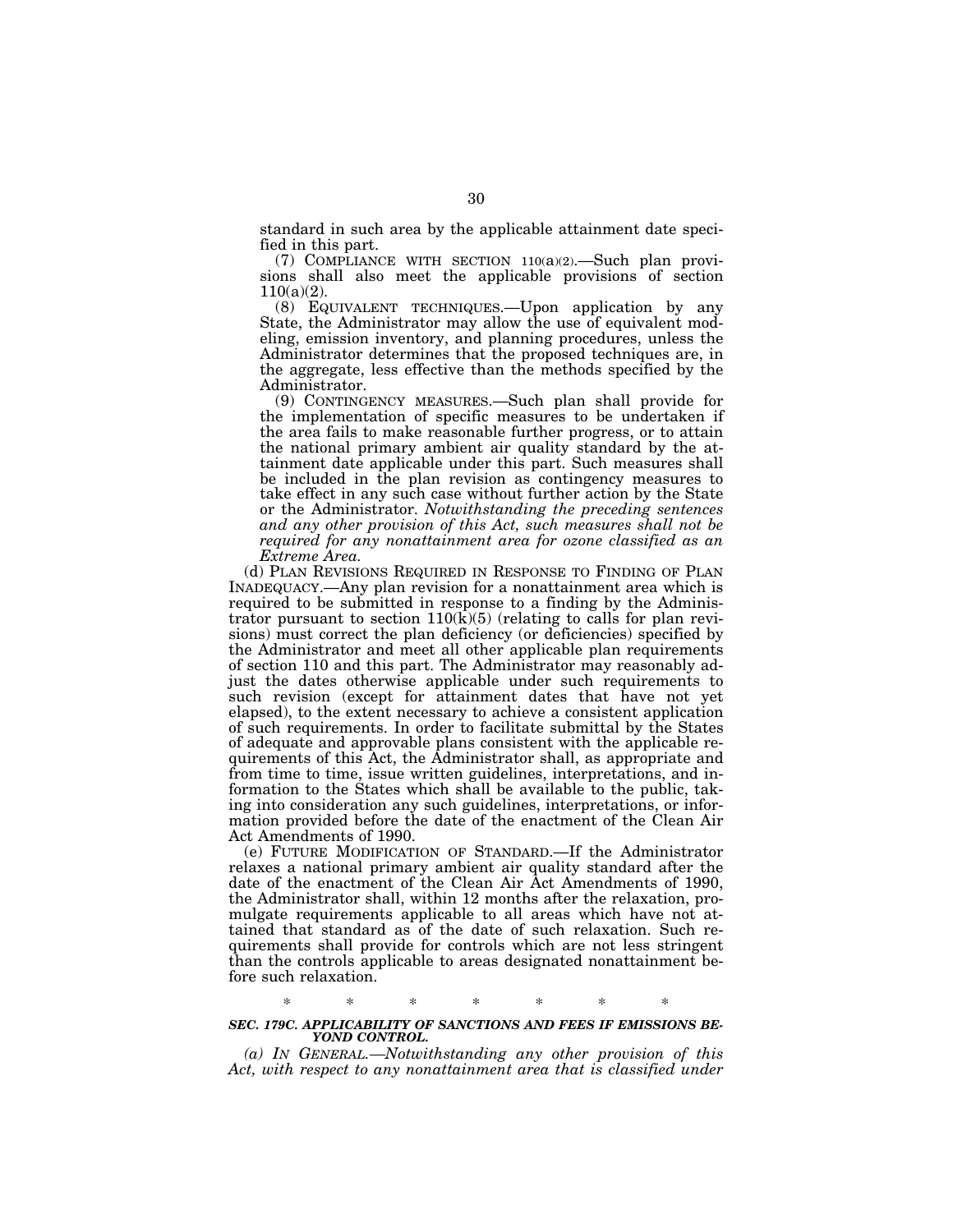*section 181 as severe or extreme for ozone or under section 188 as serious for particulate matter, no sanction or fee under section 179 or 185 shall apply with respect to a State (or a local government or source therein) on the basis of a deficiency described in section 179(a), or the State's failure to attain a national ambient air quality standard for ozone or particulate matter by the applicable attainment date, if the State demonstrates that the State would have avoided such deficiency or attained such standard but for one or more of the following:* 

*(1) Emissions emanating from outside the nonattainment area.* 

*(2) Emissions from an exceptional event (as defined in section 319(b)(1)).* 

*(3) Emissions from mobile sources to the extent the State demonstrates that—* 

*(A) such emissions are beyond the control of the State to reduce or eliminate; and* 

*(B) the State is fully implementing such measures as are within the authority of the State to control emissions from the mobile sources.* 

*(b) NO EFFECT ON UNDERLYING STANDARDS.—The inapplicability of sanctions or fees with respect to a State pursuant to subsection (a) does not affect the obligation of the State (and local governments and sources therein) under other provisions of this Act to establish and implement measures to attain a national ambient air quality standard for ozone or particulate matter.* 

*(c) PERIODIC RENEWAL OF DEMONSTRATION.—For subsection (a) to continue to apply with respect to a State or local government (or source therein), the State involved shall renew the demonstration required by subsection (a) at least once every 5 years.* 

# **Subpart 2—Additional Provisions for Ozone Nonattainment Areas**

\* \* \* \* \* \* \*

**SEC. 182. PLAN SUBMISSIONS AND REQUIREMENTS.** 

(a) MARGINAL AREAS.—Each State in which all or part of a Marginal Area is located shall, with respect to the Marginal Area (or portion thereof, to the extent specified in this subsection), submit to the Administrator the State implementation plan revisions (including the plan items) described under this subsection except to the extent the State has made such submissions as of the date of the enactment of the Clean Air Act Amendments of 1990.

(1) INVENTORY.—Within 2 years after the date of the enactment of the Clean Air Act Amendments of 1990, the State shall submit a comprehensive, accurate, current inventory of actual emissions from all sources, as described in section  $172(c)(3)$ , in accordance with guidance provided by the Administrator.

(2) CORRECTIONS TO THE STATE IMPLEMENTATION PLAN.— Within the periods prescribed in this paragraph, the State shall submit a revision to the State implementation plan that meets the following requirements—

(A) REASONABLY AVAILABLE CONTROL TECHNOLOGY COR-RECTIONS.—For any Marginal Area (or, within the Admin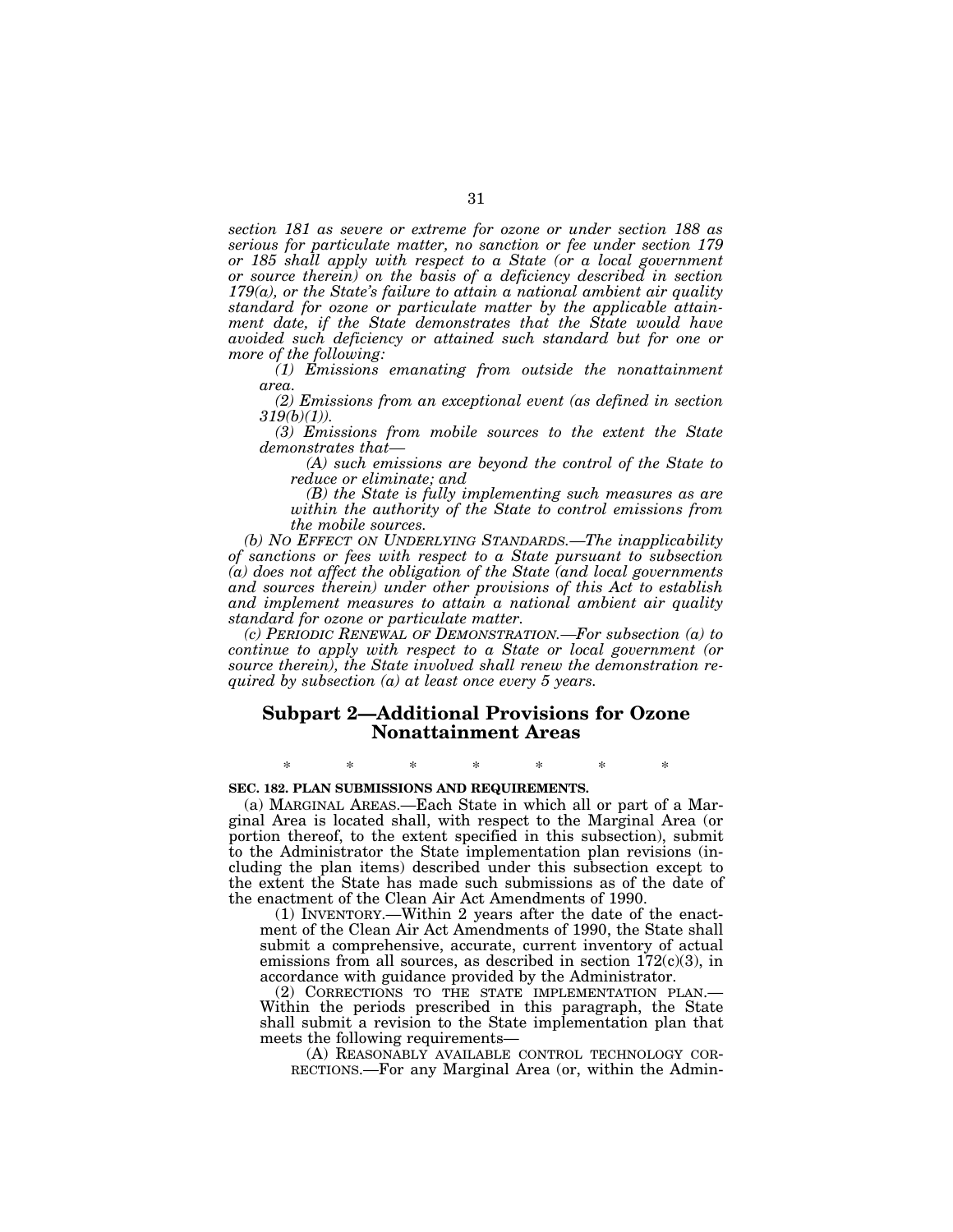istrator's discretion, portion thereof) the State shall submit, within 6 months of the date of classification under section 181(a), a revision that includes such provisions to correct requirements in (or add requirements to) the plan concerning reasonably available control technology as were required under section 172(b) (as in effect immediately before the date of the enactment of the Clean Air Act Amendments of 1990), as interpreted in guidance issued by the Administrator under section 108 before the date of the enactment of the Clean Air Act Amendments of 1990.

(B) SAVINGS CLAUSE FOR VEHICLE INSPECTION AND MAIN-TENANCE.—(i) For any Marginal Area (or, within the Administrator's discretion, portion thereof), the plan for which already includes, or was required by section 172(b)(11)(B) (as in effect immediately before the date of the enactment of the Clean Air Act Amendments of 1990) to have included, a specific schedule for implementation of a vehicle emission control inspection and maintenance program, the State shall submit, immediately after the date of the enactment of the Clean Air Act Amendments of 1990, a revision that includes any provisions necessary to provide for a vehicle inspection and maintenance program of no less stringency than that of either the program defined in House Report Numbered 95–294, 95th Congress, 1st Session, 281–291 (1977) as interpreted in guidance of the Administrator issued pursuant to section  $172(b)(11)(B)$ (as in effect immediately before the date of the enactment of the Clean Air Act Amendments of 1990) or the program already included in the plan, whichever is more stringent.

(ii) Within 12 months after the date of the enactment of the Clean Air Act Amendments of 1990, the Administrator shall review, revise, update, and republish in the Federal Register the guidance for the States for motor vehicle inspection and maintenance programs required by this Act, taking into consideration the Administrator's investigations and audits of such program. The guidance shall, at a minimum, cover the frequency of inspections, the types of vehicles to be inspected (which shall include leased vehicles that are registered in the nonattainment area), vehicle maintenance by owners and operators, audits by the State, the test method and measures, including whether centralized or decentralized, inspection methods and procedures, quality of inspection, components covered, assurance that a vehicle subject to a recall notice from a manufacturer has complied with that notice, and effective implementation and enforcement, including ensuring that any retesting of a vehicle after a failure shall include proof of corrective action and providing for denial of vehicle registration in the case of tampering or misfueling. The guidance which shall be incorporated in the applicable State implementation plans by the States shall provide the States with continued reasonable flexibility to fashion effective, reasonable, and fair programs for the affected consumer. No later than 2 years after the Administrator promulgates regulations under section 202(m)(3) (relating to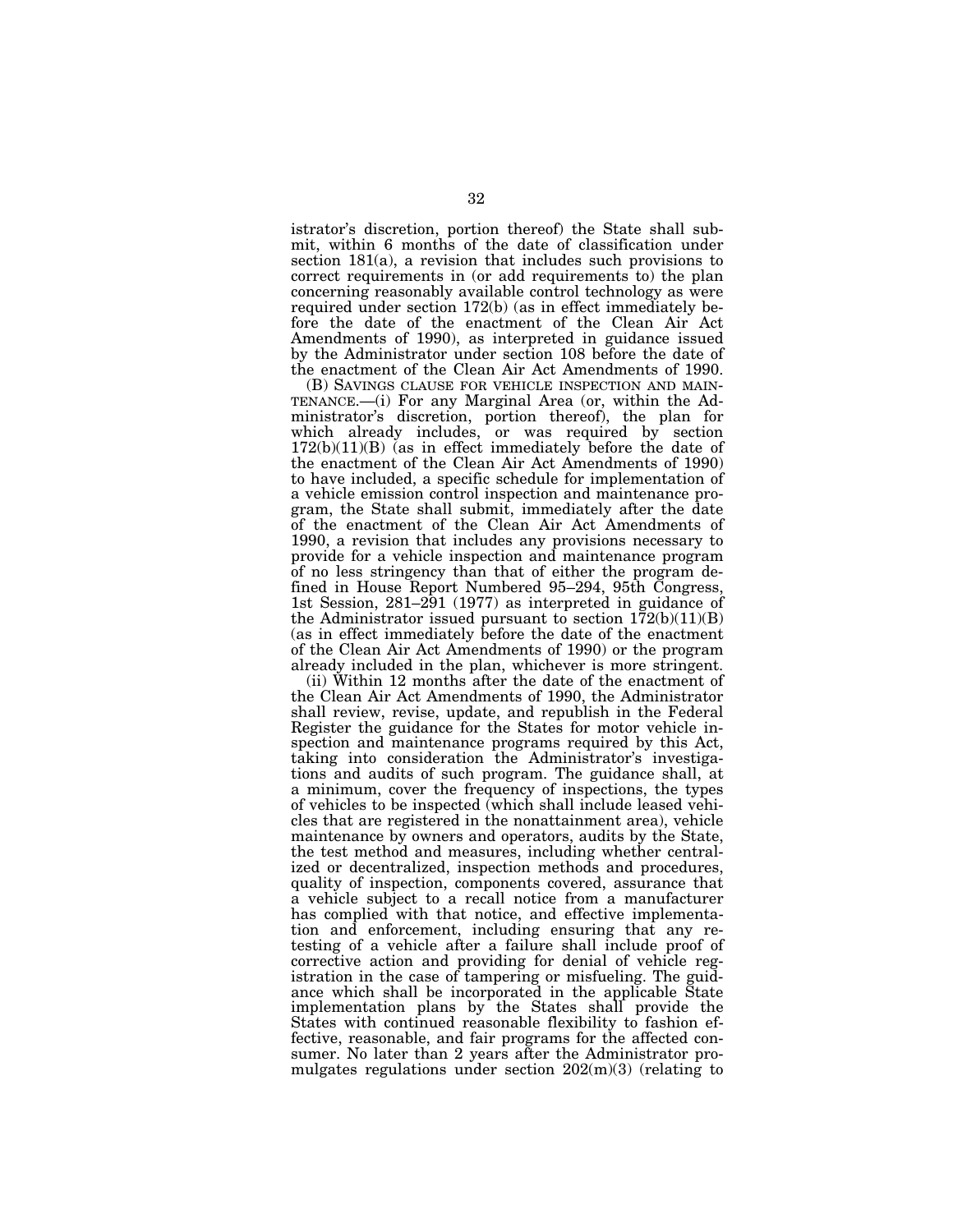emission control diagnostics), the State shall submit a revision to such program to meet any requirements that the Administrator may prescribe under that section.

(C) PERMIT PROGRAMS.—Within 2 years after the date of the enactment of the Clean Air Act Amendments of 1990, the State shall submit a revision that includes each of the following:

(i) Provisions to require permits, in accordance with sections  $172(c)(5)$  and  $173$ , for the construction and operation of each new or modified major stationary source (with respect to ozone) to be located in the area.

(ii) Provisions to correct requirements in (or add requirements to) the plan concerning permit programs as were required under section  $172(b)(6)$  (as in effect immediately before the date of the enactment of the Clean Air Act Amendments of 1990), as interpreted in regulations of the Administrator promulgated as of the date of the enactment of the Clean Air Act Amendments of 1990.

(3) PERIODIC INVENTORY.—

(A) GENERAL REQUIREMENT.—No later than the end of each 3-year period after submission of the inventory under paragraph  $(1)$  until the area is redesignated to attainment, the State shall submit a revised inventory meeting the requirements of subsection  $(a)(1)$ .

(B) EMISSIONS STATEMENTS.—(i) Within 2 years after the date of the enactment of the Clean Air Act Amendments of 1990, the State shall submit a revision to the State implementation plan to require that the owner or operator of each stationary source of oxides of nitrogen or volatile organic compounds provide the State with a statement, in such form as the Administrator may prescribe (or accept an equivalent alternative developed by the State), for classes or categories of sources, showing the actual emissions of oxides of nitrogen and volatile organic compounds from that source. The first such statement shall be submitted within 3 years after the date of the enactment of the Clean Air Act Amendments of 1990. Subsequent statements shall be submitted at least every year thereafter. The statement shall contain a certification that the information contained in the statement is accurate to the best knowledge of the individual certifying the statement.

(ii) The State may waive the application of clause (i) to any class or category of stationary sources which emit less than 25 tons per year of volatile organic compounds or oxides of nitrogen if the State, in its submissions under subparagraphs  $(1)$  or  $(3)(A)$ , provides an inventory of emissions from such class or category of sources, based on the use of the emission factors established by the Administrator or other methods acceptable to the Administrator.

(4) GENERAL OFFSET REQUIREMENT.—For purposes of satisfying the emission offset requirements of this part, the ratio of total emission reductions of volatile organic compounds to total increased emissions of such air pollutant shall be at least 1.1 to 1.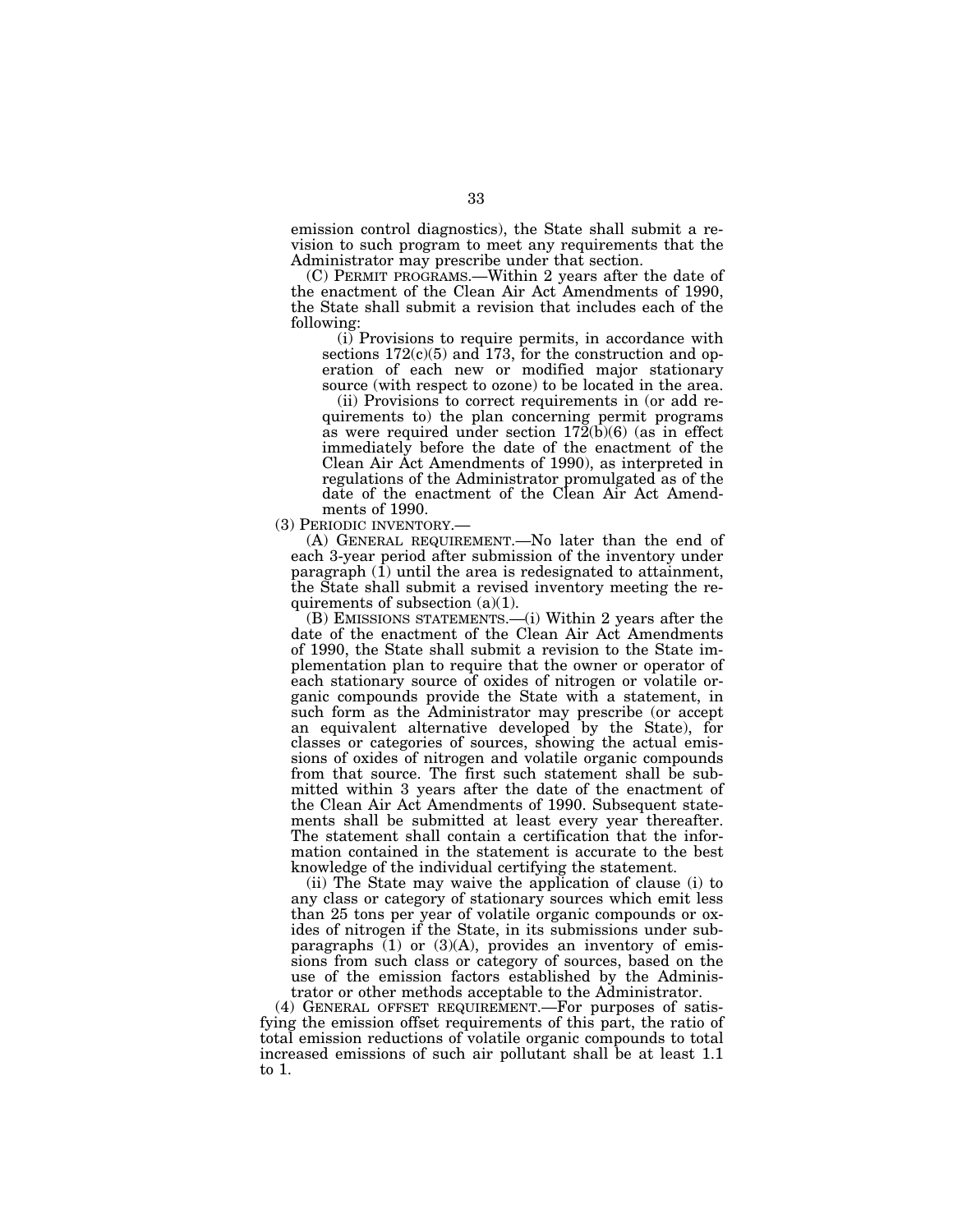The Administrator may, in the Administrator's discretion, require States to submit a schedule for submitting any of the revisions or other items required under this subsection. The requirements of this subsection shall apply in lieu of any requirement that the State submit a demonstration that the applicable implementation plan provides for attainment of the ozone standard by the applicable attainment date in any Marginal Area. Section  $172(c)(9)$  (relating to contingency measures) shall not apply to Marginal Areas.

(b) MODERATE AREAS.—Each State in which all or part of a Moderate Area is located shall, with respect to the Moderate Area, make the submissions described under subsection (a) (relating to Marginal Areas), and shall also submit the revisions to the applicable implementation plan described under this subsection.

(1) PLAN PROVISIONS FOR REASONABLE FURTHER PROGRESS.— (A) GENERAL RULE.—(i) By no later than 3 years after the date of the enactment of the Clean Air Act Amendments of 1990, the State shall submit a revision to the applicable implementation plan to provide for volatile organic compound emission reductions, within 6 years after the date of the enactment of the Clean Air Act Amendments of 1990, of at least 15 percent from baseline emissions, accounting for any growth in emissions after the year in which the Clean Air Act Amendments of 1990 are enacted. Such plan shall provide for such specific annual reductions in emissions of volatile organic compounds and oxides of nitrogen as necessary to attain the national primary ambient air quality standard for ozone by the attainment date applicable under this Act. This subparagraph shall not apply in the case of oxides of nitrogen for those areas for which the Administrator determines (when the Administrator approves the plan or plan revision) that additional reductions of oxides of nitrogen would not contribute to attainment.

(ii) A percentage less than 15 percent may be used for purposes of clause (i) in the case of any State which demonstrates to the satisfaction of the Administrator that—

(I) new source review provisions are applicable in the nonattainment areas in the same manner and to the same extent as required under subsection (e) in the case of Extreme Areas (with the exception that, in applying such provisions, the terms ''major source'' and ''major stationary source'' shall include (in addition to the sources described in section 302) any stationary source or group of sources located within a contiguous area and under common control that emits, or has the potential to emit, at least 5 tons per year of volatile organic compounds);

(II) reasonably available control technology is required for all existing major sources (as defined in subclause (I)); and

(III) the plan reflecting a lesser percentage than 15 percent includes all measures that can feasibly be implemented in the area, in light of technological achievability *and economic feasibility*.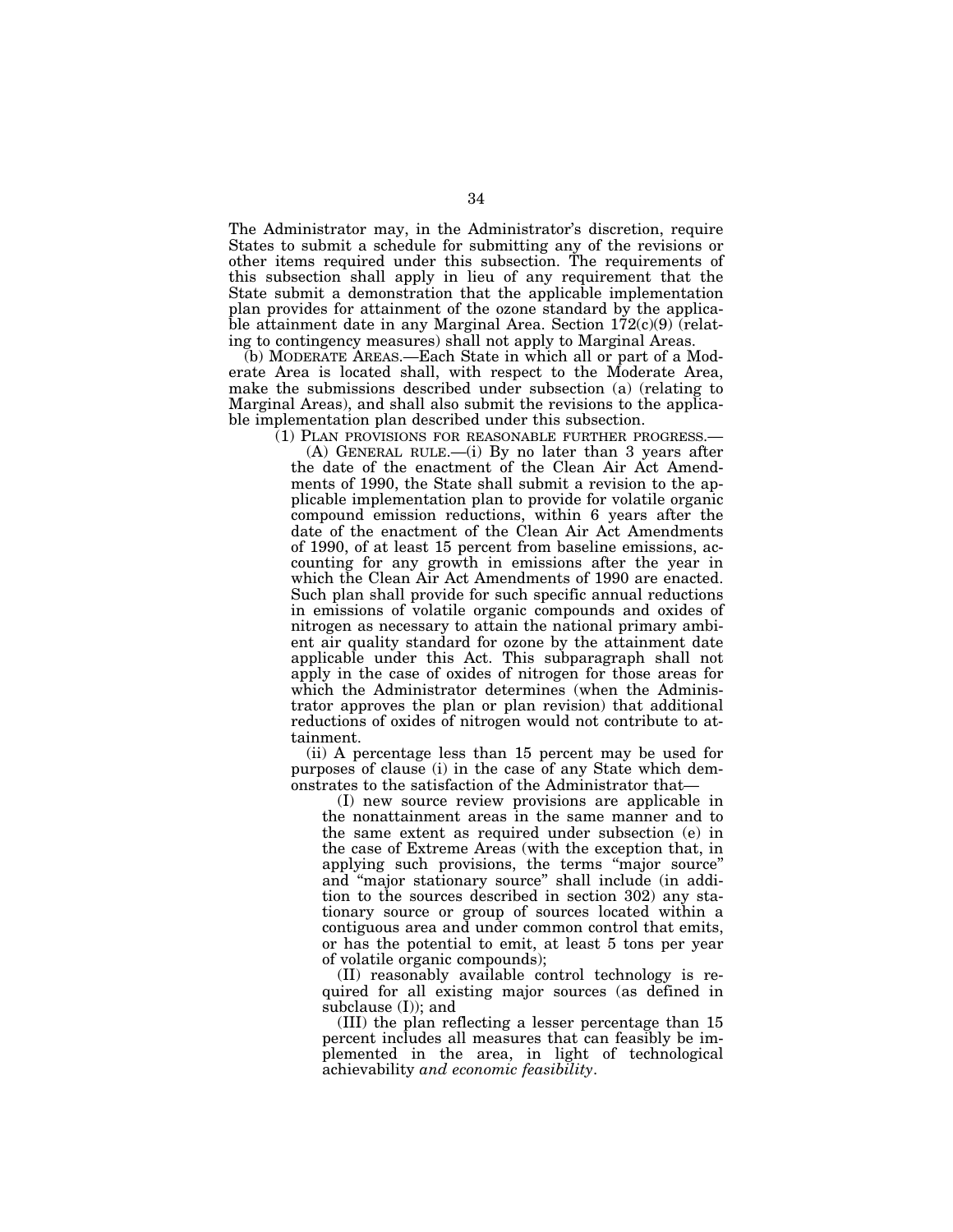To qualify for a lesser percentage under this clause, a State must demonstrate to the satisfaction of the Administrator that the plan for the area includes the measures that are achieved in practice by sources in the same source category in nonattainment areas of the next higher category.

(B) BASELINE EMISSIONS.—For purposes of subparagraph (A), the term ''baseline emissions'' means the total amount of actual VOC or  $NO<sub>x</sub>$  emissions from all anthropogenic sources in the area during the calendar year of the enactment of the Clean Air Act Amendments of 1990, excluding emissions that would be eliminated under the regulations described in clauses (i) and (ii) of subparagraph (D).

(C) GENERAL RULE FOR CREDITABILITY OF REDUCTIONS.— Except as provided under subparagraph (D), emissions reductions are creditable toward the 15 percent required under subparagraph (A) to the extent they have actually occurred, as of 6 years after the date of the enactment of the Clean Air Act Amendments of 1990, from the implementation of measures required under the applicable implementation plan, rules promulgated by the Administrator, or a permit under title V.

(D) LIMITS ON CREDITABILITY OF REDUCTIONS.—Emission reductions from the following measures are not creditable toward the 15 percent reductions required under subparagraph (A):

(i) Any measure relating to motor vehicle exhaust or evaporative emissions promulgated by the Administrator by January 1, 1990.

(ii) Regulations concerning Reid Vapor Pressure promulgated by the Administrator by the date of the enactment of the Clean Air Act Amendments of 1990 or required to be promulgated under section 211(h).

 $(iii)$  Measures required under subsection  $(a)(2)(A)$ (concerning corrections to implementation plans prescribed under guidance by the Administrator).

(iv) Measures required under subsection  $(a)(2)(B)$  to be submitted immediately after the date of the enactment of the Clean Air Act Amendments of 1990 (concerning corrections to motor vehicle inspection and maintenance programs).

(2) REASONABLY AVAILABLE CONTROL TECHNOLOGY.—The State shall submit a revision to the applicable implementation plan to include provisions to require the implementation of reasonably available control technology under section  $172(c)(1)$ with respect to each of the following:

(A) Each category of VOC sources in the area covered by a CTG document issued by the Administrator between the date of the enactment of the Clean Air Act Amendments of 1990 and the date of attainment.

(B) All VOC sources in the area covered by any CTG issued before the date of the enactment of the Clean Air Act Amendments of 1990.

(C) All other major stationary sources of VOCs that are located in the area.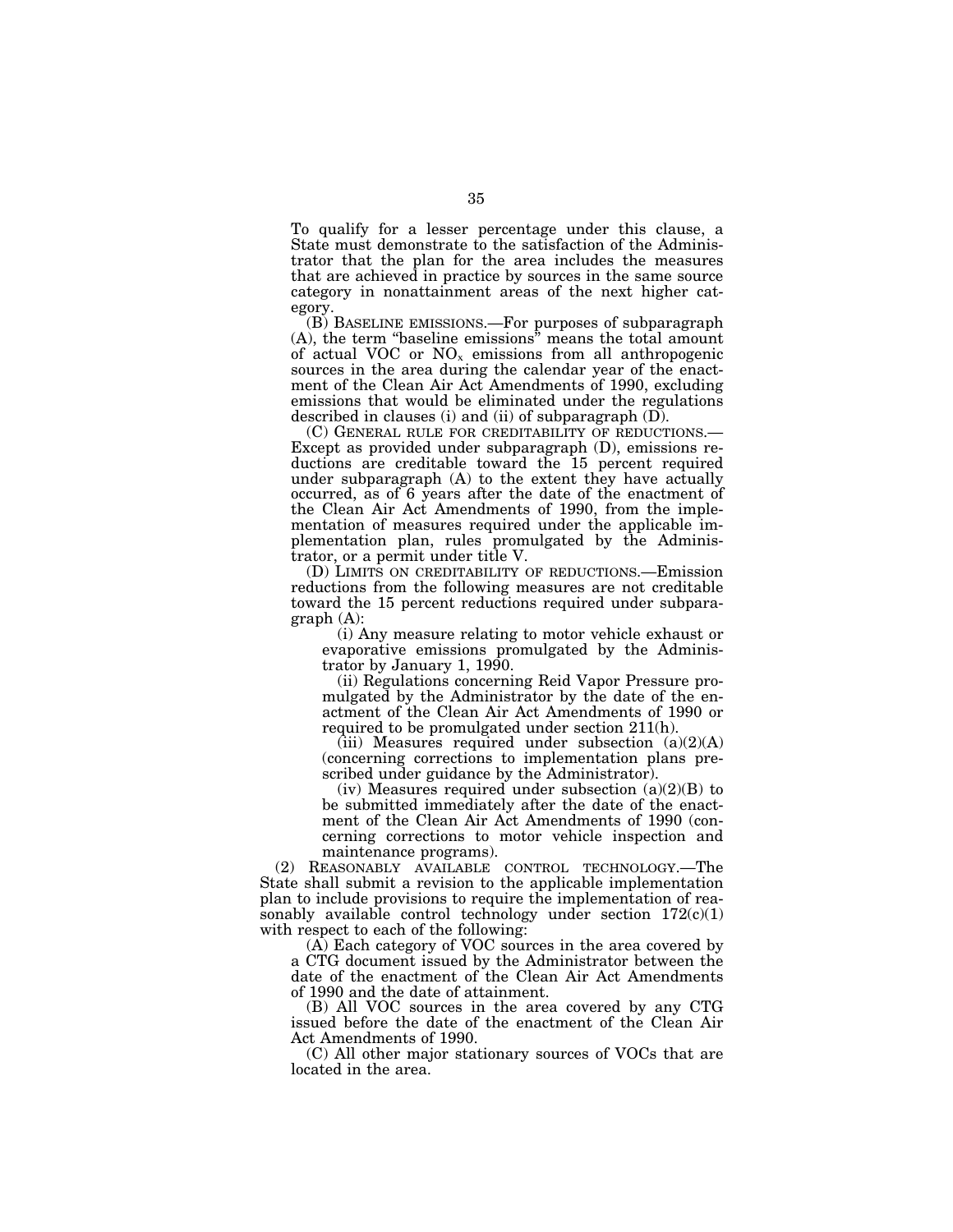Each revision described in subparagraph (A) shall be submitted within the period set forth by the Administrator in issuing the relevant CTG document. The revisions with respect to sources described in subparagraphs (B) and (C) shall be submitted by 2 years after the date of the enactment of the Clean Air Act Amendments of 1990, and shall provide for the implementation of the required measures as expeditiously as practicable but no later than May 31, 1995.<br>(3) GASOLINE VAPOR RECOVERY.—

 $(A)$  GENERAL RULE.—Not later than 2 years after the date of the enactment of the Clean Air Act Amendments of 1990, the State shall submit a revision to the applicable implementation plan to require all owners or operators of gasoline dispensing systems to install and operate, by the date prescribed under subparagraph (B), a system for gasoline vapor recovery of emissions from the fueling of motor vehicles. The Administrator shall issue guidance as appropriate as to the effectiveness of such system. This subparagraph shall apply only to facilities which sell more than 10,000 gallons of gasoline per month (50,000 gallons per month in the case of an independent small business marketer of gasoline as defined in section 325).

(B) EFFECTIVE DATE.—The date required under subparagraph (A) shall be—

(i) 6 months after the adoption date, in the case of gasoline dispensing facilities for which construction commenced after the date of the enactment of the Clean Air Act Amendments of 1990;

(ii) one year after the adoption date, in the case of gasoline dispensing facilities which dispense at least 100,000 gallons of gasoline per month, based on average monthly sales for the 2-year period before the adoption date; or

(iii) 2 years after the adoption date, in the case of all other gasoline dispensing facilities.

Any gasoline dispensing facility described under both clause (i) and clause (ii) shall meet the requirements of clause (i).

(C) REFERENCE TO TERMS.—For purposes of this paragraph, any reference to the term ''adoption date'' shall be considered a reference to the date of adoption by the State of requirements for the installation and operation of a system for gasoline vapor recovery of emissions from the fueling of motor vehicles.

(4) MOTOR VEHICLE INSPECTION AND MAINTENANCE.—For all Moderate Areas, the State shall submit, immediately after the date of the enactment of the Clean Air Act Amendments of 1990, a revision to the applicable implementation plan that includes provisions necessary to provide for a vehicle inspection and maintenance program as described in subsection  $(\alpha)(2)(B)$ (without regard to whether or not the area was required by section  $172(b)(11)(B)$  (as in effect immediately before the date of the enactment of the Clean Air Act Amendments of 1990) to have included a specific schedule for implementation of such a program).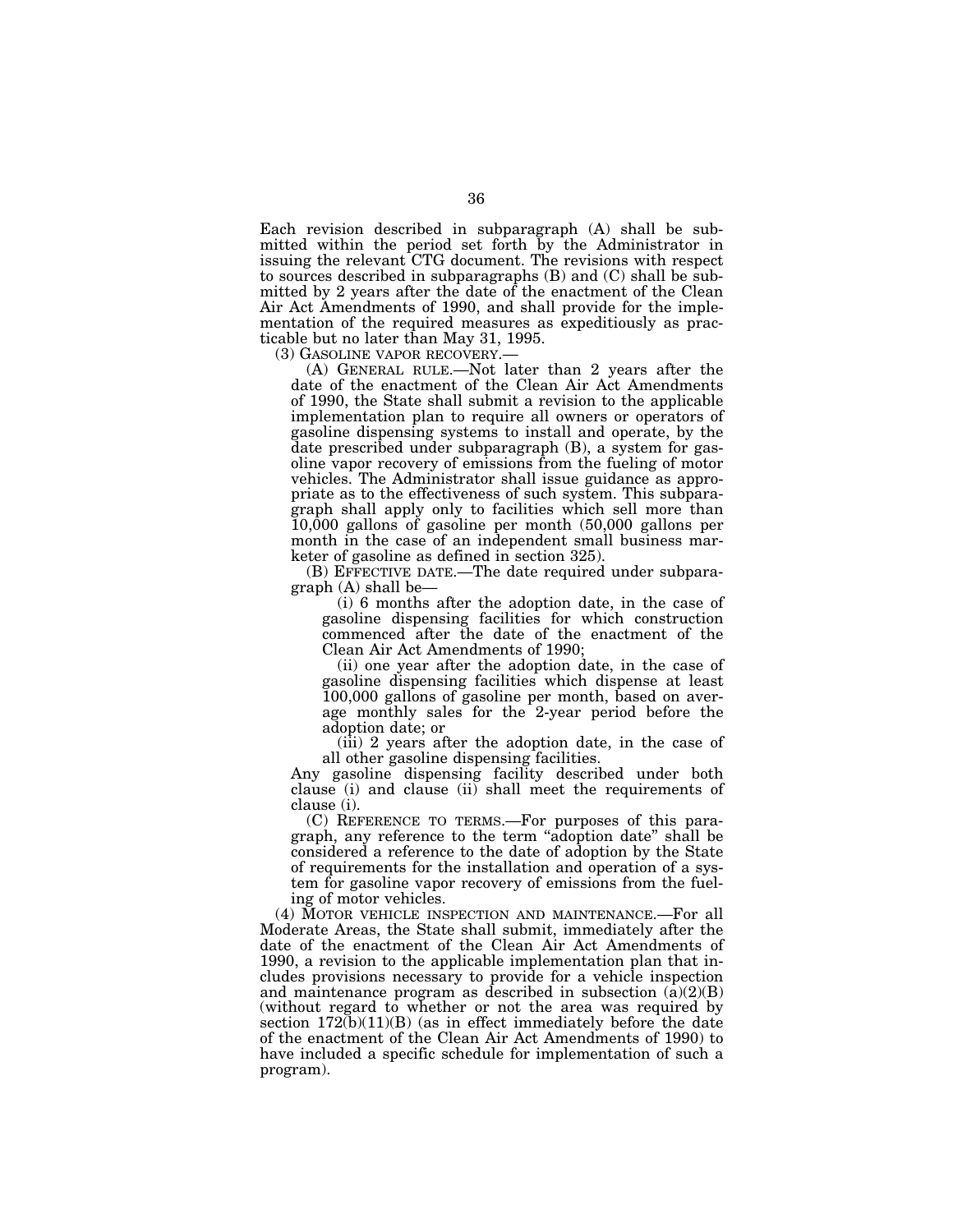(5) GENERAL OFFSET REQUIREMENT.—For purposes of satisfying the emission offset requirements of this part, the ratio of total emission reductions of volatile organic compounds to total increase emissions of such air pollutant shall be at least 1.15 to 1.

(c) SERIOUS AREAS.—Except as otherwise specified in paragraph (4), each State in which all or part of a Serious Area is located shall, with respect to the Serious Area (or portion thereof, to the extent specified in this subsection), make the submissions described under subsection (b) (relating to Moderate Areas), and shall also submit the revisions to the applicable implementation plan (including the plan items) described under this subsection. For any Serious Area, the terms "major source" and "major stationary source'' include (in addition to the sources described in section 302) any stationary source or group of sources located within a contiguous area and under common control that emits, or has the potential to emit, at least 50 tons per year of volatile organic compounds.

(1) ENHANCED MONITORING.—In order to obtain more comprehensive and representative data on ozone air pollution, not later than 18 months after the date of the enactment of the Clean Air Act Amendments of 1990 the Administrator shall promulgate rules, after notice and public comment, for enhanced monitoring of ozone, oxides of nitrogen, and volatile organic compounds. The rules shall, among other things, cover the location and maintenance of monitors. Immediately following the promulgation of rules by the Administrator relating to enhanced monitoring, the State shall commence such actions as may be necessary to adopt and implement a program based on such rules, to improve monitoring for ambient concentrations of ozone, oxides of nitrogen and volatile organic compounds and to improve monitoring of emissions of oxides of nitrogen and volatile organic compounds. Each State implementation plan for the area shall contain measures to improve the ambient monitoring of such air pollutants.

(2) ATTAINMENT AND REASONABLE FURTHER PROGRESS DEM-ONSTRATIONS.—Within 4 years after the date of the enactment of the Clean Air Act Amendments of 1990, the State shall submit a revision to the applicable implementation plan that includes each of the following:

(A) ATTAINMENT DEMONSTRATION.—A demonstration that the plan, as revised, will provide for attainment of the ozone national ambient air quality standard by the applicable attainment date. This attainment demonstration must be based on photochemical grid modeling or any other analytical method determined by the Administrator, in the Administrator's discretion, to be at least as effective.

(B) REASONABLE FURTHER PROGRESS DEMONSTRATION.— A demonstration that the plan, as revised, will result in VOC emissions reductions from the baseline emissions described in subsection  $(b)(1)(B)$  equal to the following amount averaged over each consecutive 3-year period beginning 6 years after the date of the enactment of the Clean Air Act Amendments of 1990, until the attainment date: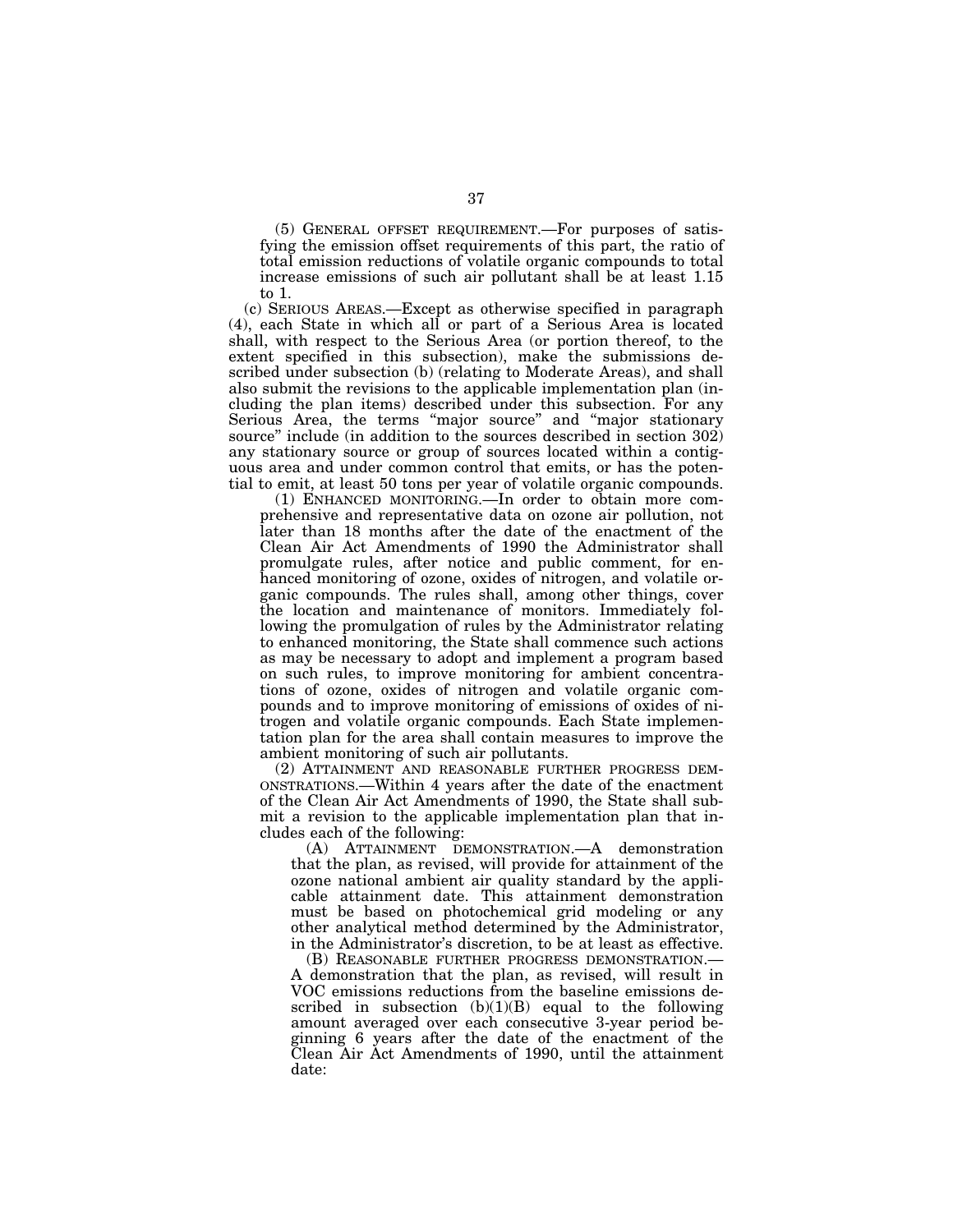(i) at least 3 percent of baseline emissions each year; or

(ii) an amount less than 3 percent of such baseline emissions each year, if the State demonstrates to the satisfaction of the Administrator that the plan reflecting such lesser amount includes all measures that can feasibly be implemented in the area, in light of technological achievability *and economic feasibility*.

To lessen the 3 percent requirement under clause (ii), a State must demonstrate to the satisfaction of the Administrator that the plan for the area includes the measures that are achieved in practice by sources in the same source category in nonattainment areas of the next higher classification. Any determination to lessen the 3 percent requirement shall be reviewed at each milestone under section 182(g) and revised to reflect such new measures (if any) achieved in practice by sources in the same category in any State, allowing a reasonable time to implement such measures. The emission reductions described in this subparagraph shall be calculated in accordance with subsection  $(b)(1)$  (C) and (D) (concerning creditability of reductions). The reductions creditable for the period beginning 6 years after the date of the enactment of the Clean Air Act Amendments of 1990, shall include reductions that occurred before such period, computed in accordance with subsection  $(b)(1)$ , that exceed the 15-percent amount of reductions required under subsection  $(b)(1)(A)$ .

 $(C) NO<sub>x</sub>CONTROL$ .—The revision may contain, in lieu of the demonstration required under subparagraph (B), a demonstration to the satisfaction of the Administrator that the applicable implementation plan, as revised, provides for reductions of emissions of VOC's and oxides of nitrogen (calculated according to the creditability provisions of subsection  $(b)(1)$   $(C)$  and  $(D)$ ), that would result in a reduction in ozone concentrations at least equivalent to that which would result from the amount of VOC emission reductions required under subparagraph (B). Within 1 year after the date of the enactment of the Clean Air Act Amendments of 1990, the Administrator shall issue guidance concerning the conditions under which  $NO<sub>x</sub>$  control may be substituted for VOC control or may be combined with VOC control in order to maximize the reduction in ozone air pollution. In accord with such guidance, a lesser percentage of VOCs may be accepted as an adequate demonstration for purposes of this subsection.

(3) ENHANCED VEHICLE INSPECTION AND MAINTENANCE PRO-GRAM.—

(A) REQUIREMENT FOR SUBMISSION.—Within 2 years after the date of the enactment of the Clean Air Act Amendments of 1990, the State shall submit a revision to the applicable implementation plan to provide for an enhanced program to reduce hydrocarbon emissions and  $NO<sub>x</sub>$ emissions from in-use motor vehicles registered in each urbanized area (in the nonattainment area), as defined by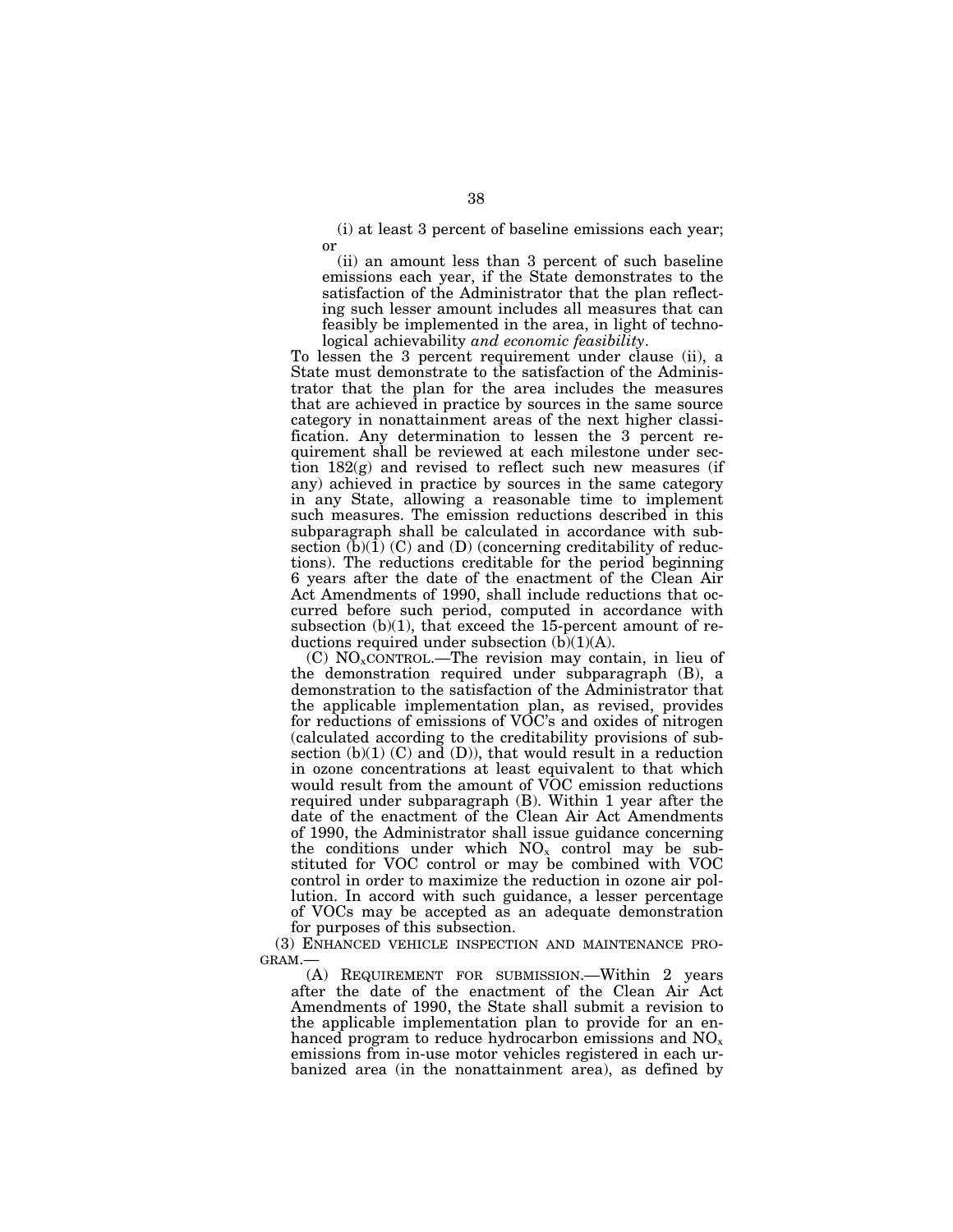the Bureau of the Census, with a 1980 population of 200,000 or more.

(B) EFFECTIVE DATE OF STATE PROGRAMS; GUIDANCE.— The State program required under subparagraph (A) shall take effect no later than 2 years from the date of the enactment of the Clean Air Act Amendments of 1990, and shall comply in all respects with guidance published in the Federal Register (and from time to time revised) by the Administrator for enhanced vehicle inspection and maintenance programs. Such guidance shall include—

(i) a performance standard achievable by a program combining emission testing, including on-road emission testing, with inspection to detect tampering with emission control devices and misfueling for all lightduty vehicles and all light-duty trucks subject to standards under section 202; and

(ii) program administration features necessary to reasonably assure that adequate management resources, tools, and practices are in place to attain and maintain the performance standard.

Compliance with the performance standard under clause (i) shall be determined using a method to be established by the Administrator.

(C) STATE PROGRAM.—The State program required under subparagraph (A) shall include, at a minimum, each of the following elements—

(i) Computerized emission analyzers, including onroad testing devices.

(ii) No waivers for vehicles and parts covered by the emission control performance warranty as provided for in section 207(b) unless a warranty remedy has been denied in writing, or for tampering-related repairs.

(iii) In view of the air quality purpose of the program, if, for any vehicle, waivers are permitted for emissions-related repairs not covered by warranty, an expenditure to qualify for the waiver of an amount of \$450 or more for such repairs (adjusted annually as determined by the Administrator on the basis of the Consumer Price Index in the same manner as provided in title V).

(iv) Enforcement through denial of vehicle registration (except for any program in operation before the date of the enactment of the Clean Air Act Amendments of 1990 whose enforcement mechanism is demonstrated to the Administrator to be more effective than the applicable vehicle registration program in assuring that noncomplying vehicles are not operated on public roads).

(v) Annual emission testing and necessary adjustment, repair, and maintenance, unless the State demonstrates to the satisfaction of the Administrator that a biennial inspection, in combination with other features of the program which exceed the requirements of this Act, will result in emission reductions which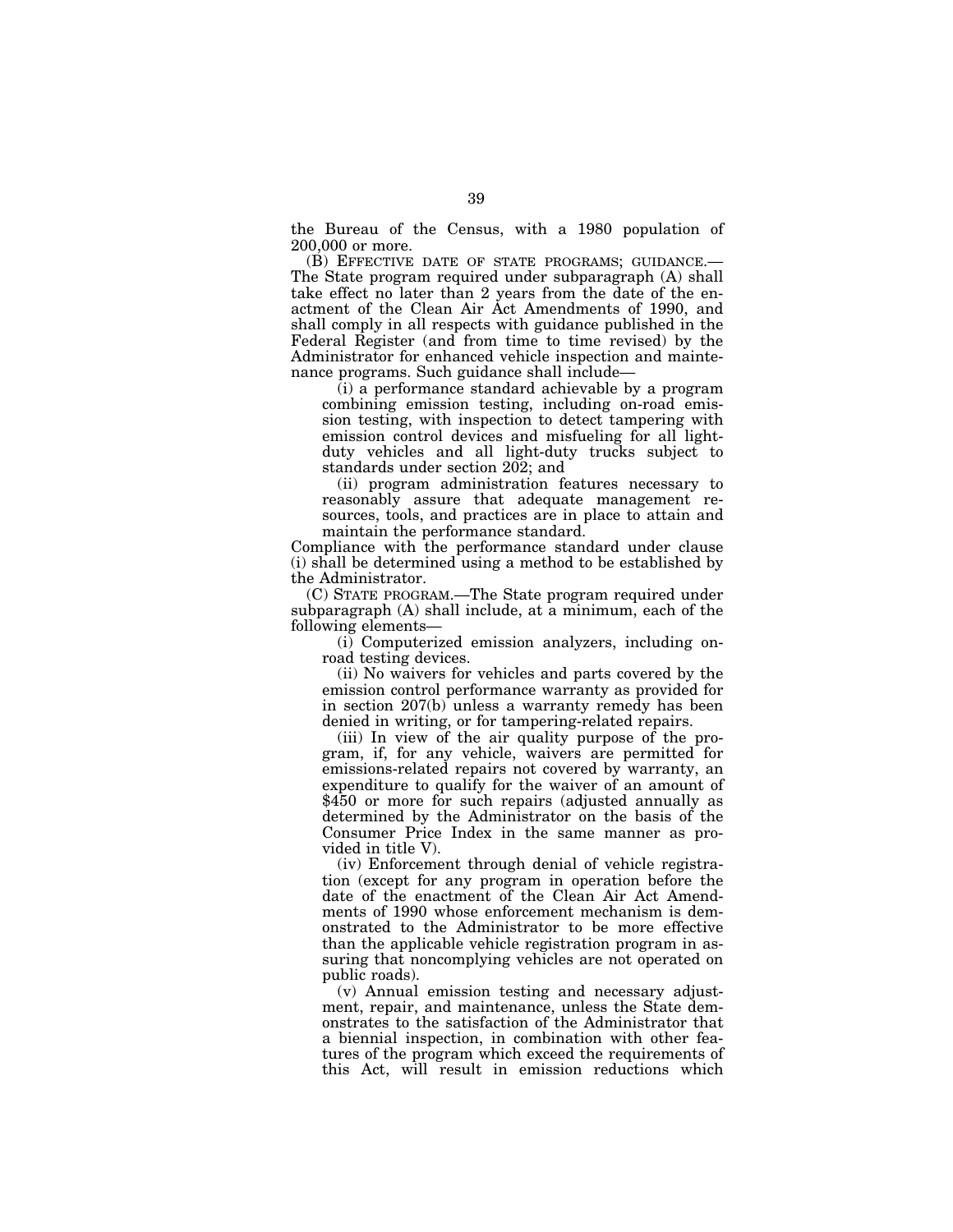equal or exceed the reductions which can be obtained through such annual inspections.

(vi) Operation of the program on a centralized basis, unless the State demonstrates to the satisfaction of the Administrator that a decentralized program will be equally effective. An electronically connected testing system, a licensing system, or other measures (or any combination thereof) may be considered, in accordance with criteria established by the Administrator, as equally effective for such purposes.

(vii) Inspection of emission control diagnostic systems and the maintenance or repair of malfunctions or system deterioration identified by or affecting such diagnostics systems.

Each State shall biennially prepare a report to the Administrator which assesses the emission reductions achieved by the program required under this paragraph based on data collected during inspection and repair of vehicles. The methods used to assess the emission reductions shall be those established by the Administrator.

(4) CLEAN-FUEL VEHICLE PROGRAMS.—(A) Except to the extent that substitute provisions have been approved by the Administrator under subparagraph (B), the State shall submit to the Administrator, within 42 months of the date of the enactment of the Clean Air Act Amendments of 1990, a revision to the applicable implementation plan for each area described under part C of title II to include such measures as may be necessary to ensure the effectiveness of the applicable provisions of the clean-fuel vehicle program prescribed under part C of title II, including all measures necessary to make the use of clean alternative fuels in clean-fuel vehicles (as defined in part C of title II) economic from the standpoint of vehicle owners. Such a revision shall also be submitted for each area that opts into the clean fuel-vehicle program as provided in part C of title II.

(B) The Administrator shall approve, as a substitute for all or a portion of the clean-fuel vehicle program prescribed under part  $\overline{C}$  of title II, any revision to the relevant applicable implementation plan that in the Administrator's judgment will achieve long-term reductions in ozone-producing and toxic air emissions equal to those achieved under part  $\check{C}$  of title II, or the percentage thereof attributable to the portion of the cleanfuel vehicle program for which the revision is to substitute. The Administrator may approve such revision only if it consists exclusively of provisions other than those required under this Act for the area. Any State seeking approval of such revision must submit the revision to the Administrator within 24 months of the date of the enactment of the Clean Air Act Amendments of 1990. The Administrator shall approve or disapprove any such revision within 30 months of the date of the enactment of the Clean Air Act Amendments of 1990. The Administrator shall publish the revision submitted by a State in the Federal Register upon receipt. Such notice shall constitute a notice of proposed rulemaking on whether or not to approve such revision and shall be deemed to comply with the require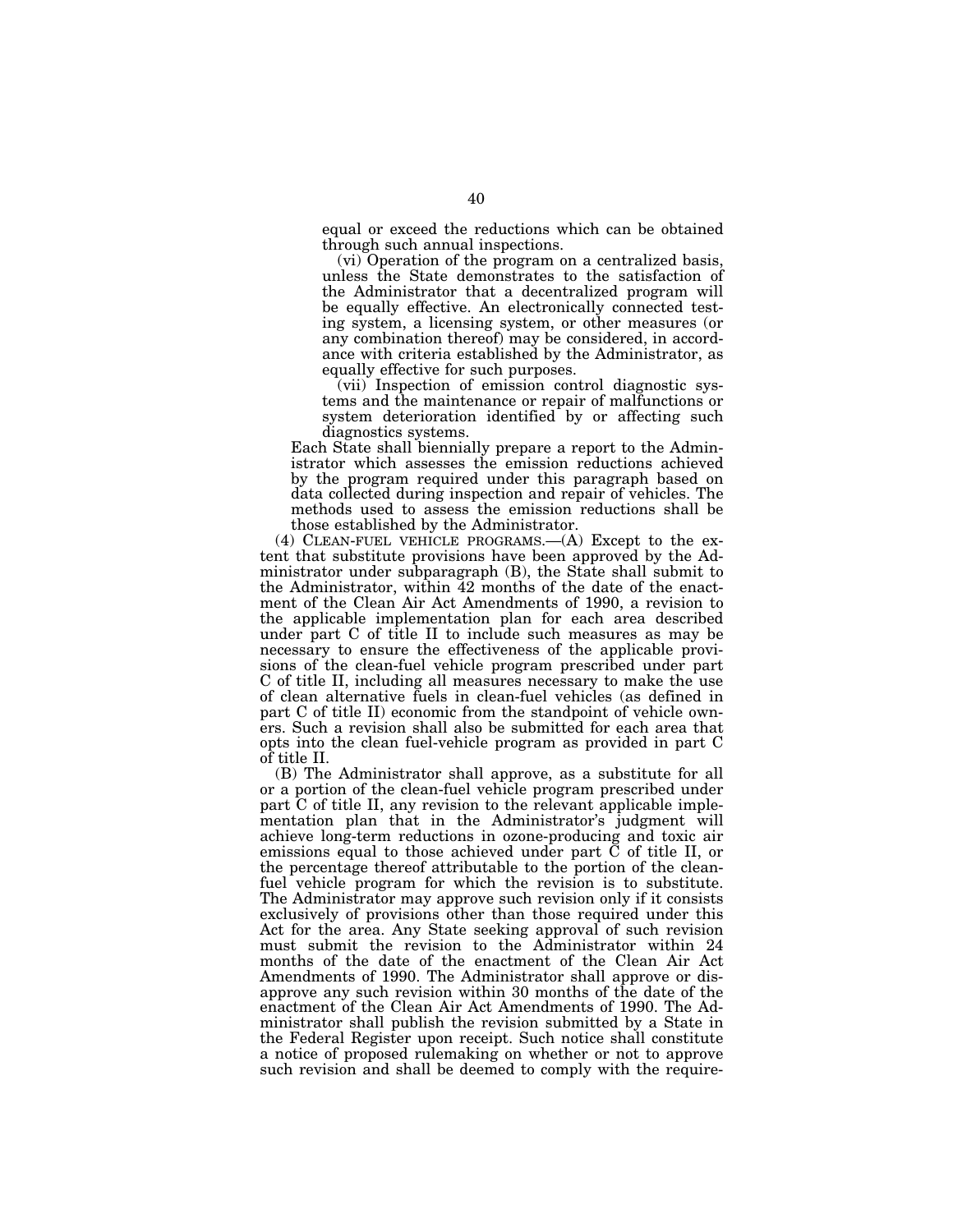ments concerning notices of proposed rulemaking contained in sections 553 through 557 of title 5 of the United States Code (related to notice and comment). Where the Administrator approves such revision for any area, the State need not submit the revision required by subparagraph (A) for the area with respect to the portions of the Federal clean-fuel vehicle program for which the Administrator has approved the revision as a substitute.

(C) If the Administrator determines, under section 179, that the State has failed to submit any portion of the program required under subparagraph (A), then, in addition to any sanctions available under section 179, the State may not receive credit, in any demonstration of attainment or reasonable further progress for the area, for any emission reductions from implementation of the corresponding aspects of the Federal clean-fuel vehicle requirements established in part C of title II.

(5) TRANSPORTATION CONTROL.—(A) Beginning 6 years after the date of the enactment of the Clean Air Act Amendments of 1990 and each third year thereafter, the State shall submit a demonstration as to whether current aggregate vehicle mileage, aggregate vehicle emissions, congestion levels, and other relevant parameters are consistent with those used for the area's demonstration of attainment. Where such parameters and emissions levels exceed the levels projected for purposes of the area's attainment demonstration, the State shall within 18 months develop and submit a revision of the applicable implementation plan that includes a transportation control measures program consisting of measures from, but not limited to, section 108(f) that will reduce emissions to levels that are consistent with emission levels projected in such demonstration. In considering such measures, the State should ensure adequate access to downtown, other commercial, and residential areas and should avoid measures that increase or relocate emissions and congestion rather than reduce them. Such revision shall be developed in accordance with guidance issued by the Administrator pursuant to section 108(e) and with the requirements of section 174(b) and shall include implementation and funding schedules that achieve expeditious emissions reductions in accordance with implementation plan projections.

(6) DE MINIMIS RULE.—The new source review provisions under this part shall ensure that increased emissions of volatile organic compounds resulting from any physical change in, or change in the method of operation of, a stationary source located in the area shall not be considered de minimis for purposes of determining the applicability of the permit requirements established by this Act unless the increase in net emissions of such air pollutant from such source does not exceed 25 tons when aggregated with all other net increases in emissions from the source over any period of 5 consecutive calendar years which includes the calendar year in which such increase occurred.

(7) SPECIAL RULE FOR MODIFICATIONS OF SOURCES EMITTING LESS THAN 100 TONS.—In the case of any major stationary source of volatile organic compounds located in the area (other than a source which emits or has the potential to emit 100 tons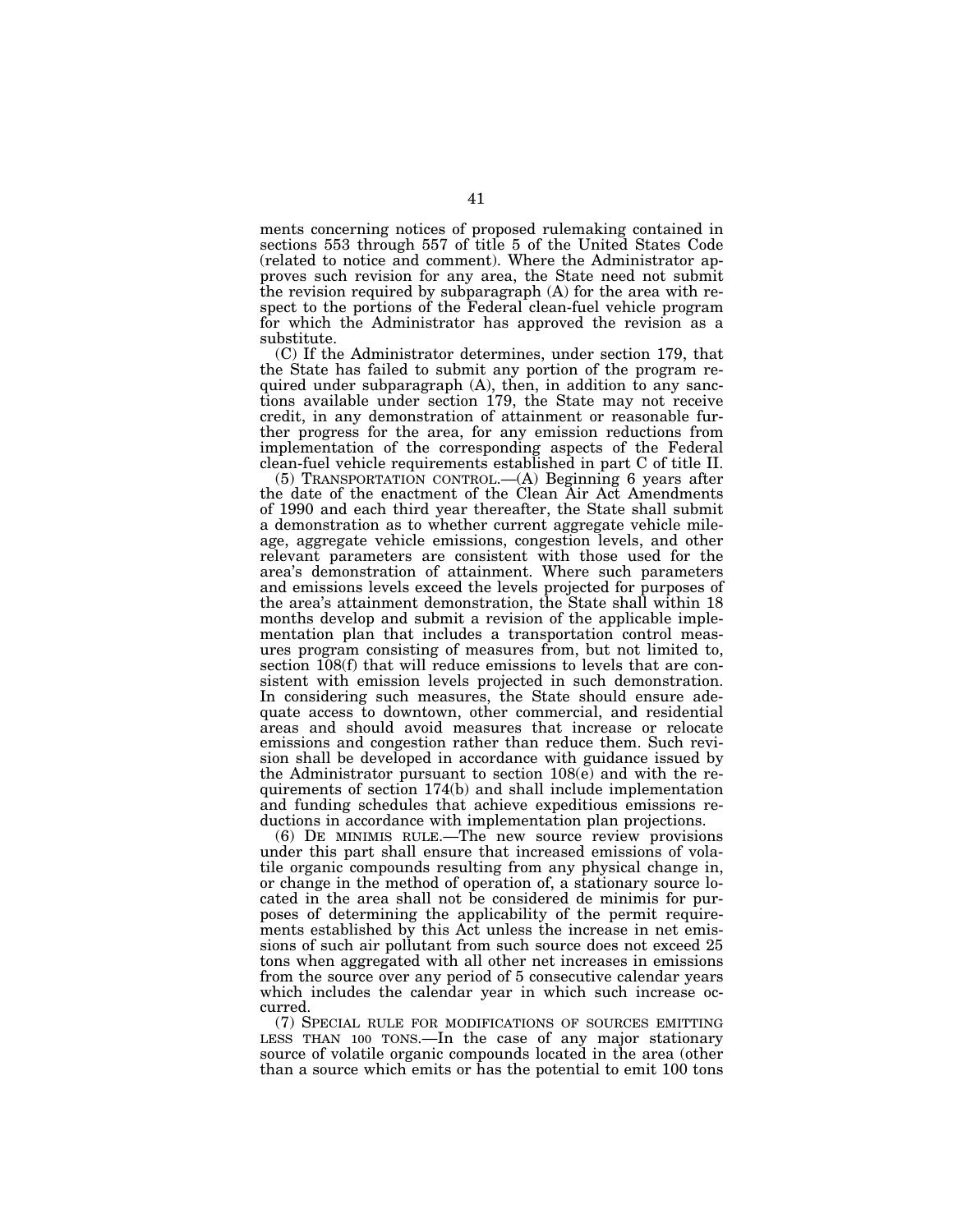or more of volatile organic compounds per year), whenever any change (as described in section  $111(a)(4)$ ) at that source results in any increase (other than a de minimis increase) in emissions of volatile organic compounds from any discrete operation, unit, or other pollutant emitting activity at the source, such increase shall be considered a modification for purposes of section  $172(c)(5)$  and section  $173(a)$ , except that such increase shall not be considered a modification for such purposes if the owner or operator of the source elects to offset the increase by a greater reduction in emissions of volatile organic compounds concerned from other operations, units, or activities within the source at an internal offset ratio of at least 1.3 to 1. If the owner or operator does not make such election, such change shall be considered a modification for such purposes, but in applying section  $173(a)(2)$  in the case of any such modification, the best available control technology (BACT), as defined in section 169, shall be substituted for the lowest achievable emission rate (LAER). The Administrator shall establish and publish policies and procedures for implementing the provisions of this paragraph.

(8) SPECIAL RULE FOR MODIFICATIONS OF SOURCES EMITTING 100 TONS OR MORE.—In the case of any major stationary source of volatile organic compounds located in the area which emits or has the potential to emit 100 tons or more of volatile organic compounds per year, whenever any change (as described in section  $111(a)(4)$  at that source results in any increase (other than a de minimis increase) in emissions of volatile organic compounds from any discrete operation, unit, or other pollutant emitting activity at the source, such increase shall be considered a modification for purposes of section 172(c)(5) and section 173(a), except that if the owner or operator of the source elects to offset the increase by a greater reduction in emissions of volatile organic compounds from other operations, units, or activities within the source at an internal offset ratio of at least 1.3 to 1, the requirements of section  $173(a)(2)$  (concerning the lowest achievable emission rate (LAER)) shall not apply.

(9) CONTINGENCY PROVISIONS.—In addition to the contingency provisions required under section  $172(c)(9)$ , the plan revision shall provide for the implementation of specific measures to be undertaken if the area fails to meet any applicable milestone. Such measures shall be included in the plan revision as contingency measures to take effect without further action by the State or the Administrator upon a failure by the State to meet the applicable milestone.

(10) GENERAL OFFSET REQUIREMENT.—For purposes of satisfying the emission offset requirements of this part, the ratio of total emission reductions of volatile organic compounds to total increase emissions of such air pollutant shall be at least 1.2 to 1.

Any reference to "attainment date" in subsection (b), which is incorporated by reference into this subsection, shall refer to the attainment date for serious areas.

(d) SEVERE AREAS.—Each State in which all or part of a Severe Area is located shall, with respect to the Severe Area, make the submissions described under subsection (c) (relating to Serious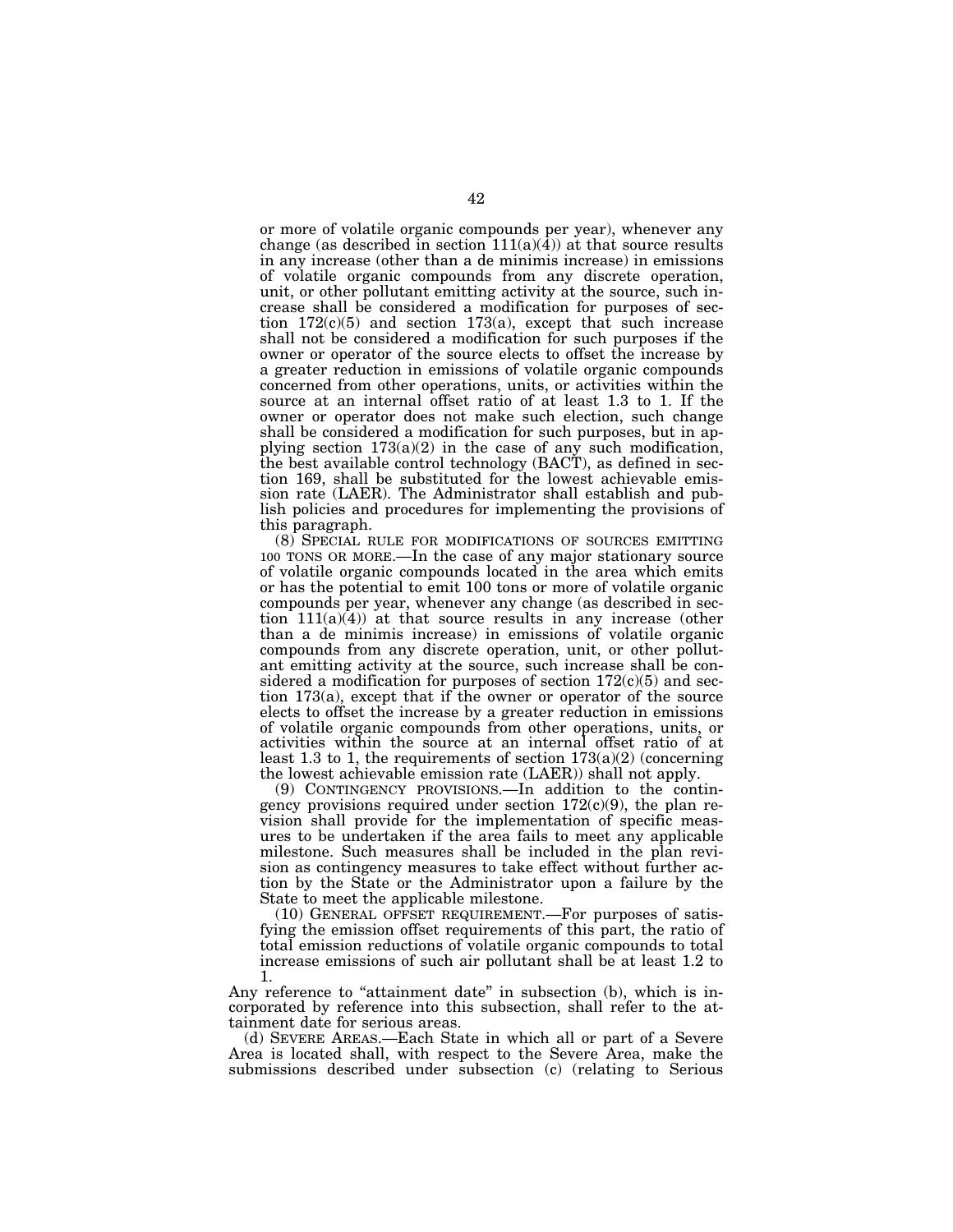Areas), and shall also submit the revisions to the applicable implementation plan (including the plan items) described under this subsection. For any Severe Area, the terms "major source" and "major stationary source'' include (in addition to the sources described in section 302) any stationary source or group of sources located within a contiguous area and under common control that emits, or has the potential to emit, at least 25 tons per year of volatile organic compounds.

(1) VEHICLE MILES TRAVELED.—(A) Within 2 years after the date of enactment of the Clean Air Act Amendments of 1990, the State shall submit a revision that identifies and adopts specific enforceable transportation control strategies and transportation control measures to offset any growth in emissions from growth in vehicle miles traveled or numbers of vehicle trips in such area and to attain reduction in motor vehicle emissions as necessary, in combination with other emission reduction requirements of this subpart, to comply with the requirements of subsection  $(b)(2)(B)$  and  $(c)(2)(B)$  (pertaining to periodic emissions reduction requirements). The State shall consider measures specified in section 108(f), and choose from among and implement such measures as necessary to demonstrate attainment with the national ambient air quality standards; in considering such measures, the State should ensure adequate access to downtown, other commercial, and residential areas and should avoid measures that increase or relocate emissions and congestion rather than reduce them.

(B) The State may also, in its discretion, submit a revision at any time requiring employers in such area to implement programs to reduce work-related vehicle trips and miles travelled by employees. Such revision shall be developed in accordance with guidance issued by the Administrator pursuant to section 108(f) and may require that employers in such area increase average passenger occupancy per vehicle in commuting trips between home and the workplace during peak travel periods. The guidance of the Administrator may specify average vehicle occupancy rates which vary for locations within a nonattainment area (suburban, center city, business district) or among nonattainment areas reflecting existing occupancy rates and the availability of high occupancy modes. Any State required to submit a revision under this subparagraph (as in effect before the date of enactment of this sentence) containing provisions requiring employers to reduce work-related vehicle trips and miles travelled by employees may, in accordance with State law, remove such provisions from the implementation plan, or withdraw its submission, if the State notifies the Administrator, in writing, that the State has undertaken, or will undertake, one or more alternative methods that will achieve emission reductions equivalent to those to be achieved by the removed or withdrawn provisions.

(2) OFFSET REQUIREMENT.—For purposes of satisfying the offset requirements pursuant to this part, the ratio of total emission reductions of VOCs to total increased emissions of such air pollutant shall be at least 1.3 to 1, except that if the State plan requires all existing major sources in the nonattainment area to use best available control technology (as defined in section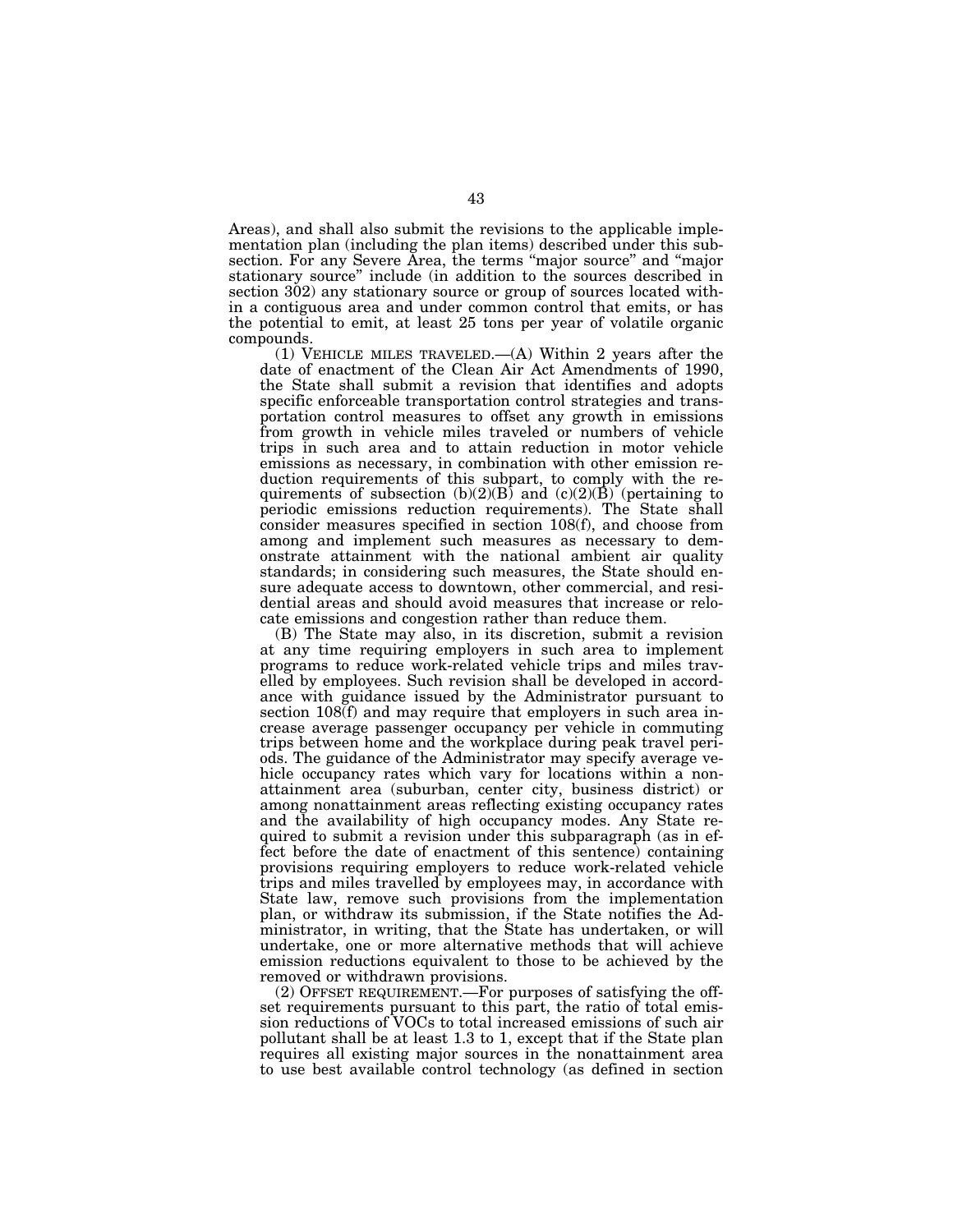169(3)) for the control of volatile organic compounds, the ratio shall be at least 1.2 to 1.

(3) ENFORCEMENT UNDER SECTION 185.—By December 31, 2000, the State shall submit a plan revision which includes the provisions required under section 185.

Any reference to the term "attainment date" in subsection (b) or  $(c)$ , which is incorporated by reference into this subsection (d), shall refer to the attainment date for Severe Areas.

(e) EXTREME AREAS.—Each State in which all or part of an Extreme Area is located shall, with respect to the Extreme Area, make the submissions described under subsection (d) (relating to Severe Areas), and shall also submit the revisions to the applicable implementation plan (including the plan items) described under this subsection. [The provisions of clause (ii) of subsection  $(c)(2)(B)$ (relating to reductions of less than 3 percent), the provisions of paragaphs¿ *The provisions of paragraphs* (6), (7) and (8) of subsection (c) (relating to de minimus rule and modification of sources), and the provisions of clause (ii) of subsection  $(b)(1)(A)$  $(\text{relating to reductions of less than 15 percent})$  shall not apply in the case of an Extreme Area. For any Extreme Area, the terms "major source" and "major stationary source" includes (in addition to the sources described in section 302) any stationary source or group of sources located within a contiguous area and under common control that emits, or has the potential to emit, at least 10 tons per year of volatile organic compounds.

(1) OFFSET REQUIREMENT.—For purposes of satisfying the offset requirements pursuant to this part, the ratio of total emission reductions of VOCs to total increased emissions of such air pollutant shall be at least 1.5 to 1, except that if the State plan requires all existing major sources in the nonattainment area to use best available control technology (as defined in section 169(3)) for the control of volatile organic compounds, the ratio shall be at least 1.2 to 1.

(2) MODIFICATIONS—Any change (as described in section  $111(a)(4)$ ) at a major stationary source which results in any increase in emissions from any discrete operation, unit, or other pollutant emitting activity at the source shall be considered a modification for purposes of section  $172(c)(5)$  and section 173(a), except that for purposes of complying with the offset requirement pursuant to section  $173(a)(1)$ , any such increase shall not be considered a modification if the owner or operator of the source elects to offset the increase by a greater reduction in emissions of the air pollutant concerned from other discrete operations, units, or activities within the source at an internal offset ratio of at least 1.3 to 1. The offset requirements of this part shall not be applicable in Extreme Areas to a modification of an existing source if such modification consists of installation of equipment required to comply with the applicable implementation plan, permit, or this Act.

(3) USE OF CLEAN FUELS OR ADVANCED CONTROL TECH-NOLOGY.—For Extreme Areas, a plan revision shall be submitted within 3 years after the date of the enactment of the Clean Air Act Amendments of 1990 to require, effective 8 years after such date, that each new, modified, and existing electric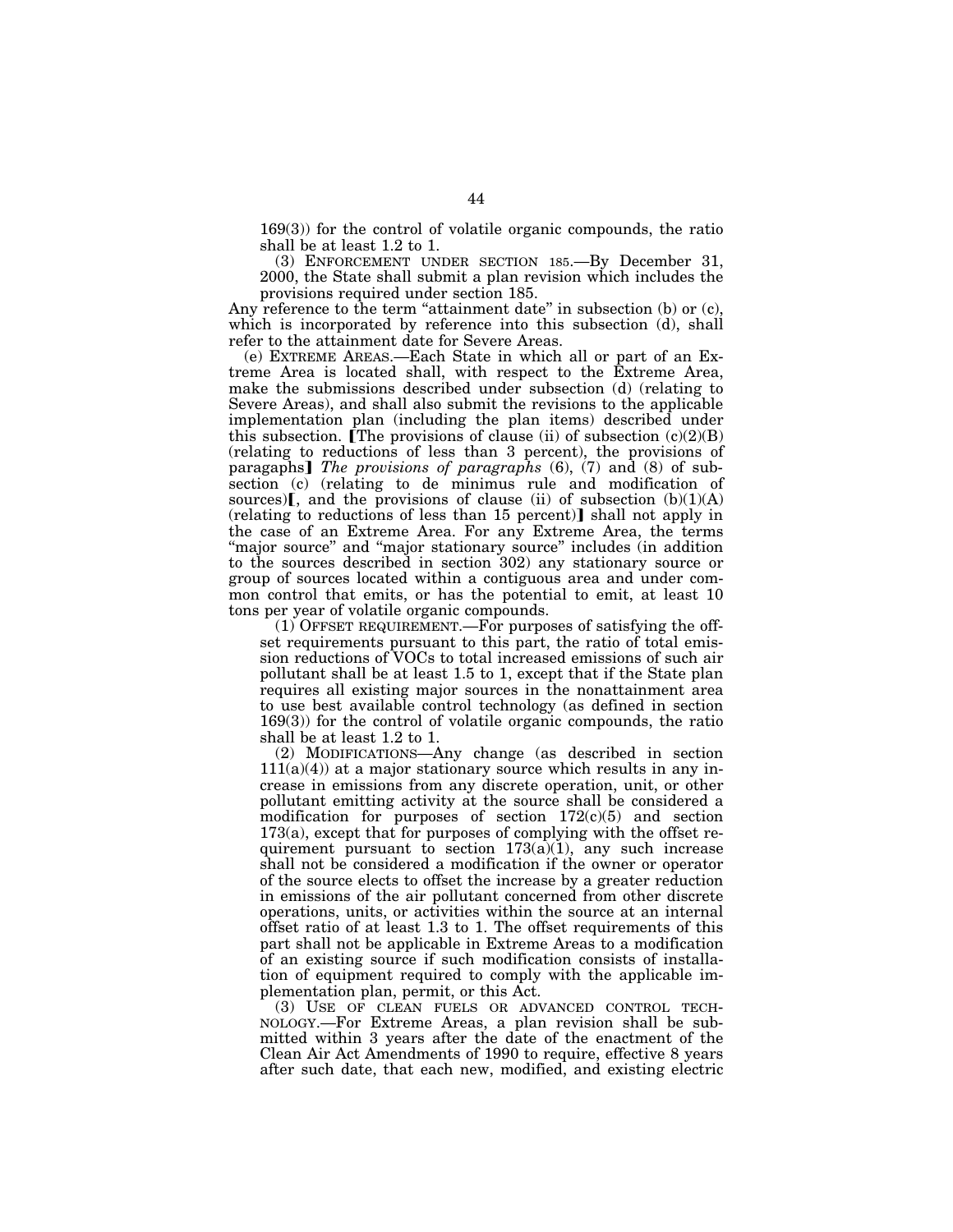utility and industrial and commercial boiler which emits more than 25 tons per year of oxides of nitrogen—

(A) burn as its primary fuel natural gas, methanol, or ethanol (or a comparably low polluting fuel), or

(B) use advanced control technology (such as catalytic control technology or other comparably effective control

methods) for reduction of emissions of oxides of nitrogen. For purposes of this subsection, the term "primary fuel" means the fuel which is used 90 percent or more of the operating time. This paragraph shall not apply during any natural gas supply emergency (as defined in title III of the Natural Gas Policy Act of 1978).

(4) TRAFFIC CONTROL MEASURES DURING HEAVY TRAFFIC HOURS.—For Extreme Areas, each implementation plan revision under this subsection may contain provisions establishing traffic control measures applicable during heavy traffic hours to reduce the use of high polluting vehicles or heavy-duty vehicles, notwithstanding any other provision of law.

(5) NEW TECHNOLOGIES.—The Administrator may, in accordance with section 110, approve provisions of an implementation plan for an Extreme Area which anticipate development of new control techniques or improvement of existing control technologies, and an attainment demonstration based on such provisions<sub>[,</sub> if the State demonstrates to the satisfaction of the Administrator that—**1**.

 $(A)$  such provisions are not necessary to achieve the incremental emission reductions required during the first 10 years after the date of the enactment of the Clean Air Act Amendments of 1990; and

 $\Gamma(B)$  the State has submitted enforceable commitments to develop and adopt contingency measures to be implemented as set forth herein if the anticipated technologies do not achieve planned reductions.

Such contingency measures shall be submitted to the Administrator no later than 3 years before proposed implementation of the plan provisions and approved or disapproved by the Administrator in accordance with section 110. The contingency measures shall be adequate to produce emission reductions sufficient, in conjunction with other approved plan provisions, to achieve the periodic emission reductions required by subsection  $(b)(1)$  or  $(c)(2)$  and attainment by the applicable dates. If the Administrator determines that an Extreme Area has failed to achieve an emission reduction requirement set forth in subsection  $(b)(1)$  or  $(c)(2)$ , and that such failure is due in whole or part to an inability to fully implement provisions approved pursuant to this subsection, the Administrator shall require the State to implement the contingency measures to the extent necessary to assure compliance with subsections  $(b)(1)$ and  $(c)(2)$ .

Any reference to the term "attainment date" in subsection  $(b)$ ,  $(c)$ , or (d) which is incorporated by reference into this subsection, shall refer to the attainment date for Extreme Areas.

(f)  $NO<sub>x</sub>REQUIREMENTS.$  The plan provisions required under this subpart for major stationary sources of volatile organic compounds shall also apply to major stationary sources (as defined in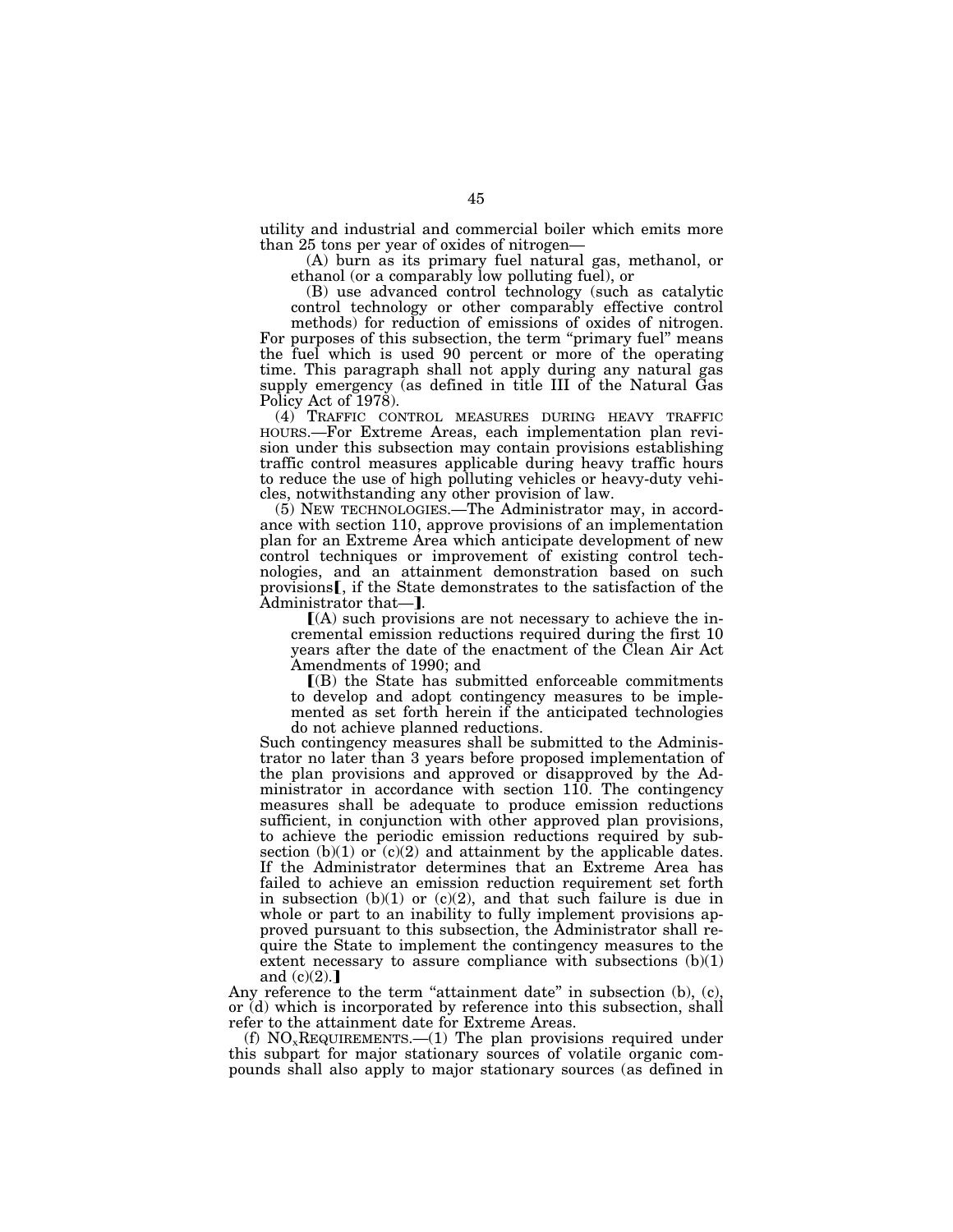section 302 and subsections (c), (d), and (e) of this section) of oxides of nitrogen. This subsection shall not apply in the case of oxides of nitrogen for those sources for which the Administrator determines (when the Administrator approves a plan or plan revision) that net air quality benefits are greater in the absence of reductions of oxides of nitrogen from the sources concerned. This subsection shall also not apply in the case of oxides of nitrogen for—

(A) nonattainment areas not within an ozone transport region under section 184 if the Administrator determines (when the Administrator approves a plan or plan revision) that additional reductions of oxides of nitrogen would not contribute to attainment of the national ambient air quality standard for ozone in the area, or

(B) nonattainment areas within such an ozone transport region if the Administrator determines (when the Administrator approves a plan or plan revision) that additional reductions of oxides of nitrogen would not produce net ozone air quality benefits in such region.

The Administrator shall, in the Administrator's determinations, consider the study required under section 185B.

(2)(A) If the Administrator determines that excess reductions in emissions of  $NO<sub>x</sub>$  would be achieved under paragraph (1), the Administrator may limit the application of paragraph (1) to the extent necessary to avoid achieving such excess reductions.

(B) For purposes of this paragraph, excess reductions in emissions of  $NO<sub>x</sub>$  are emission reductions for which the Administrator determines that net air quality benefits are greater in the absence of such reductions. Alternatively, for purposes of this paragraph, excess reductions in emissions of  $NO<sub>x</sub>$  are, for-

(i) nonattainment areas not within an ozone transport region under section 184, emission reductions that the Administrator determines would not contribute to attainment of the national ambient air quality standard for ozone in the area, or

(ii) nonattainment areas within such ozone transport region, emission reductions that the Administrator determines would not produce net ozone air quality benefits in such region.

(3) At any time after the final report under section 185B is submitted to Congress, a person may petition the Administrator for a determination under paragraph  $(1)$  or  $(2)$  with respect to any nonattainment area or any ozone transport region under section 184. The Administrator shall grant or deny such petition within 6 months after its filing with the Administrator.

(g) MILESTONES.—

(1) REDUCTIONS IN EMISSIONS.—6 years after the date of the enactment of the Clean Air Amendments of 1990 and at intervals of every 3 years thereafter, the State shall determine whether each nonattainment area (other than an area classified as Marginal or Moderate) has achieved a reduction in emissions during the preceding intervals equivalent to the total emission reductions required to be achieved by the end of such interval pursuant to subsection  $(b)(1)$  and the corresponding requirements of subsections  $(c)(2)$  (B) and (C), (d), and (e). Such reduction shall be referred to in this section as an applicable milestone.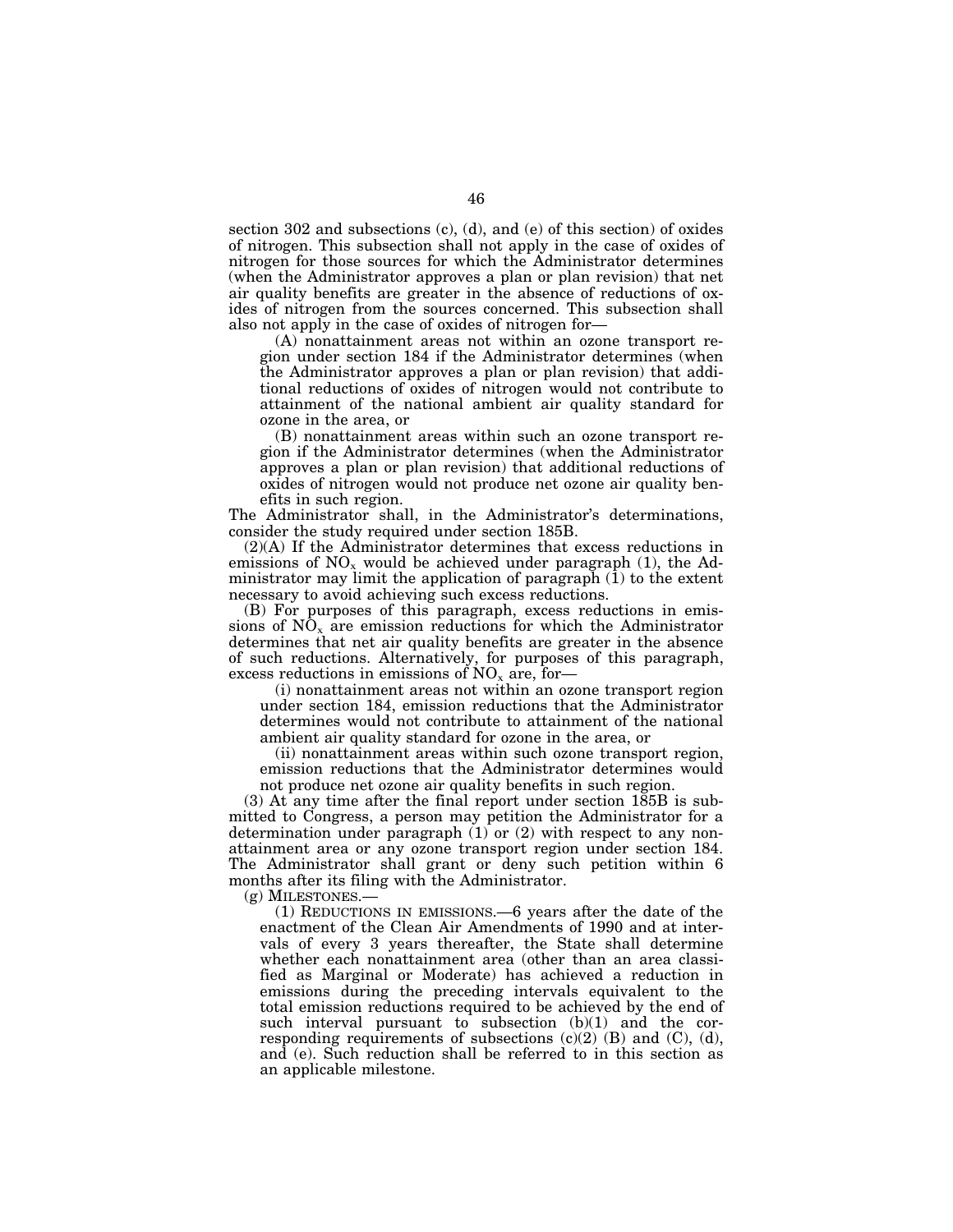(2) COMPLIANCE DEMONSTRATION.—For each nonattainment area referred to in paragraph (1), not later than 90 days after the date on which an applicable milestone occurs (not including an attainment date on which a milestone occurs in cases where the standard has been attained), each State in which all or part of such area is located shall submit to the Administrator a demonstration that the milestone has been met. A demonstration under this paragraph shall be submitted in such form and manner, and shall contain such information and analysis, as the Administrator shall require, by rule. The Administrator shall determine whether or not a State's demonstration is adequate within 90 days after the Administrator's receipt of a demonstration which contains the information and analysis required by the Administrator.

(3) SERIOUS AND SEVERE AREAS; STATE ELECTION.—If a State fails to submit a demonstration under paragraph (2) for any Serious or Severe Area within the required period or if the Administrator determines that the area has not met any applicable milestone, the State shall elect, within 90 days after such failure or determination—

(A) to have the area reclassified to the next higher classification,

(B) to implement specific additional measures adequate, as determined by the Administrator, to meet the next milestone as provided in the applicable contingency plan, or

(C) to adopt an economic incentive program as described in paragraph (4).

If the State makes an election under subparagraph (B), the Administrator shall, within 90 days after the election, review such plan and shall, if the Administrator finds the contingency plan inadequate, require further measures necessary to meet such milestone. Once the State makes an election, it shall be deemed accepted by the Administrator as meeting the election requirement. If the State fails to make an election required under this paragraph within the required 90-day period or within 6 months thereafter, the area shall be reclassified to the next higher classification by operation of law at the expiration of such 6-month period. Within 12 months after the date required for the State to make an election, the State shall submit a revision of the applicable implementation plan for the area that meets the requirements of this paragraph. The Administrator shall review such plan revision and approve or disapprove the revision within 9 months after the date of its submission.

(4) ECONOMIC INCENTIVE PROGRAM.—(A) An economic incentive program under this paragraph shall be consistent with rules published by the Administrator and sufficient, in combination with other elements of the State plan, to achieve the next milestone. The State program may include a nondiscriminatory system, consistent with applicable law regarding interstate commerce, of State established emissions fees or a system of marketable permits, or a system of State fees on sale or manufacture of products the use of which contributes to ozone formation, or any combination of the foregoing or other similar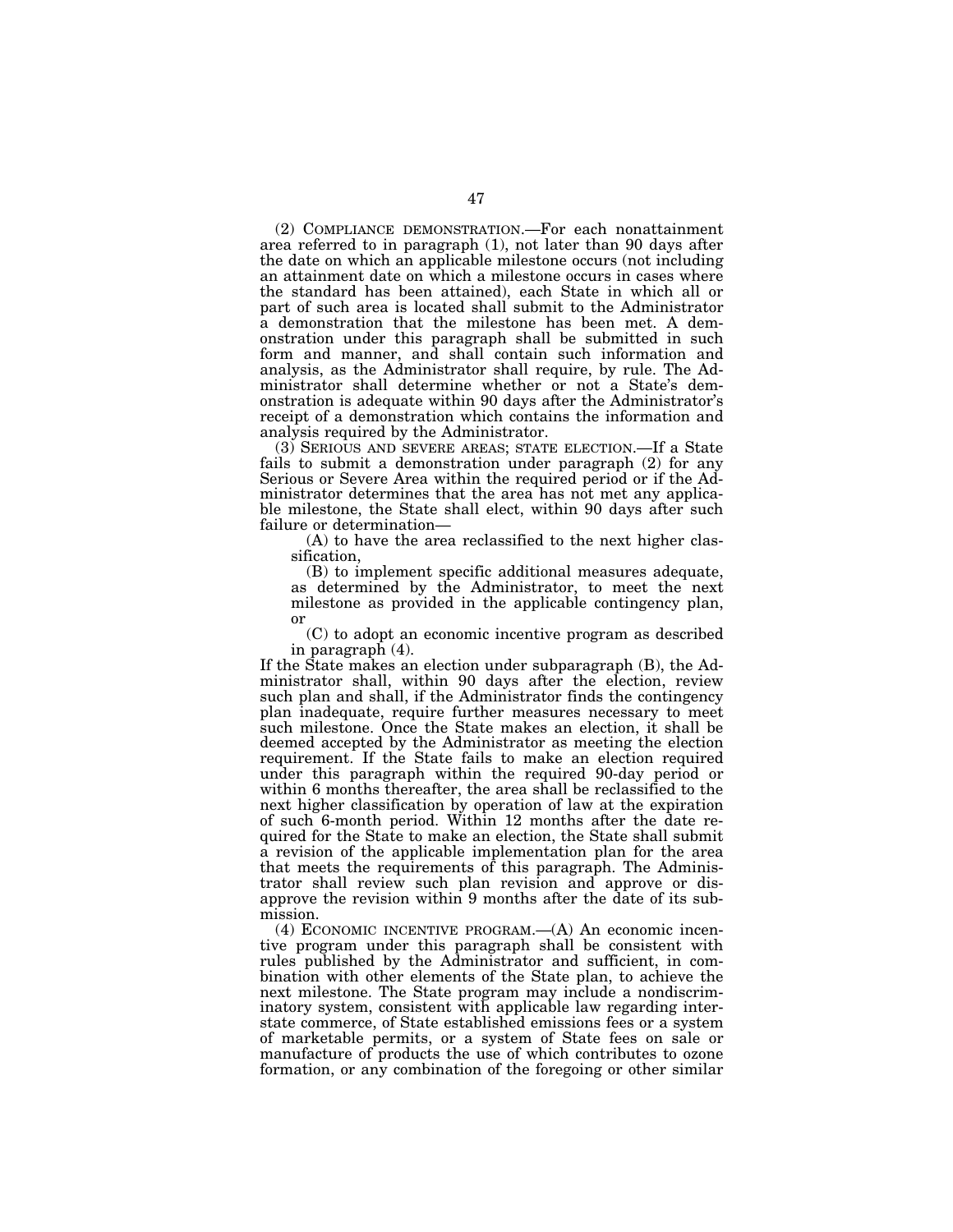measures. The program may also include incentives and requirements to reduce vehicle emissions and vehicle miles traveled in the area, including any of the transportation control measures identified in section 108(f).

(B) Within 2 years after the date of the enactment of the Clean Air Act Amendments of 1990, the Administrator shall publish rules for the programs to be adopted pursuant to subparagraph (A). Such rules shall include model plan provisions which may be adopted for reducing emissions from permitted stationary sources, area sources, and mobile sources. The guidelines shall require that any revenues generated by the plan provisions adopted pursuant to subparagraph (A) shall be used by the State for any of the following:

(i) Providing incentives for achieving emission reductions.

(ii) Providing assistance for the development of innovative technologies for the control of ozone air pollution and for the development of lower-polluting solvents and surface coatings. Such assistance shall not provide for the payment of more than 75 percent of either the costs of any project to develop such a technology or the costs of development of a lower-polluting solvent or surface coating.

(iii) Funding the administrative costs of State programs under this Act. Not more than 50 percent of such revenues may be used for purposes of this clause.

(5) EXTREME AREAS.—If a State fails to submit a demonstration under paragraph (2) for any Extreme Area within the required period, or if the Administrator determines that the area has not met any applicable milestone, the State shall, within 9 months after such failure or determination, submit a plan revision to implement an economic incentive program which meets the requirements of paragraph (4). The Administrator shall review such plan revision and approve or disapprove the revision within 9 months after the date of its submission.

(h) RURAL TRANSPORT AREAS.—(1) Notwithstanding any other provision of section 181 or this section, a State containing an ozone nonattainment area that does not include, and is not adjacent to, any part of a Metropolitan Statistical Area or, where one exists, a Consolidated Metropolitan Statistical Area (as defined by the United States Bureau of the Census), which area is treated by the Administrator, in the Administrator's discretion, as a rural transport area within the meaning of paragraph (2), shall be treated by operation of law as satisfying the requirements of this section if it makes the submissions required under subsection (a) of this section (relating to marginal areas).

(2) The Administrator may treat an ozone nonattainment area as a rural transport area if the Administrator finds that sources of VOC (and, where the Administrator determines relevant,  $NO_x$ ) emissions within the area do not make a significant contribution to the ozone concentrations measured in the area or in other areas.

(i) RECLASSIFIED AREAS.—Each State containing an ozone nonattainment area reclassified under section  $181(\bar{b})(2)$  shall meet such requirements of subsections (b) through (d) of this section as may be applicable to the area as reclassified, according to the schedules prescribed in connection with such requirements, except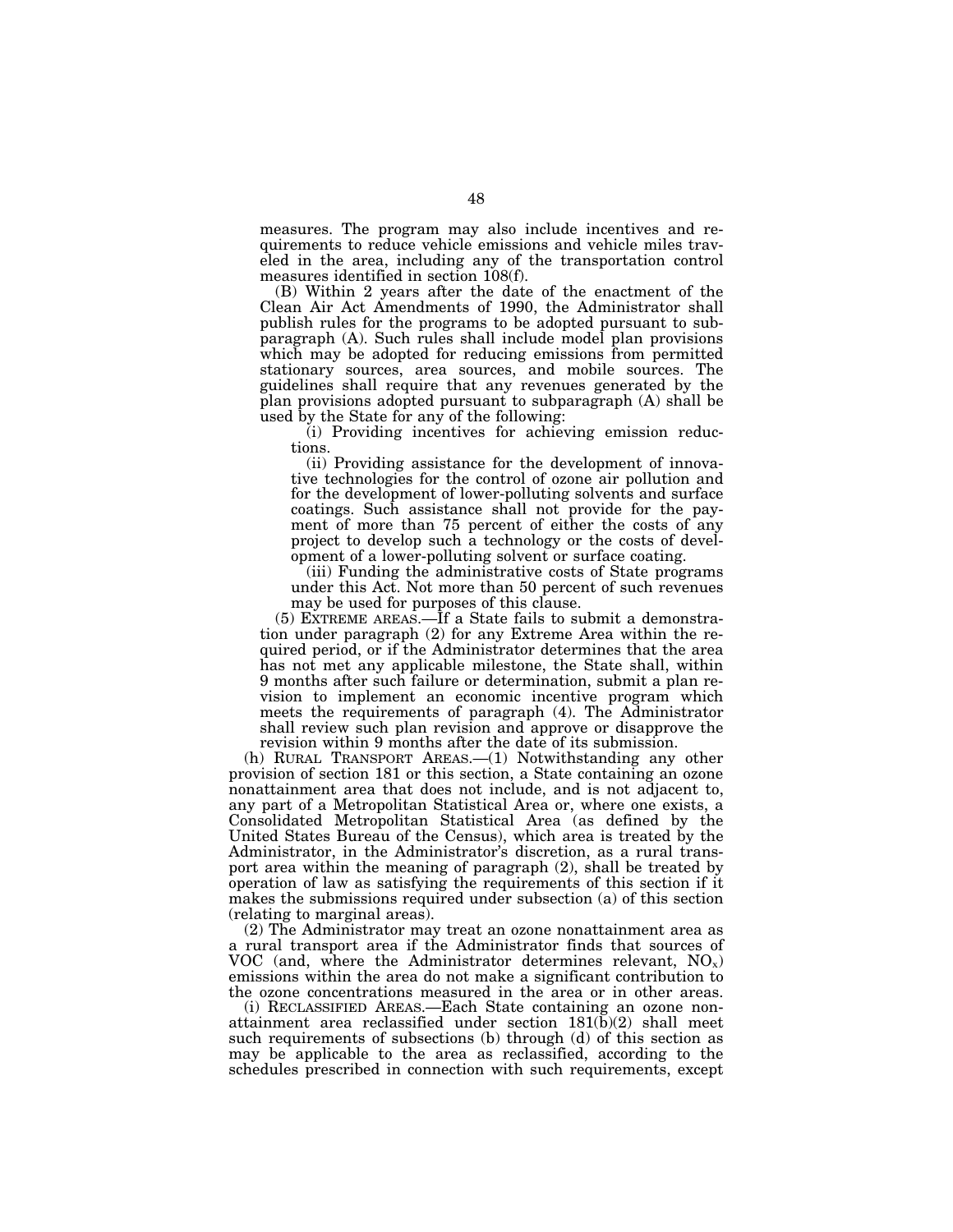that the Administrator may adjust any applicable deadlines (other than attainment dates) to the extent such adjustment is necessary or appropriate to assure consistency among the required submissions.<br>(j) MULTI-STATE OZONE NONATTAINMENT AREAS.—

(1) COORDINATION AMONG STATES.— Each State in which there is located a portion of a single ozone nonattainment area which covers more than one State (hereinafter in this section referred to as a ''multi-State ozone nonattainment area'') shall—

(A) take all reasonable steps to coordinate, substantively and procedurally, the revisions and implementation of State implementation plans applicable to the nonattainment area concerned; and

(B) use photochemical grid modeling or any other analytical method determined by the Administrator, in his discretion, to be at least as effective.

The Administrator may not approve any revision of a State implementation plan submitted under this part for a State in which part of a multi-State ozone nonattainment area is located if the plan revision for that State fails to comply with the requirements of this subsection.

(2) FAILURE TO DEMONSTRATE ATTAINMENT.—If any State in which there is located a portion of a multi-State ozone nonattainment area fails to provide a demonstration of attainment of the national ambient air quality standard for ozone in that portion within the required period, the State may petition the Administrator to make a finding that the State would have been able to make such demonstration but for the failure of one or more other States in which other portions of the area are located to commit to the implementation of all measures required under section 182 (relating to plan submissions and requirements for ozone nonattainment areas). If the Administrator makes such finding, the provisions of section 179 (relating to sanctions) shall not apply, by reason of the failure to make such demonstration, in the portion of the multi-State ozone nonattainment area within the State submitting such petition.

\* \* \* \* \* \* \*

# **Subpart 4—Additional Provisions for Particulate Matter Nonattainment Areas**

\* \* \* \* \* \* \* **SEC. 189. PLAN PROVISIONS AND SCHEDULES FOR PLAN SUBMIS-SIONS.** 

(a) MODERATE AREAS.—

(1) PLAN PROVISIONS.—Each State in which all or part of a Moderate Area is located shall submit, according to the applicable schedule under paragraph (2), an implementation plan that includes each of the following:

(A) For the purpose of meeting the requirements of section  $172(c)(5)$ , a permit program providing that permits meeting the requirements of section 173 are required for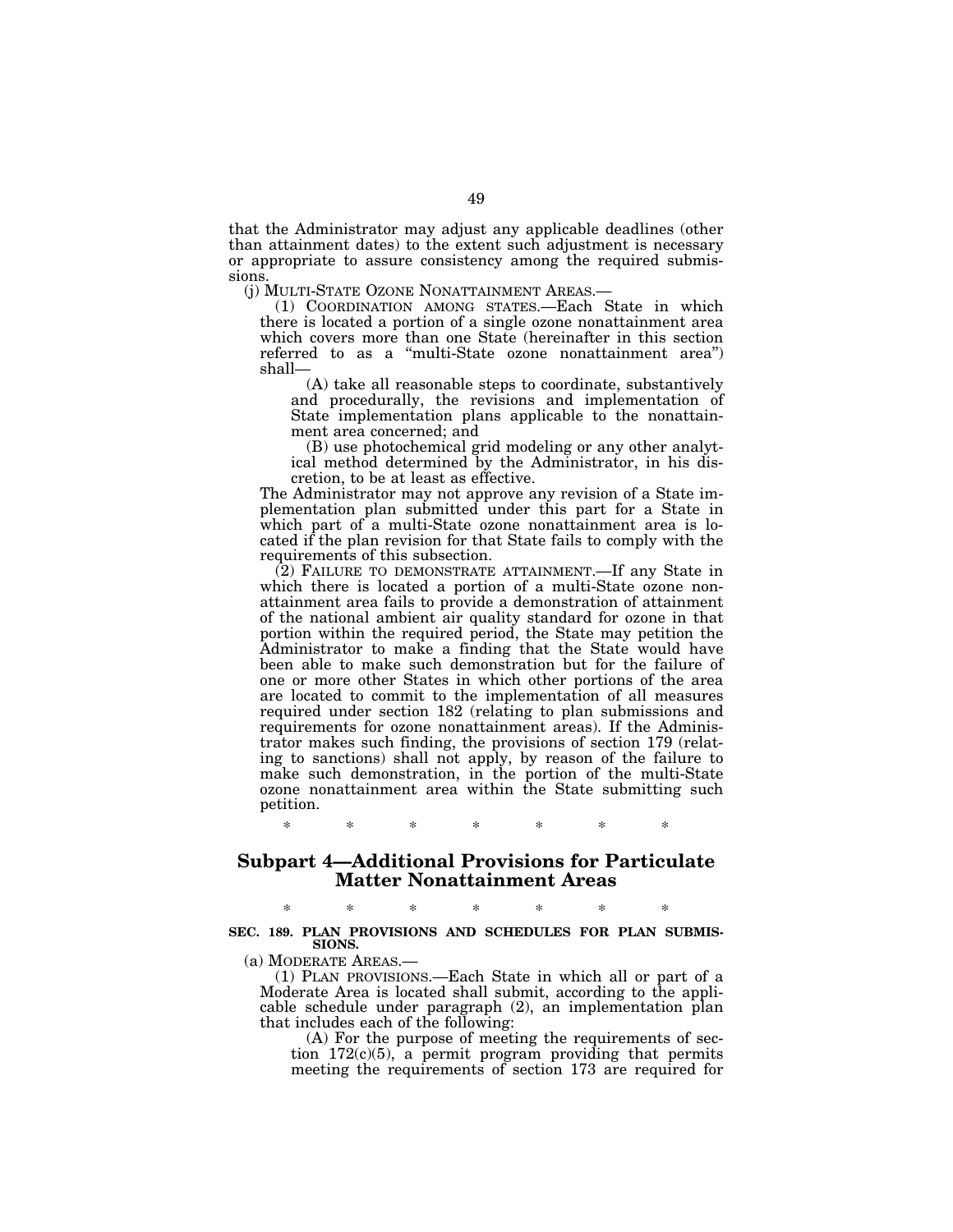the construction and operation of new and modified major stationary sources of PM–10.

(B) Either (i) a demonstration (including air quality modeling) that the plan will provide for attainment by the applicable attainment date; or (ii) a demonstration that attainment by such date is impracticable.

(C) Provisions to assure that reasonably available control measures for the control of PM–10 shall be implemented no later than December 10, 1993, or 4 years after designation in the case of an area classified as moderate after the date of the enactment of the Clean Air Act Amendments of 1990.

(2) SCHEDULE FOR PLAN SUBMISSIONS.—A State shall submit the plan required under subparagraph (1) no later than the following:

(A) Within 1 year of the date of the enactment of the Clean Air Act Amendments of 1990, for areas designated nonattainment under section 107(d)(4), except that the provision required under subparagraph  $(1)(A)$  shall be submitted no later than June 30, 1992.

(B) 18 months after the designation as nonattainment, for those areas designated nonattainment after the designations prescribed under section 107(d)(4).

(b) SERIOUS AREAS.—

(1) PLAN PROVISIONS.—In addition to the provisions submitted to meet the requirements of paragraph  $(a)(1)$  (relating to Moderate Areas), each State in which all or part of a Serious Area is located shall submit an implementation plan for such area that includes each of the following:

(A) A demonstration (including air quality modeling)—

(i) that the plan provides for attainment of the PM– 10 national ambient air quality standard by the applicable attainment date, or

(ii) for any area for which the State is seeking, pursuant to section 188(e), an extension of the attainment date beyond the date set forth in section 188(c), that attainment by that date would be impracticable, and that the plan provides for attainment by the most expeditious alternative date practicable.

(B) Provisions to assure that the best available control measures for the control of PM–10 shall be implemented no later than 4 years after the date the area is classified (or reclassified) as a Serious Area.

(2) SCHEDULE FOR PLAN SUBMISSIONS.—A State shall submit the demonstration required for an area under paragraph (1)(A) no later than 4 years after reclassification of the area to Serious, except that for areas reclassified under section  $188(b)(2)$ , the State shall submit the attainment demonstration within 18 months after reclassification to Serious. A State shall submit the provisions described under paragraph  $(1)(B)$  no later than 18 months after reclassification of the area as a Serious Area.

(3) MAJOR SOURCES.—For any Serious Area, the terms "major source" and "major stationary source" include any stationary source or group of stationary sources located within a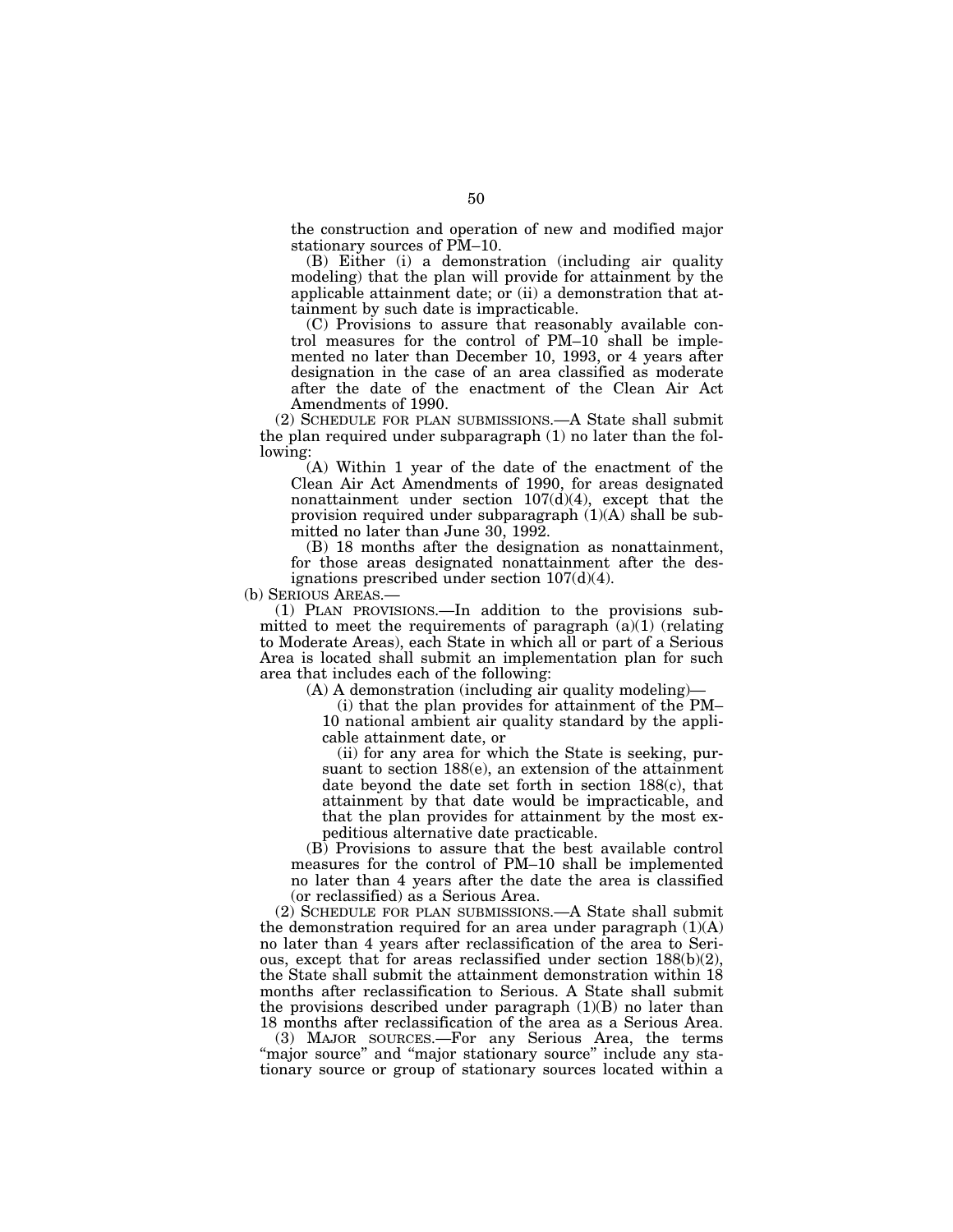contiguous area and under common control that emits, or has the potential to emit, at least 70 tons per year of PM–10.

(c) MILESTONES.—(1) Plan revisions demonstrating attainment submitted to the Administrator for approval under this subpart shall contain quantitative milestones which are to be achieved every 3 years until the area is redesignated attainment*, which take into account technological achievability and economic feasibility,*  and which demonstrate reasonable further progress, as defined in section 171(1), toward attainment by the applicable date.

(2) Not later than 90 days after the date on which a milestone applicable to the area occurs, each State in which all or part of such area is located shall submit to the Administrator a demonstration that all measures in the plan approved under this section have been implemented and that the milestone has been met. A demonstration under this subsection shall be submitted in such form and manner, and shall contain such information and analysis, as the Administrator shall require. The Administrator shall determine whether or not a State's demonstration under this subsection is adequate within 90 days after the Administrator's receipt of a demonstration which contains the information and analysis required by the Administrator.

(3) If a State fails to submit a demonstration under paragraph (2) with respect to a milestone within the required period or if the Administrator determines that the area has not met any applicable milestone, the Administrator shall require the State, within 9 months after such failure or determination to submit a plan revision that assures that the State will achieve the next milestone (or attain the national ambient air quality standard for PM–10, if there is no next milestone) by the applicable date.

(d) FAILURE TO ATTAIN.—In the case of a Serious PM–10 nonattainment area in which the PM–10 standard is not attained by the applicable attainment date, the State in which such area is located shall, after notice and opportunity for public comment, submit within 12 months after the applicable attainment date, plan revisions which provide for attainment of the PM–10 air quality standard and, from the date of such submission until attainment, for an annual reduction in PM–10 or PM–10 precursor emissions within the area of not less than 5 percent of the amount of such emissions as reported in the most recent inventory prepared for such area.

(e) PM–10 PRECURSORS.—The control requirements applicable under plans in effect under this part for major stationary sources of PM–10 shall also apply to major stationary sources of PM–10 precursors, except where the Administrator determines that such sources do not contribute significantly to PM–10 levels which exceed the standard in the area. The Administrator shall issue guidelines regarding the application of the preceding sentence.

\* \* \* \* \* \* \*

### TITLE III—GENERAL

\* \* \* \* \* \* \*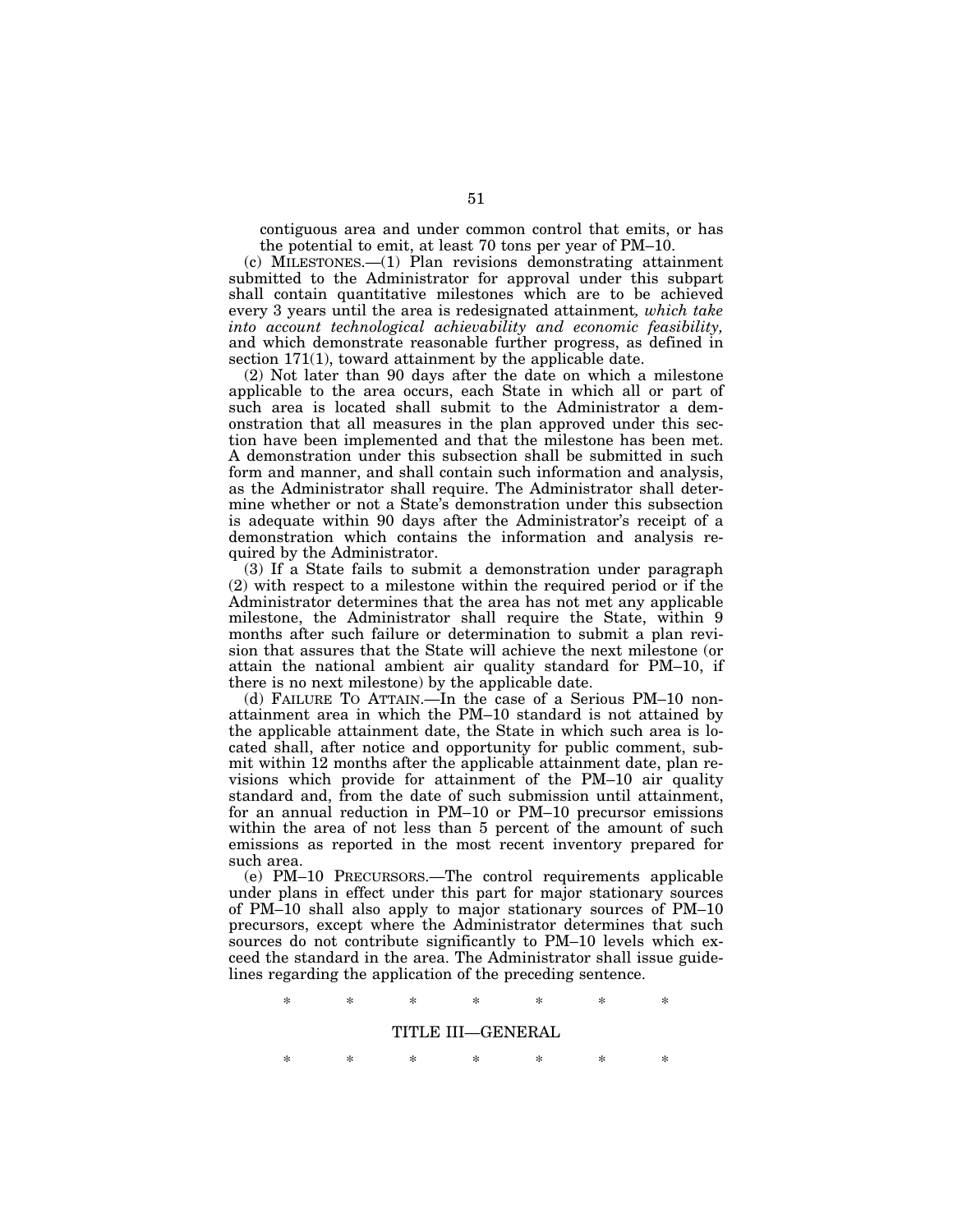#### **SEC. 319. AIR QUALITY MONITORING.**

(a) IN GENERAL.—After notice and opportunity for public hearing, the Administrator shall promulgate regulations establishing an air quality monitoring system throughout the United States which—

(1) utilizes uniform air quality monitoring criteria and methodology and measures such air quality according to a uniform air quality index,

(2) provides for air quality monitoring stations in major urban areas and other appropriate areas throughout the United States to provide monitoring such as will supplement (but not duplicate) air quality monitoring carried out by the States required under any applicable implementation plan,

(3) provides for daily analysis and reporting of air quality based upon such uniform air quality index, and

(4) provides for recordkeeping with respect to such monitoring data and for periodic analysis and reporting to the general public by the Administrator with respect to air quality based upon such data.

The operation of such air quality monitoring system may be carried out by the Administrator or by such other departments, agencies, or entities of the Federal Government (including the National Weather Service) as the President may deem appropriate. Any air quality monitoring system required under any applicable implementation plan under section 110 shall, as soon as practicable following promulgation of regulations under this section, utilize the standard criteria and methodology, and measure air quality according to the standard index, established under such regulations.

(b) AIR QUALITY MONITORING DATA INFLUENCED BY EXCEPTIONAL EVENTS.—

(1) DEFINITION OF EXCEPTIONAL EVENT.—In this section:

(A) IN GENERAL.—The term "exceptional event" means an event that—

(i) affects air quality;

(ii) is not reasonably controllable or preventable;

(iii) is an event caused by human activity that is unlikely to recur at a particular location or a natural event; and

(iv) is determined by the Administrator through the process established in the regulations promulgated under paragraph (2) to be an exceptional event.

(B) EXCLUSIONS.—In this subsection, the term ''exceptional event'' does not include—

 $(i)$  stagnation of air masses or $j$  (i) (I) ordinarily oc*curring stagnation of air masses or (II)* meteorological inversions; *or* 

 $(iii)$  a meteorological event involving high temperatures or lack of precipitation; or

 $\lbrack$ (iii) $\rbrack$  *(ii)* air pollution relating to source noncompliance.

(2) REGULATIONS.—

(A) PROPOSED REGULATIONS.—Not later than March 1, 2006, after consultation with Federal land managers and State air pollution control agencies, the Administrator shall publish in the Federal Register proposed regulations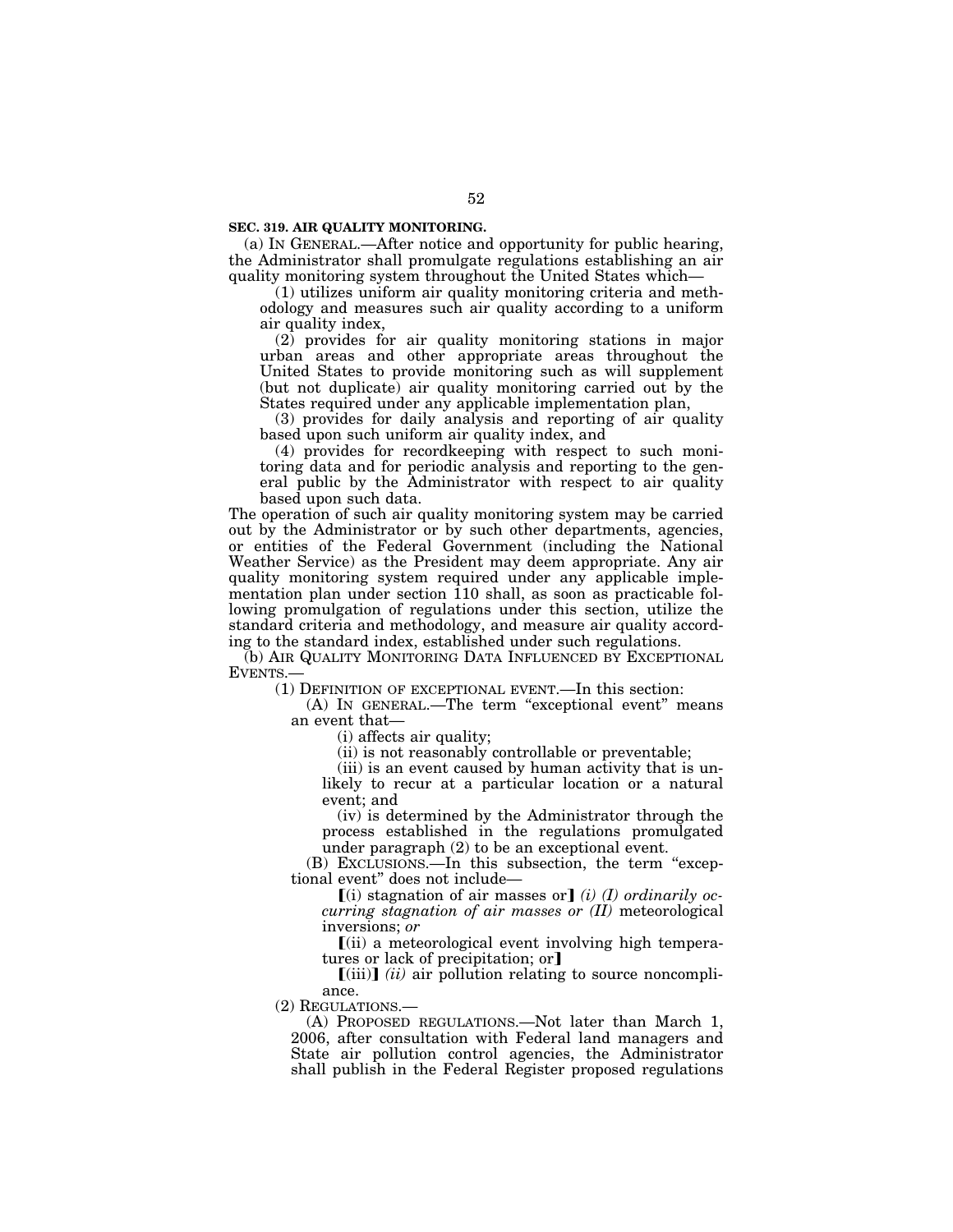governing the review and handling of air quality monitoring data influenced by exceptional events.

(B) FINAL REGULATIONS.—Not later than 1 year after the date on which the Administrator publishes proposed regulations under subparagraph (A), and after providing an opportunity for interested persons to make oral presentations of views, data, and arguments regarding the proposed regulations, the Administrator shall promulgate final regulations governing the review and handling or air quality monitoring data influenced by an exceptional event that are consistent with paragraph (3).

(3) PRINCIPLES AND REQUIREMENTS.—

(A) PRINCIPLES.—In promulgating regulations under this section, the Administrator shall follow—

(i) the principle that protection of public health is the highest priority;

(ii) the principle that timely information should be provided to the public in any case in which the air quality is unhealthy;

(iii) the principle that all ambient air quality data should be included in a timely manner, an appropriate Federal air quality database that is accessible to the public;

(iv) the principle that each State must take necessary measures to safeguard public health regardless of the source of the air pollution; and

(v) the principle that air quality data should be carefully screened to ensure that events not likely to recur are represented accurately in all monitoring data and analyses.

(B) REQUIREMENTS.—Regulations promulgated under this section shall, at a minimum, provide that—

(i) the occurrence of an exceptional event must be demonstrated by reliable, accurate data that is promptly produced and provided by Federal, State, or local government agencies;

(ii) a clear causal relationship must exist between the measured exceedances of a national ambient air quality standard and the exceptional event to demonstrate that the exceptional event caused a specific air pollution concentration at a particular air quality monitoring location;

(iii) there is a public process for determining whether an event is exceptional; and

(iv) there are criteria and procedures for the Governor of a State to petition the Administrator to exclude air quality monitoring data that is directly due to exceptional events from use in determinations by the Administrator with respect to exceedances or vio-

lations of the national ambient air quality standards. (4) INTERIM PROVISION.—Until the effective date of a regulation promulgated under paragraph (2), the following guidance issued by the Administrator shall continue to apply:

(A) Guidance on the identification and use of air quality data affected by exceptional events (July 1986).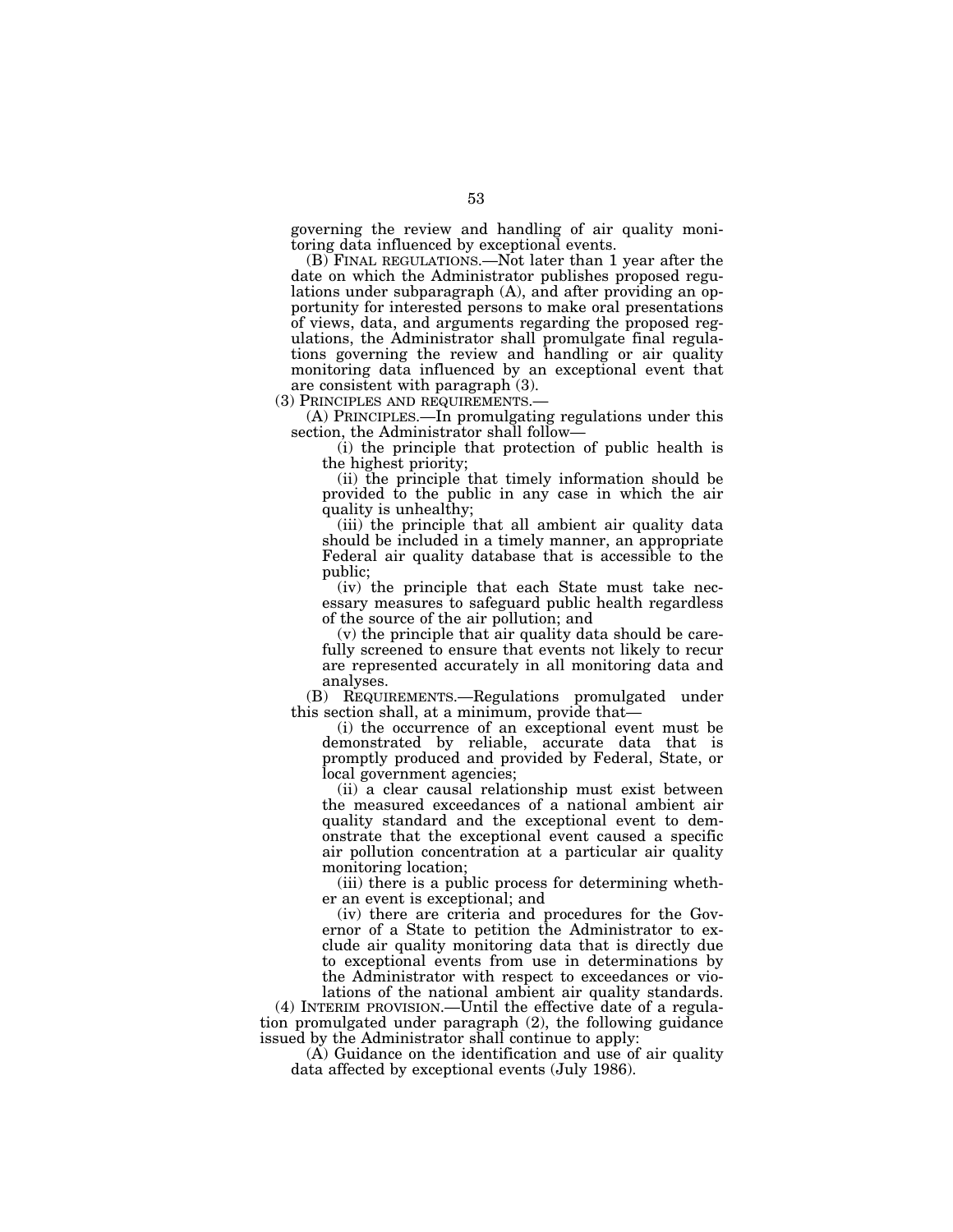(B) Areas affected by PM–10 natural events, May 30, 1996.

(C) Appendices I, K, and N to part 50 of title 40, Code of Federal Regulations.

\* \* \* \* \* \* \*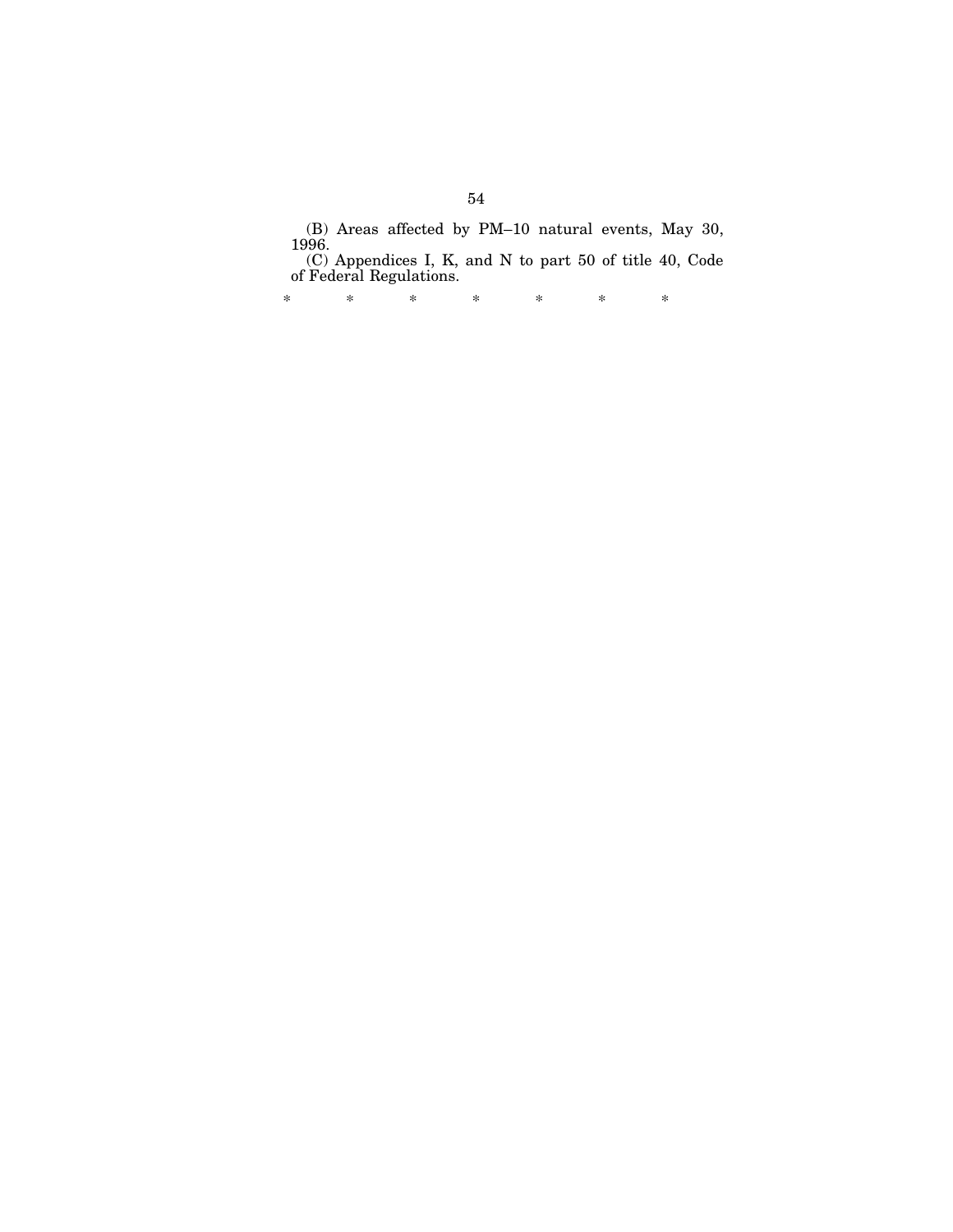# DISSENTING VIEWS

The Clean Air Act (CAA) has driven important progress in improving air quality and public health. The history of the CAA continues to demonstrate the success of our nation's current approaches and utilization of valuable tools for measuring air quality.

House Republicans claim that the goal of H.R. 806, the ''Ozone Standards Implementation Act of 2017" is to facilitate a more efficient implementation of the Environmental Protection Agency's (EPA) National Ambient Air Quality Standards (NAAQS) by states and to provide states additional time to implement the new ozone standards. But, H.R. 806 is an irresponsible compilation of attacks that in reality strikes directly at the heart of the CAA. This bill would undermine decades of progress on cleaning up air pollution and protecting public health from all criteria pollutants—not just ozone. It would cause irreparable harm to public health and the environment.

### EPA'S 2015 NATIONAL AMBIENT AIR QUALITY STANDARD FOR OZONE

The CAA requires EPA to set NAAQS for certain pollutants that endanger public health and the environment.<sup>1</sup> These health-based standards are the cornerstone of the CAA. EPA sets primary NAAQS at concentration levels sufficient to protect the public health with an "adequate margin of safety." For the six criteria pollutants—lead, particulate matter  $(PM_{2.5}$  or  $PM_{10}$ ), ozone, nitrogen dioxide  $(NO<sub>2</sub>)$ , sulfur dioxide  $(SO<sub>2</sub>)$ , and carbon monoxide—the primary NAAQS identifies the level of ambient air pollution that is "safe" to breathe. While costs are not considered in establishing these standards, costs can be and are considered in developing plans to achieve the necessary pollution reductions to meet the standards. EPA must review each NAAQS every five years and make revisions as appropriate.

On October 1, 2015, EPA issued a final rule strengthening the ozone NAAQS from 75 parts per billion (ppb) to 70 ppb.2 This decision was based on the review of thousands of studies showing ozone's effects on public health and welfare. Ozone, also known as smog, has a number of health impacts, ranging from increased asthma attacks and cases of acute bronchitis in children to premature death. Ozone also damages vegetation, including crops and ecosystems. The revised standard is consistent with the recommendations of the independent Clean Air Scientific Advisory Committee (CASAC), which had concluded that the science sup-

<sup>&</sup>lt;sup>1</sup> Clean Air Act at § 109.

<sup>&</sup>lt;sup>2</sup> U.S. Environmental Protection Agency (EPA), *National Ambient Air Quality Standards for Ozone*, 80 Fed. Reg. 65292 (Oct. 26, 2015) (final rule) (hereinafter "ozone NAAQS").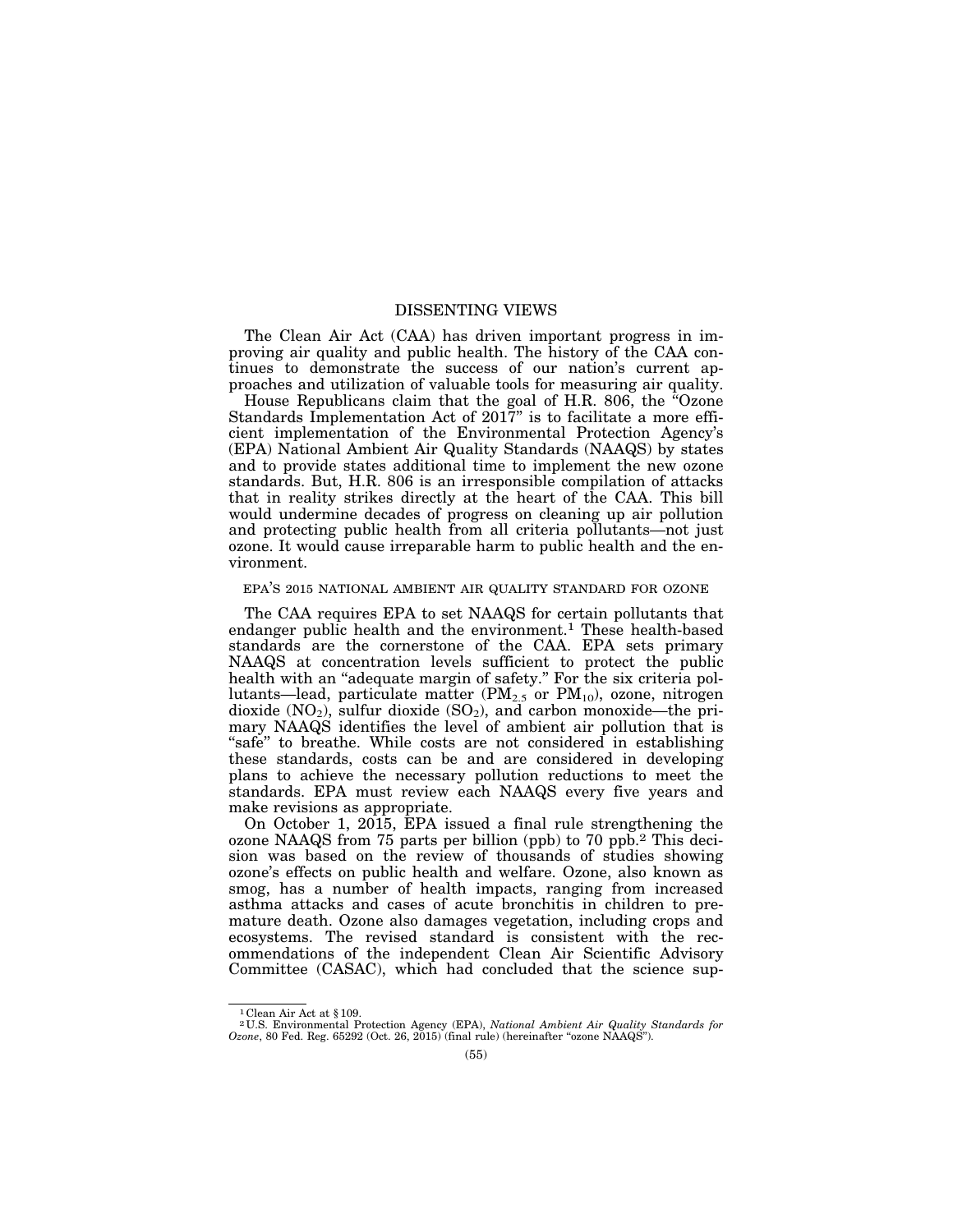ports a standard within a range of 70 ppb down to 60 ppb.3 The estimated net benefits of the updated ozone NAAQS are up to \$4.5 billion, excluding California where the estimated net benefits are up to \$1.3 billion.

EPA Administrator Pruitt has been a vocal opponent of the 2015 ozone NAAQS, and has directed the Agency to review and potentially revise the final rule.4 To that end, EPA recently announced a one-year delay of its statutory deadline to make final attainment area designations, citing the need for more time to complete its review of the standard.<sup>5</sup> Drastic cuts proposed by EPA's FY 2018 budget would also undermine the 2015 ozone NAAQS, especially for states who depend on critical grant funding to improve air quality and implement the CAA.6

#### ANALYSIS

The overall effect of the proposed changes to the CAA included in H.R. 806 will be to delay the implementation of health-based air quality standards, make achievement of more protective standards more difficult, and inject cost and technological feasibility considerations into the standard-setting process. The bill would also fundamentally alter those CAA provisions that ensure EPA's decisions to protect public health are informed by the most up-to-date scientific data, findings, and knowledge about air pollutants and their health and environmental impacts. Below is an analysis of the most egregious provisions of H.R. 806.

Section 2(a) would drastically extend statutory deadlines associated with implementing the 2015 ozone NAAQS by up to eight years.7 This would ensure that the outdated ozone standard would remain in effect—a standard that was found to be insufficient to protect public health.

Section 3(a) extends the review period for all criteria air pollutant NAAQS from every five years to every ten years. A NAAQS review cycle of ten years would subvert the purpose of these standards, which is to establish a level of emissions that adequately protects public health based on the latest scientific knowledge. The current five-year cycle provides a reasonable amount of time for the development and review of new studies, and EPA is only required to make changes to a NAAQS if the latest information supports doing so to protect public health with "an adequate margin of safety.'' Extending the deadline would result in fewer reviews, and less

<sup>3</sup>*See* U.S. EPA, *Overview of EPA's Updates to the Air Quality Standards for Ground-Level Ozone* (Oct. 1, 2015) (www.epa.gov/sites/production/files/2015-10/documents/over-view\_of\_2015\_rule.pdf). 4*See Pruitt v. EPA:* 14 *Challenges of EPA Rules by the Oklahoma Attorney General*, New York

Times (Jan. 14, 2017) (www.nytimes.com/interactive/2017/01/14/us/politics/document-Pruitt-v-<br>EPA-a-Compilation-of-Oklahoma-14.html#document/p335/a334755); *Trump may change for scrap*<br>*Obama ozone standard*,

<sup>&</sup>lt;sup>16000</sup>52007/). 5 U.S. EPA, *EPA to Extend Deadlines for 2015 Ozone NAAQS Area Designations* (Jun. 6, 2017)<br>(www.epa.gov/newsreleases/epa-extend-deadline-2015-ozone-naags-area-designations).

<sup>(</sup>www.epa.gov/newsreleases/epa-extend-deadline-2015-ozone-naaqs-area-designations).<br>
<sup>6</sup> See National Association of Clean Air Agencies, *Impacts of Proposed FY 2018 Budget Cuts*<br> *on State and Local Air Quality Agencies* (

<sup>&</sup>lt;sup>7</sup> State recommendations on nonattainment areas would not be due to EPA until October 26, 2024, and EPA would have until October 26, 2025, to finalize designations. SIPs would then be due to EPA by October 26, 2026. The statutory deadlines under the CAA are October 1, 2016, October 1, 2017, and October 1, 2020 to October 1, 2021, respectively. EPA recently announced a one year delay of their October 2017 deadline for finalizing designations.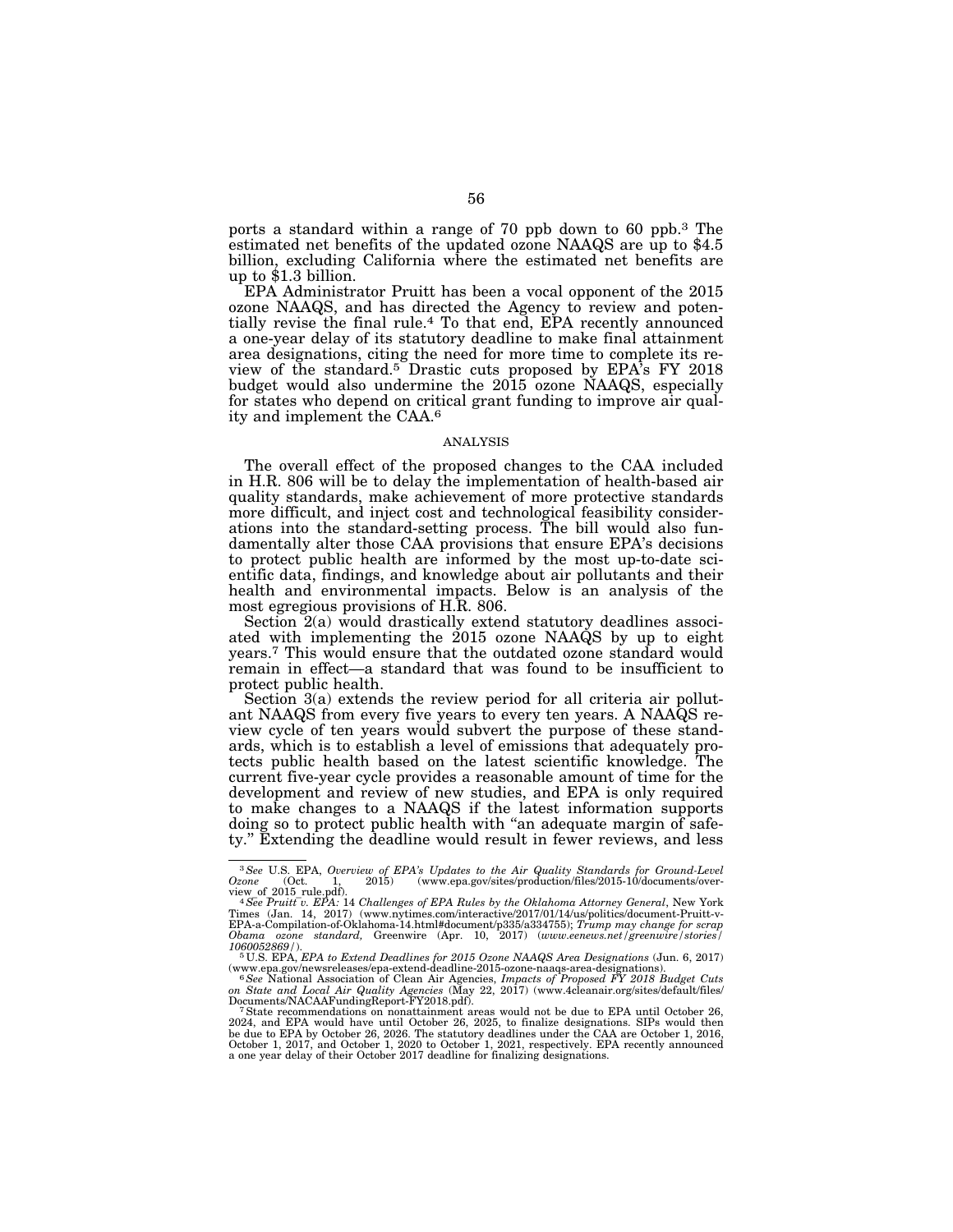up-to-date scientific information supporting air quality decisions. The longer review period would also result in much longer periods of exposure to dangerous air pollutants in cases where scientific studies demonstrate the need for stronger standards to protect public health.

Section 3(b) changes the long-standing criteria for establishing an air quality standard from one that is based solely on protecting public health to one that includes a consideration of the ''technological feasibility'' of the standard. This provision removes the important firewall separating the setting of the standards from their implementation, turning a NAAQS into a reflection of how much public health protection we can afford, not what is ''safe'' to breathe. Although the bill's sponsors assert this would be a minor change, adding this consideration would fundamentally alter the CAA in a manner that would erode public health and environmental protections. Considerations of cost and technological feasibility are—and should remain—separate from the identification of the appropriate standard to ensure the air we breathe is safe. Costs and technological feasibility as well as other non-risk factors are already considered in the selection of options for attaining the necessary standard.

Section 3(d) would create a loophole in the preconstruction permitting process, by establishing arbitrary procedural requirements for EPA to follow when setting a new air quality standard. If EPA does not issue rules and guidance concurrently with an updated NAAQS, then a new or expanding facility can apply for a preconstruction permit based on the old air quality standard, which is not adequate to protect public health. As a practical matter, it is not always feasible or advisable for EPA to issue concurrent implementation regulations and guidance when revising a NAAQS, since most guidance develops organically as a result of consultation with state and local air agencies and affected sources after they begin the process of implementing the NAAQS. Ultimately, this section could give new sources of pollution "amnesty" from new air quality standards leaving existing facilities with a burden to do more to reduce their emissions if the area is near or in nonattainment—worsening air quality and raising the economy-wide cost of cleaning up pollution.

Section 3(e) would exempt extreme nonattainment areas from having to establish contingency measures if they fail to make progress toward achieving the ozone standard. Without these contingency measures, there would be no incentive for extreme nonattainment areas to even attempt to control their emissions. This may result in the area not meeting the ozone standard indefinitely or having to make any progress toward achieving the standard.

Section 3(h) drastically expands the list of circumstances that are included in the definition of ''exceptional events'' to include common conditions and occurrences that are not, in fact, exceptional—such as high temperatures or drought. Allowing states to seek relief by claiming additional exceptional events will artificially reduce reporting on the severity of air pollution in the area. It would also all but ensure that areas having stagnant air masses; experiencing meteorological inversions, heat waves, or droughts; and that have poor air quality would remain in nonattainment. Further, changing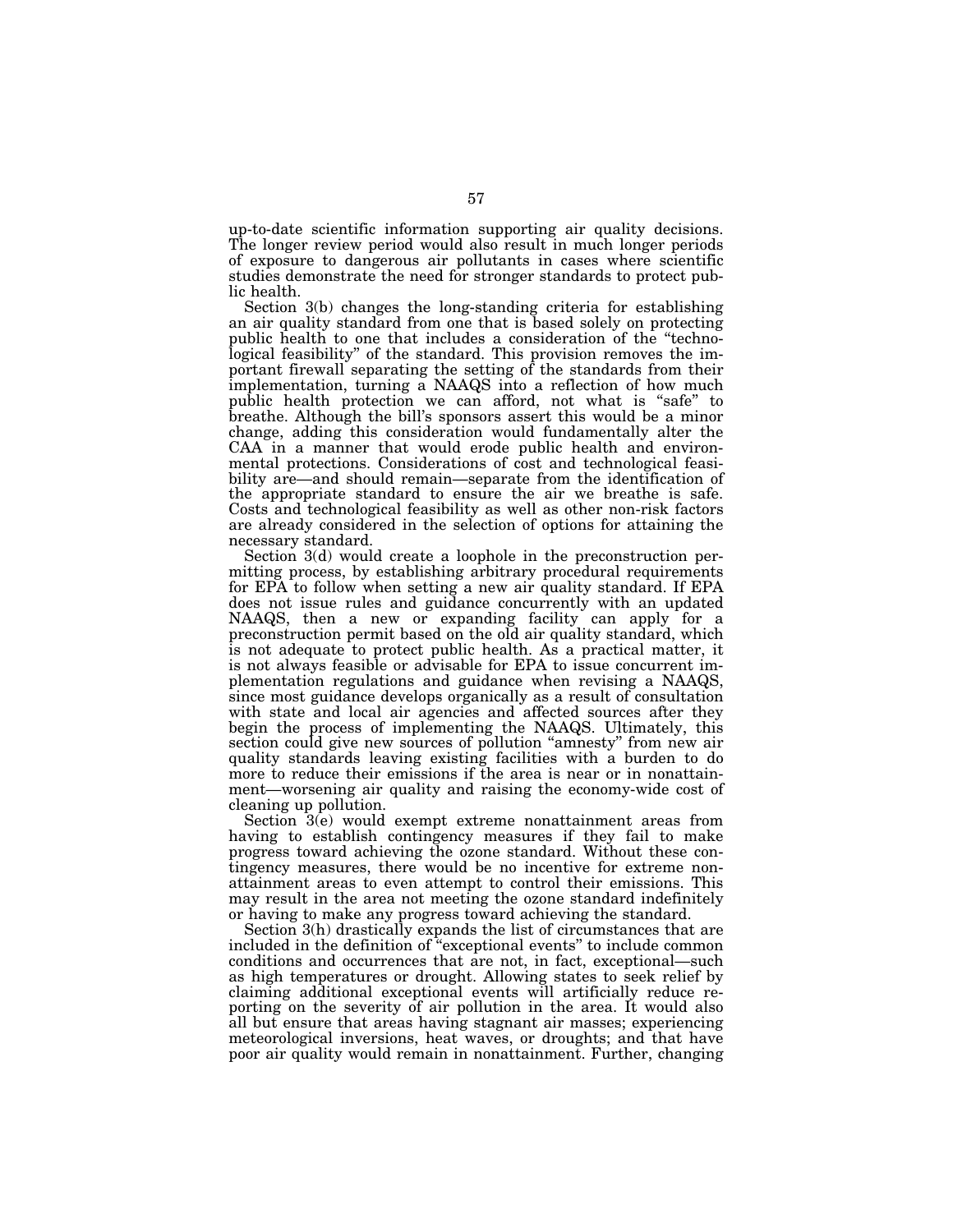air quality monitoring protocols in ways that lead to underreporting of poor air quality conditions will cause areas with poor air quality to appear much better under conditions of extreme heat and drought. Given that ozone levels are often higher on hotter days, such an expansion of the exceptional events definition would be a significant change.

Finally, section 4 would give two areas in extreme nonattainment a free pass on pollution that comes from outside the state, from exceptional events, and from pollution beyond their regulatory control. These exemptions would apply to states that are simply not trying to improve air quality, as well as those acting in good faith. This section amounts to a regulatory giveaway, allowing high levels of dangerous air pollution to continue, without any incentive to fix the problem. Further, EPA already has a process in place to ensure states aren't penalized for what they can't control, so there is no need for the broad exemption provided in this section.

Ultimately, H.R. 806 does nothing to address the real constraints that states and the EPA face in their efforts to implement the new ozone standards—resources. In fact, section 5 actually blocks any additional funds from being appropriated to carry out this act. Much of the permitting and implementing of air quality standards is done by the states, with the experts at EPA providing guidance and technical assistance. Without adequate funding and staff, it is difficult for EPA to do this in an efficient manner, and the additional requirements of this bill only make this situation worse. Taking into account the proposed draconian cuts to EPA's FY 2018 budget, section 5 would make it virtually impossible to ensure the American public is protected from dangerous air pollution, or that state and local governments would receive federal assistance to achieve healthy air quality for their residents.

We could and should do far more to support states' efforts to control dangerous air pollution by providing EPA with adequate resources to support state activities rather than by providing regulatory relief to polluters.

# H.R. 806: AN IRRESPONSIBLE, CYNICAL AND UNNECESSARY ATTACK ON THE CLEAN AIR ACT

In conclusion, H.R. 806 offers no constructive improvements to the CAA. It is designed to erode public health and environmental protections in the guise of regulatory relief. Poor air quality is a significant threat to human health and the environment. Other nations are realizing now what we learned long ago, that unregulated emission of dangerous air pollutants is unsustainable. The CAA has helped us to make dramatic improvements in air quality over the past decades. Our economy has grown during this same period demonstrating that we can have both healthy air and a vibrant economy. H.R. 806 is an unnecessary and dangerous bill that